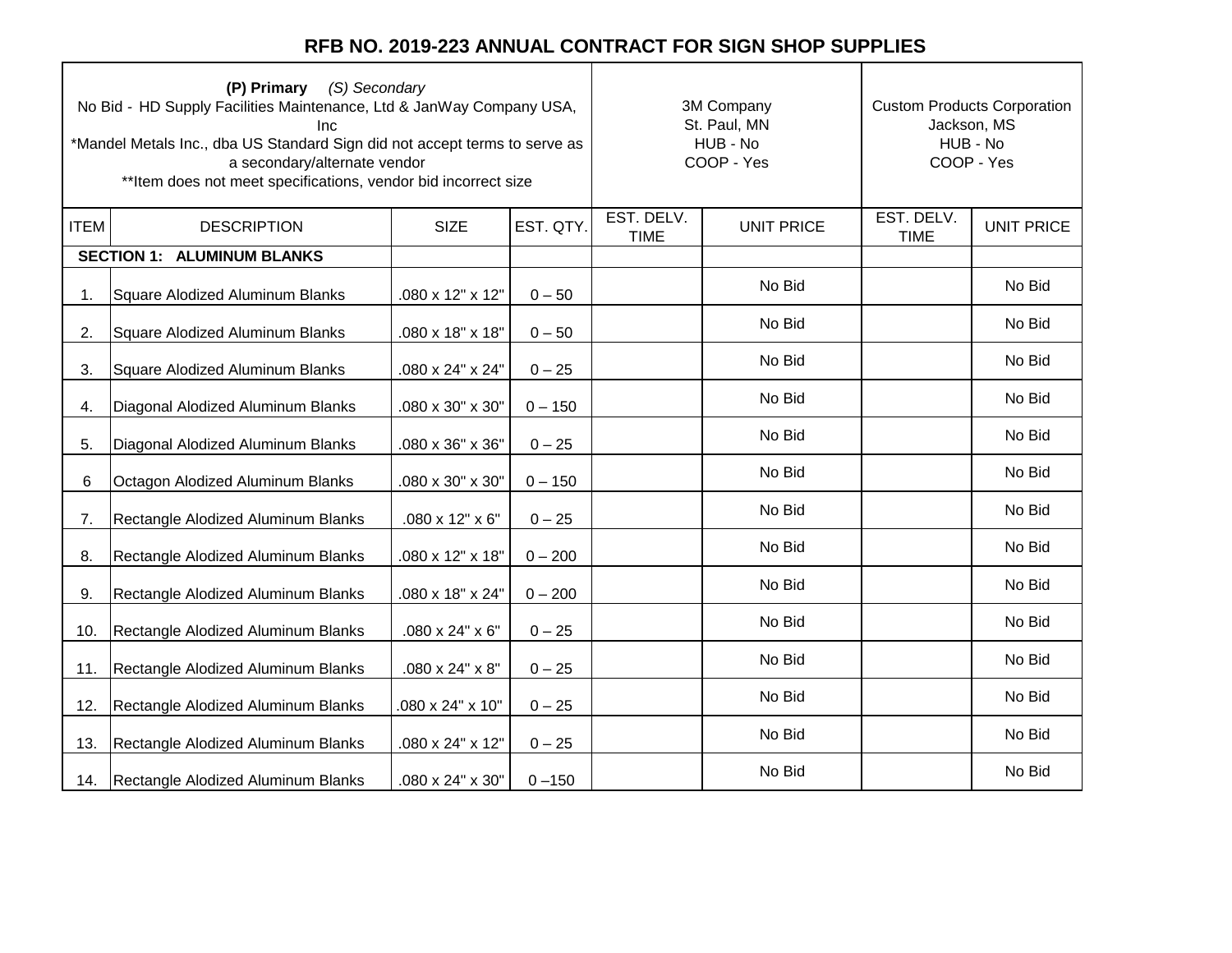|             | (P) Primary (S) Secondary<br>No Bid - HD Supply Facilities Maintenance, Ltd & JanWay Company USA,<br>Inc<br>*Mandel Metals Inc., dba US Standard Sign did not accept terms to serve as<br>a secondary/alternate vendor<br>** Item does not meet specifications, vendor bid incorrect size |                  |           |                           | <b>Hyatt's All Things Creative</b><br>Buffalo, NY<br>HUB - No<br>COOP - Yes | Mandel Metals Inc. dba US<br><b>Standard Sign</b><br>Franklin Park, IL<br>HUB - No<br>COOP - Yes |                   |
|-------------|-------------------------------------------------------------------------------------------------------------------------------------------------------------------------------------------------------------------------------------------------------------------------------------------|------------------|-----------|---------------------------|-----------------------------------------------------------------------------|--------------------------------------------------------------------------------------------------|-------------------|
| <b>ITEM</b> | <b>DESCRIPTION</b>                                                                                                                                                                                                                                                                        | <b>SIZE</b>      | EST. QTY. | EST. DELV.<br><b>TIME</b> | <b>UNIT PRICE</b>                                                           | EST. DELV.<br><b>TIME</b>                                                                        | <b>UNIT PRICE</b> |
|             | <b>SECTION 1: ALUMINUM BLANKS</b>                                                                                                                                                                                                                                                         |                  |           |                           |                                                                             |                                                                                                  |                   |
| 1.          | Square Alodized Aluminum Blanks                                                                                                                                                                                                                                                           | .080 x 12" x 12" | $0 - 50$  |                           | No Bid                                                                      | 30 days                                                                                          | $$3.18$ (*)       |
| 2.          | Square Alodized Aluminum Blanks                                                                                                                                                                                                                                                           | .080 x 18" x 18" | $0 - 50$  |                           | No Bid                                                                      | 30 days                                                                                          | $$6.02$ (*)       |
| 3.          | Square Alodized Aluminum Blanks                                                                                                                                                                                                                                                           | .080 x 24" x 24" | $0 - 25$  |                           | No Bid                                                                      | 30 days                                                                                          | $$10.73$ (*)      |
| 4.          | Diagonal Alodized Aluminum Blanks                                                                                                                                                                                                                                                         | .080 x 30" x 30" | $0 - 150$ |                           | No Bid                                                                      | 30 days                                                                                          | $$16.75$ (*)      |
| 5.          | Diagonal Alodized Aluminum Blanks                                                                                                                                                                                                                                                         | .080 x 36" x 36" | $0 - 25$  |                           | No Bid                                                                      | 30 days                                                                                          | $$24.14 (*)$      |
| 6           | Octagon Alodized Aluminum Blanks                                                                                                                                                                                                                                                          | .080 x 30" x 30" | $0 - 150$ |                           | No Bid                                                                      | 30 days                                                                                          | $$15.85$ (*)      |
| 7.          | Rectangle Alodized Aluminum Blanks                                                                                                                                                                                                                                                        | .080 x 12" x 6"  | $0 - 25$  |                           | No Bid                                                                      | 30 days                                                                                          | $$1.76$ (*)       |
| 8.          | Rectangle Alodized Aluminum Blanks                                                                                                                                                                                                                                                        | .080 x 12" x 18" | $0 - 200$ |                           | No Bid                                                                      | 30 days                                                                                          | $$4.20 (*)$       |
| 9.          | Rectangle Alodized Aluminum Blanks                                                                                                                                                                                                                                                        | .080 x 18" x 24" | $0 - 200$ |                           | No Bid                                                                      | 30 days                                                                                          | $$8.04 (*)$       |
| 10.         | Rectangle Alodized Aluminum Blanks                                                                                                                                                                                                                                                        | .080 x 24" x 6"  | $0 - 25$  |                           | No Bid                                                                      | 30 days                                                                                          | $$3.18$ (*)       |
| 11.         | Rectangle Alodized Aluminum Blanks                                                                                                                                                                                                                                                        | .080 x 24" x 8"  | $0 - 25$  |                           | No Bid                                                                      | 30 days                                                                                          | $$3.89$ (*)       |
| 12.         | Rectangle Alodized Aluminum Blanks                                                                                                                                                                                                                                                        | 080 x 24" x 10"  | $0 - 25$  |                           | No Bid                                                                      | 30 days                                                                                          | $$5.23$ (*)       |
| 13.         | Rectangle Alodized Aluminum Blanks                                                                                                                                                                                                                                                        | .080 x 24" x 12" | $0 - 25$  |                           | No Bid                                                                      | 30 days                                                                                          | $$5.35$ (*)       |
| 14.         | Rectangle Alodized Aluminum Blanks                                                                                                                                                                                                                                                        | .080 x 24" x 30" | $0 - 150$ |                           | No Bid                                                                      | 30 days                                                                                          | $$13.42 (*)$      |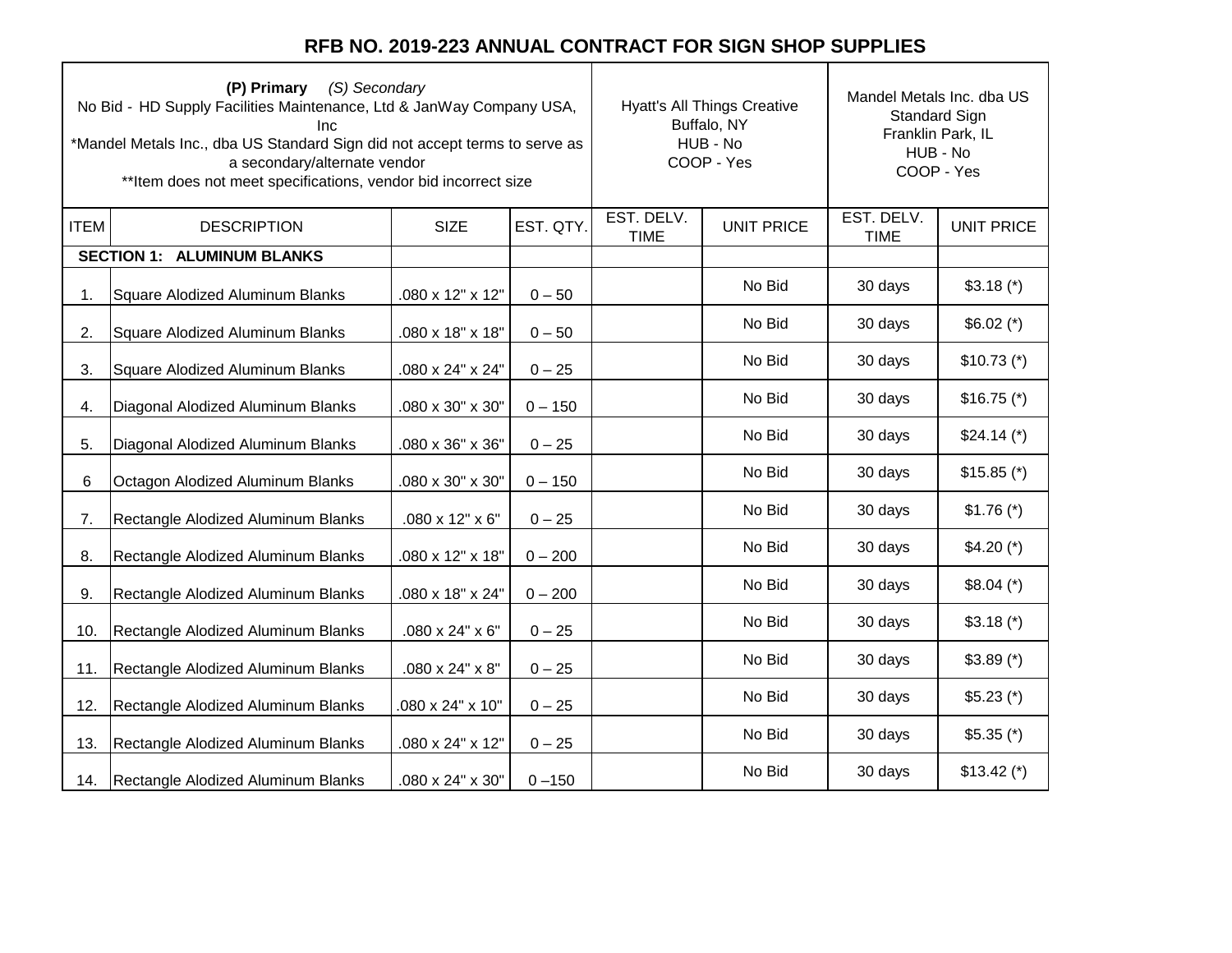| (P) Primary (S) Secondary<br>No Bid - HD Supply Facilities Maintenance, Ltd & JanWay Company USA,<br>Inc<br>*Mandel Metals Inc., dba US Standard Sign did not accept terms to serve as<br>a secondary/alternate vendor<br>** Item does not meet specifications, vendor bid incorrect size |                                        |                             |           | Osburn Associates, Inc.<br>Logan, OH<br>HUB - No<br>COOP - Yes | Reece Supply Company<br>Irving, TX<br>HUB - No<br>COOP - Yes |                           |                   |
|-------------------------------------------------------------------------------------------------------------------------------------------------------------------------------------------------------------------------------------------------------------------------------------------|----------------------------------------|-----------------------------|-----------|----------------------------------------------------------------|--------------------------------------------------------------|---------------------------|-------------------|
| <b>ITEM</b>                                                                                                                                                                                                                                                                               | <b>DESCRIPTION</b>                     | <b>SIZE</b>                 | EST. QTY. | EST. DELV.<br><b>UNIT PRICE</b><br><b>TIME</b>                 |                                                              | EST. DELV.<br><b>TIME</b> | <b>UNIT PRICE</b> |
|                                                                                                                                                                                                                                                                                           | <b>SECTION 1: ALUMINUM BLANKS</b>      |                             |           |                                                                |                                                              |                           |                   |
| 1.                                                                                                                                                                                                                                                                                        | Square Alodized Aluminum Blanks        | .080 x 12" x 12"            | $0 - 50$  |                                                                | No Bid                                                       |                           | No Bid            |
| 2.                                                                                                                                                                                                                                                                                        | Square Alodized Aluminum Blanks        | .080 x 18" x 18"            | $0 - 50$  |                                                                | No Bid                                                       |                           | No Bid            |
| 3.                                                                                                                                                                                                                                                                                        | Square Alodized Aluminum Blanks        | .080 x 24" x 24"            | $0 - 25$  |                                                                | No Bid                                                       |                           | No Bid            |
| 4.                                                                                                                                                                                                                                                                                        | Diagonal Alodized Aluminum Blanks      | .080 x 30" x 30"            | $0 - 150$ |                                                                | No Bid                                                       |                           | No Bid            |
| 5.                                                                                                                                                                                                                                                                                        | Diagonal Alodized Aluminum Blanks      | .080 x 36" x 36"            | $0 - 25$  |                                                                | No Bid                                                       |                           | No Bid            |
| 6                                                                                                                                                                                                                                                                                         | Octagon Alodized Aluminum Blanks       | .080 x 30" x 30"            | $0 - 150$ |                                                                | No Bid                                                       |                           | No Bid            |
| 7.                                                                                                                                                                                                                                                                                        | Rectangle Alodized Aluminum Blanks     | $.080 \times 12" \times 6"$ | $0 - 25$  |                                                                | No Bid                                                       |                           | No Bid            |
| 8.                                                                                                                                                                                                                                                                                        | Rectangle Alodized Aluminum Blanks     | .080 x 12" x 18"            | $0 - 200$ |                                                                | No Bid                                                       |                           | No Bid            |
| 9.                                                                                                                                                                                                                                                                                        | Rectangle Alodized Aluminum Blanks     | .080 x 18" x 24"            | $0 - 200$ |                                                                | No Bid                                                       |                           | No Bid            |
| 10.                                                                                                                                                                                                                                                                                       | Rectangle Alodized Aluminum Blanks     | .080 x 24" x 6"             | $0 - 25$  |                                                                | No Bid                                                       |                           | No Bid            |
| 11.                                                                                                                                                                                                                                                                                       | Rectangle Alodized Aluminum Blanks     | .080 x 24" x 8"             | $0 - 25$  |                                                                | No Bid                                                       |                           | No Bid            |
| 12.                                                                                                                                                                                                                                                                                       | Rectangle Alodized Aluminum Blanks     | .080 x 24" x 10"            | $0 - 25$  |                                                                | No Bid                                                       |                           | No Bid            |
| 13.                                                                                                                                                                                                                                                                                       | Rectangle Alodized Aluminum Blanks     | .080 x 24" x 12"            | $0 - 25$  |                                                                | No Bid                                                       |                           | No Bid            |
|                                                                                                                                                                                                                                                                                           | 14. Rectangle Alodized Aluminum Blanks | .080 x 24" x 30"            | $0 - 150$ |                                                                | No Bid                                                       |                           | No Bid            |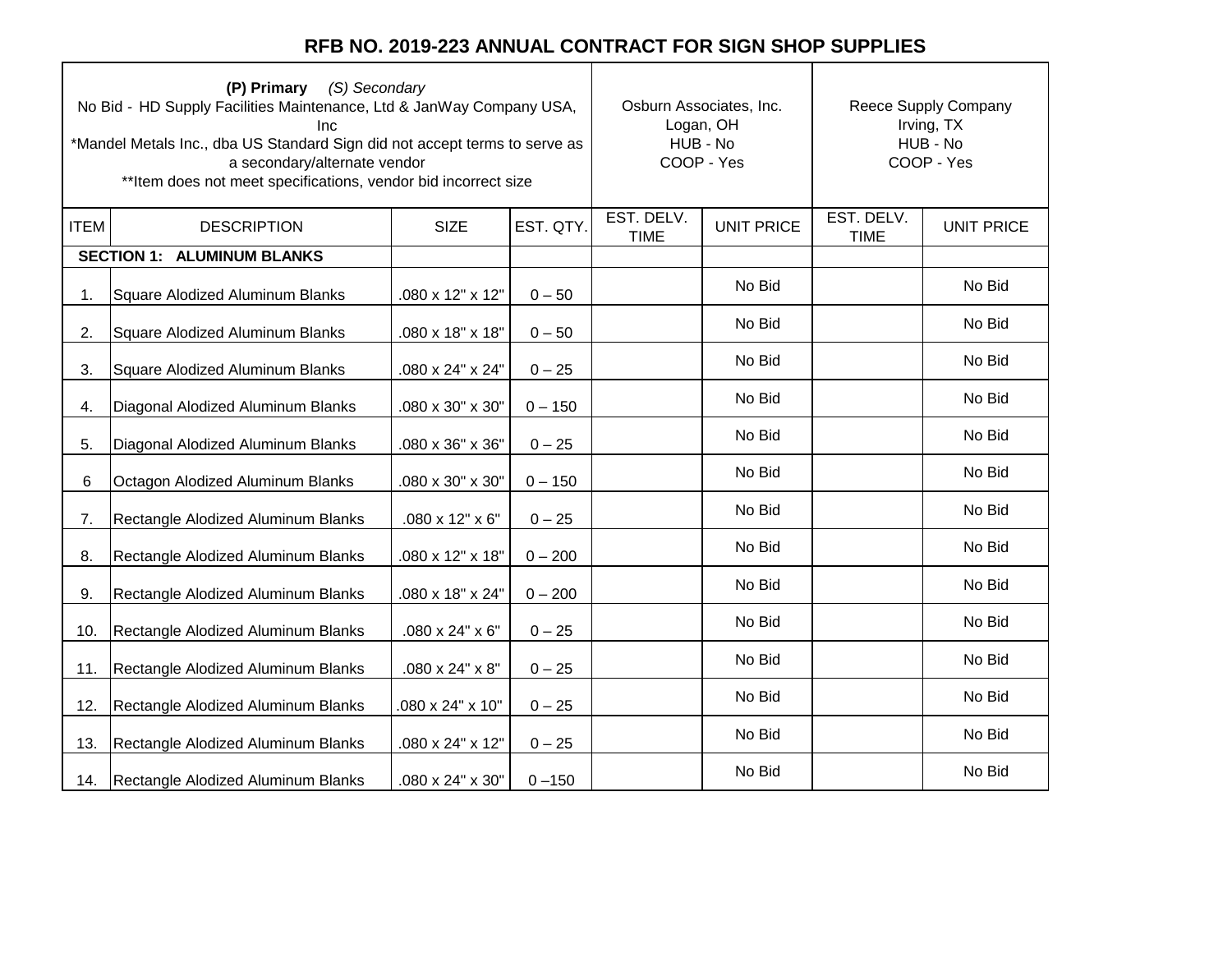٦

 $\top$ 

|             | (P) Primary (S) Secondary<br>No Bid - HD Supply Facilities Maintenance, Ltd & JanWay Company USA,<br>Inc.<br>*Mandel Metals Inc., dba US Standard Sign did not accept terms to serve as<br>a secondary/alternate vendor<br>** Item does not meet specifications, vendor bid incorrect size | Vulcan Inc., dba Vulcan Signs,<br>dba Vulcan Aluminum<br>Foley, AL<br>HUB - No<br>COOP - Yes |           |                           |                   |
|-------------|--------------------------------------------------------------------------------------------------------------------------------------------------------------------------------------------------------------------------------------------------------------------------------------------|----------------------------------------------------------------------------------------------|-----------|---------------------------|-------------------|
| <b>ITEM</b> | <b>DESCRIPTION</b>                                                                                                                                                                                                                                                                         | <b>SIZE</b>                                                                                  | EST. QTY. | EST. DELV.<br><b>TIME</b> | <b>UNIT PRICE</b> |
|             | <b>SECTION 1: ALUMINUM BLANKS</b>                                                                                                                                                                                                                                                          |                                                                                              |           |                           |                   |
| 1.          | Square Alodized Aluminum Blanks                                                                                                                                                                                                                                                            | .080 x 12" x 12"                                                                             | $0 - 50$  | 30-45 Days                | \$2.71(P)         |
| 2.          | Square Alodized Aluminum Blanks                                                                                                                                                                                                                                                            | .080 x 18" x 18"                                                                             | $0 - 50$  | 30-45 Days                | \$5.75(P)         |
| 3.          | Square Alodized Aluminum Blanks                                                                                                                                                                                                                                                            | .080 x 24" x 24"                                                                             | $0 - 25$  | 30-45 Days                | \$10.08(P)        |
| 4.          | Diagonal Alodized Aluminum Blanks                                                                                                                                                                                                                                                          | .080 x 30" x 30"                                                                             | $0 - 150$ | 30-45 Days                | \$15.41(P)        |
| 5.          | Diagonal Alodized Aluminum Blanks                                                                                                                                                                                                                                                          | .080 x 36" x 36"                                                                             | $0 - 25$  | 30-45 Days                | \$22.49(P)        |
| 6           | Octagon Alodized Aluminum Blanks                                                                                                                                                                                                                                                           | .080 x 30" x 30"                                                                             | $0 - 150$ | 30-45 Days                | \$14.28(P)        |
| 7.          | Rectangle Alodized Aluminum Blanks                                                                                                                                                                                                                                                         | $.080 \times 12" \times 6"$                                                                  | $0 - 25$  | 30-45 Days                | \$1.38(P)         |
| 8.          | Rectangle Alodized Aluminum Blanks                                                                                                                                                                                                                                                         | .080 x 12" x 18"                                                                             | $0 - 200$ | 30-45 Days                | \$3.90(P)         |
| 9.          | Rectangle Alodized Aluminum Blanks                                                                                                                                                                                                                                                         | .080 x 18" x 24"                                                                             | $0 - 200$ | 30-45 Days                | \$7.63(P)         |
| 10.         | Rectangle Alodized Aluminum Blanks                                                                                                                                                                                                                                                         | .080 x 24" x 6"                                                                              | $0 - 25$  | 30-45 Days                | \$2.67(P)         |
| 11.         | Rectangle Alodized Aluminum Blanks                                                                                                                                                                                                                                                         | .080 x 24" x 8"                                                                              | $0 - 25$  | 30-45 Days                | \$3.48(P)         |
| 12.         | Rectangle Alodized Aluminum Blanks                                                                                                                                                                                                                                                         | .080 x 24" x 10"                                                                             | $0 - 25$  | 30-45 Days                | \$4.30(P)         |
| 13.         | Rectangle Alodized Aluminum Blanks                                                                                                                                                                                                                                                         | .080 x 24" x 12"                                                                             | $0 - 25$  | 30-45 Days                | \$5.13(P)         |
| 14.         | Rectangle Alodized Aluminum Blanks                                                                                                                                                                                                                                                         | .080 x 24" x 30"                                                                             | $0 - 150$ | 30-45 Days                | \$12.44(P)        |

 $\Gamma$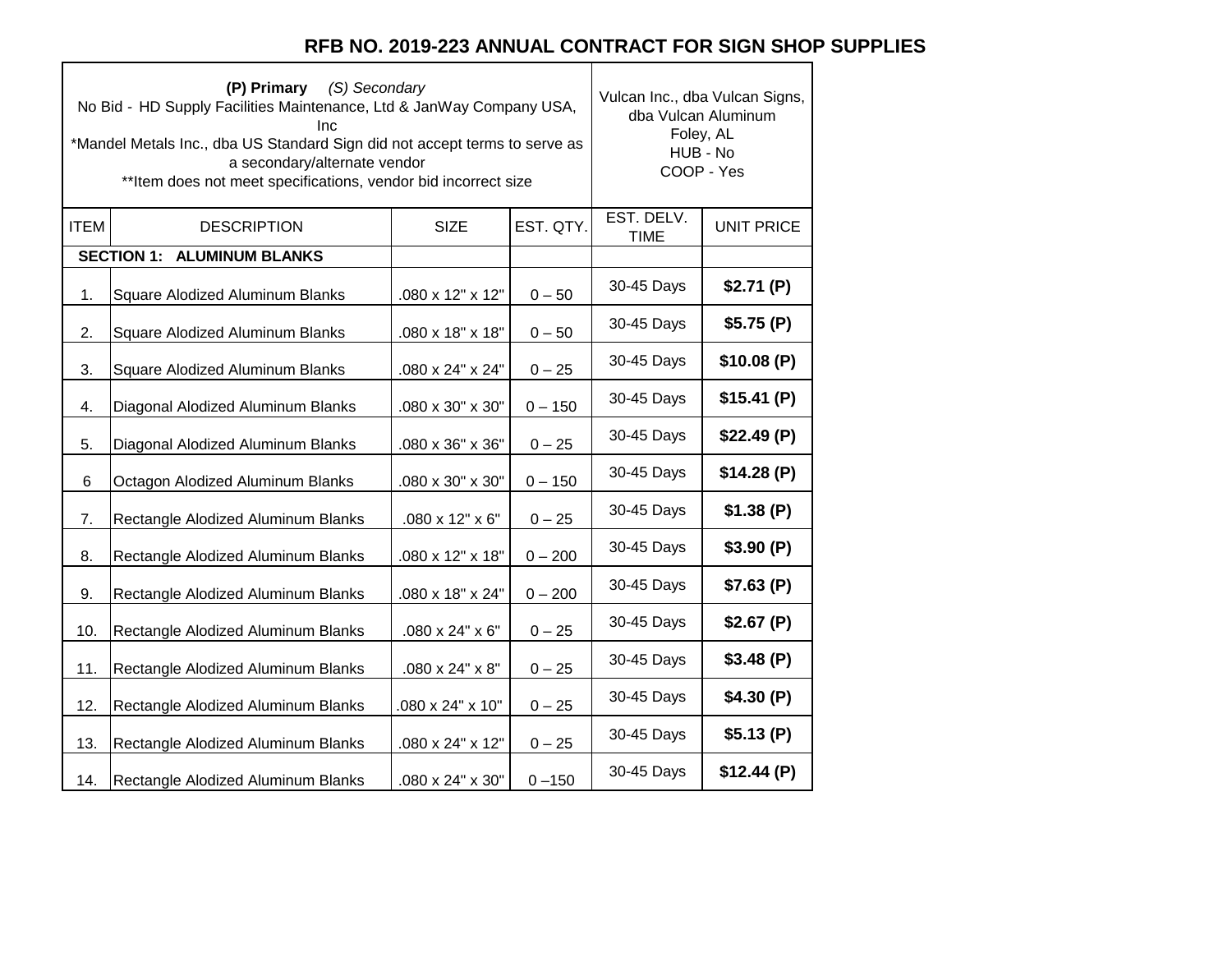|     | (P) Primary (S) Secondary<br>No Bid - HD Supply Facilities Maintenance, Ltd & JanWay Company USA,<br>Inc.<br>*Mandel Metals Inc., dba US Standard Sign did not accept terms to serve as<br>a secondary/alternate vendor<br>** Item does not meet specifications, vendor bid incorrect size |                             |           | 3M Company<br>St. Paul, MN<br>HUB - No<br>COOP - Yes | <b>Custom Products Corporation</b><br>Jackson, MS<br>HUB - No<br>COOP - Yes |        |
|-----|--------------------------------------------------------------------------------------------------------------------------------------------------------------------------------------------------------------------------------------------------------------------------------------------|-----------------------------|-----------|------------------------------------------------------|-----------------------------------------------------------------------------|--------|
|     | SECTION 1: ALUMINUM BLANKS, CONTINUED                                                                                                                                                                                                                                                      |                             |           |                                                      |                                                                             |        |
| 15. | Rectangle Alodized Aluminum Blanks                                                                                                                                                                                                                                                         | .080 x 36" x 12"            | $0 - 150$ | No Bid                                               |                                                                             | No Bid |
| 16. | Rectangle Alodized Aluminum Blanks                                                                                                                                                                                                                                                         | .080 x 42" x 24"            | $0 - 15$  | No Bid                                               |                                                                             | No Bid |
| 17. | Rectangle Alodized Aluminum Blanks                                                                                                                                                                                                                                                         | .080 x 48" x 18"            | $0 - 10$  | No Bid                                               |                                                                             | No Bid |
| 18. | Rectangle Alodized Aluminum Blanks                                                                                                                                                                                                                                                         | .080 x 48" x 24"            | $0 - 10$  | No Bid                                               |                                                                             | No Bid |
| 19. | Rectangle Alodized Aluminum Blanks                                                                                                                                                                                                                                                         | .080 x 48" x 30"            | $0 - 25$  | No Bid                                               |                                                                             | No Bid |
| 20. | Rectangle Alodized Aluminum Blanks,<br>No Holes, Rounded Corners, 3/4"<br>Radius                                                                                                                                                                                                           | .063 x 7" x 10"             | $0 - 25$  | No Bid                                               |                                                                             | No Bid |
| 21. | Rectangle Alodized Aluminum Blanks,<br>No Holes, Rounded Corners, 3/4"<br>Radius                                                                                                                                                                                                           | .063 x 8" x12"              | $0 - 75$  | No Bid                                               |                                                                             | No Bid |
| 22. | Rectangle Alodized Aluminum Blanks,<br>No Holes, Rounded Corners, 3/4"<br>Radius,                                                                                                                                                                                                          | $.063 \times 12" \times 6"$ | $0 - 50$  | No Bid                                               |                                                                             | No Bid |
| 23. | Rectangle Alodized Aluminum Blanks<br>No Holes, Rounded Corners, 3/4"<br>Radius                                                                                                                                                                                                            | .063 x 15" x 4"             | $0 - 25$  | No Bid                                               |                                                                             | No Bid |
| 24. | Rectangle Alodized Aluminum Blanks,<br>No Holes, Rounded Corners, 3/4"<br>Radius                                                                                                                                                                                                           | .063 x 15" x 6"             | $0 - 25$  | No Bid                                               |                                                                             | No Bid |
| 25. | Rectangle Alodized Aluminum Blanks                                                                                                                                                                                                                                                         | .063 x 18" x 6"             | $0 - 25$  | No Bid                                               |                                                                             | No Bid |
| 26. | Rectangle Alodized Aluminum Blanks,<br>No Holes, Rounded Corners, 3/4"<br>Radius                                                                                                                                                                                                           | .063 x 20" x 4"             | $0 - 100$ | No Bid                                               |                                                                             | No Bid |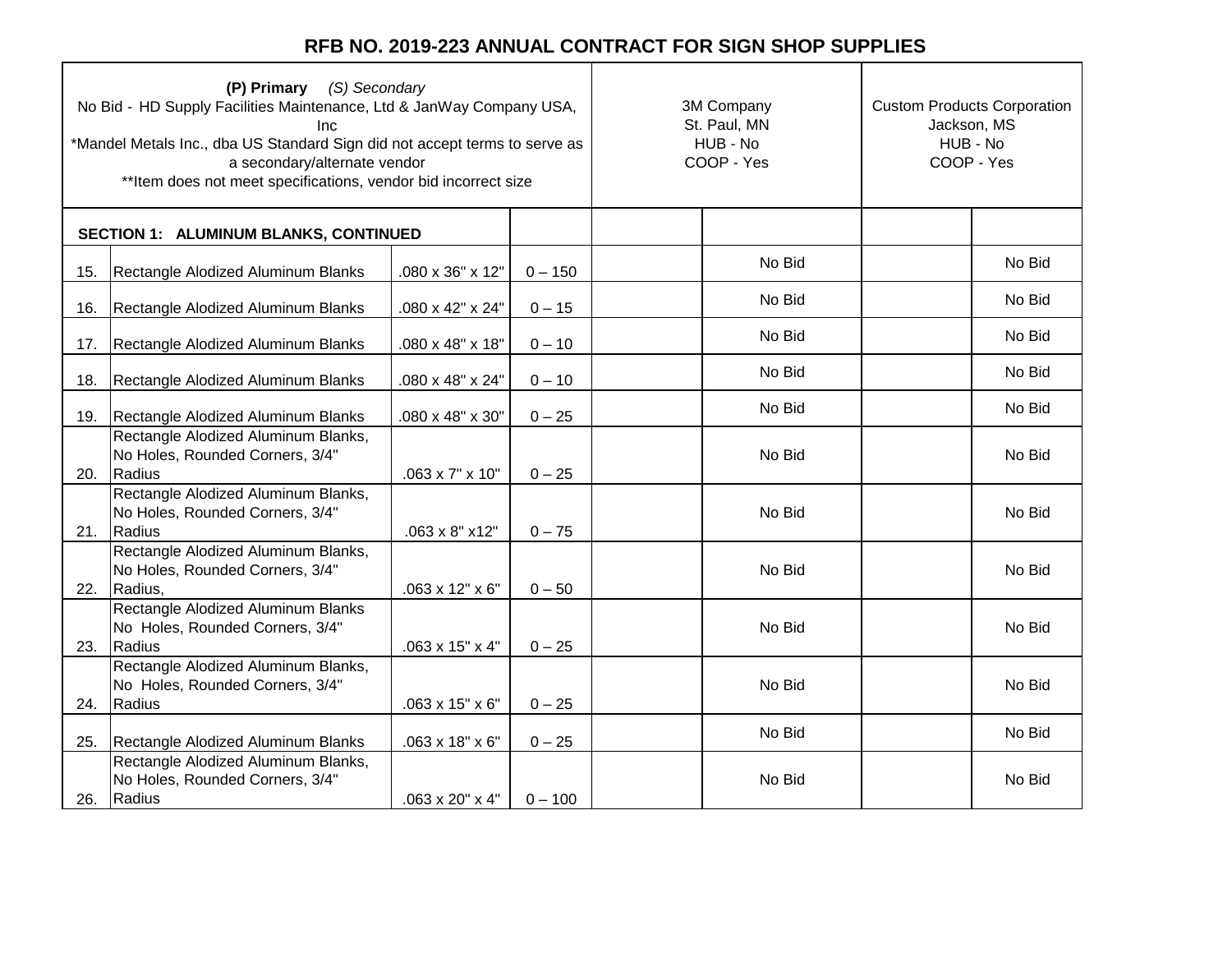| (P) Primary (S) Secondary<br>No Bid - HD Supply Facilities Maintenance, Ltd & JanWay Company USA,<br>Inc.<br>*Mandel Metals Inc., dba US Standard Sign did not accept terms to serve as<br>a secondary/alternate vendor<br>** Item does not meet specifications, vendor bid incorrect size |                                                                                   |                             |           | <b>Hyatt's All Things Creative</b><br>Buffalo, NY<br>HUB - No<br>COOP - Yes |        | Mandel Metals Inc. dba US<br>Standard Sign<br>Franklin Park, IL<br>HUB - No<br>COOP - Yes |              |
|--------------------------------------------------------------------------------------------------------------------------------------------------------------------------------------------------------------------------------------------------------------------------------------------|-----------------------------------------------------------------------------------|-----------------------------|-----------|-----------------------------------------------------------------------------|--------|-------------------------------------------------------------------------------------------|--------------|
|                                                                                                                                                                                                                                                                                            | SECTION 1: ALUMINUM BLANKS, CONTINUED                                             |                             |           |                                                                             |        |                                                                                           |              |
| 15.                                                                                                                                                                                                                                                                                        | Rectangle Alodized Aluminum Blanks                                                | .080 x 36" x 12"            | $0 - 150$ |                                                                             | No Bid | 30 days                                                                                   | $$8.04 (*)$  |
| 16.                                                                                                                                                                                                                                                                                        | Rectangle Alodized Aluminum Blanks                                                | .080 x 42" x 24"            | $0 - 15$  |                                                                             | No Bid | 30 days                                                                                   | $$26.82$ (*) |
| 17.                                                                                                                                                                                                                                                                                        | Rectangle Alodized Aluminum Blanks                                                | .080 x 48" x 18"            | $0 - 10$  |                                                                             | No Bid | 30 days                                                                                   | $$16.08 (*)$ |
| 18.                                                                                                                                                                                                                                                                                        | Rectangle Alodized Aluminum Blanks                                                | .080 x 48" x 24"            | $0 - 10$  |                                                                             | No Bid | 30 days                                                                                   | $$21.46 (*)$ |
| 19.                                                                                                                                                                                                                                                                                        | Rectangle Alodized Aluminum Blanks                                                | .080 x 48" x 30"            | $0 - 25$  |                                                                             | No Bid | 30 days                                                                                   | $$26.81$ (*) |
| 20.                                                                                                                                                                                                                                                                                        | Rectangle Alodized Aluminum Blanks,<br>No Holes, Rounded Corners, 3/4"<br>Radius  | .063 x 7" x 10"             | $0 - 25$  |                                                                             | No Bid | 30 days                                                                                   | $$6.07 (*)$  |
| 21.                                                                                                                                                                                                                                                                                        | Rectangle Alodized Aluminum Blanks,<br>No Holes, Rounded Corners, 3/4"<br>Radius  | .063 x 8" x12"              | $0 - 75$  |                                                                             | No Bid | 30 days                                                                                   | $$3.46 (*)$  |
| 22.                                                                                                                                                                                                                                                                                        | Rectangle Alodized Aluminum Blanks,<br>No Holes, Rounded Corners, 3/4"<br>Radius, | .063 x 12" x 6"             | $0 - 50$  |                                                                             | No Bid | 30 days                                                                                   | $$1.60 (*)$  |
| 23.                                                                                                                                                                                                                                                                                        | Rectangle Alodized Aluminum Blanks<br>No Holes, Rounded Corners, 3/4"<br>Radius   | .063 x 15" x 4"             | $0 - 25$  |                                                                             | No Bid | 30 days                                                                                   | $$6.34 (*)$  |
| 24.                                                                                                                                                                                                                                                                                        | Rectangle Alodized Aluminum Blanks,<br>No Holes, Rounded Corners, 3/4"<br>Radius  | $.063 \times 15" \times 6"$ | $0 - 25$  |                                                                             | No Bid | 30 days                                                                                   | $$6.53$ (*)  |
| 25.                                                                                                                                                                                                                                                                                        | Rectangle Alodized Aluminum Blanks                                                | .063 x 18" x 6"             | $0 - 25$  |                                                                             | No Bid | 30 days                                                                                   | $$2.11$ (*)  |
| 26.                                                                                                                                                                                                                                                                                        | Rectangle Alodized Aluminum Blanks,<br>No Holes, Rounded Corners, 3/4"<br>Radius  | $.063 \times 20" \times 4"$ | $0 - 100$ |                                                                             | No Bid | 30 days                                                                                   | $$3.07 (*)$  |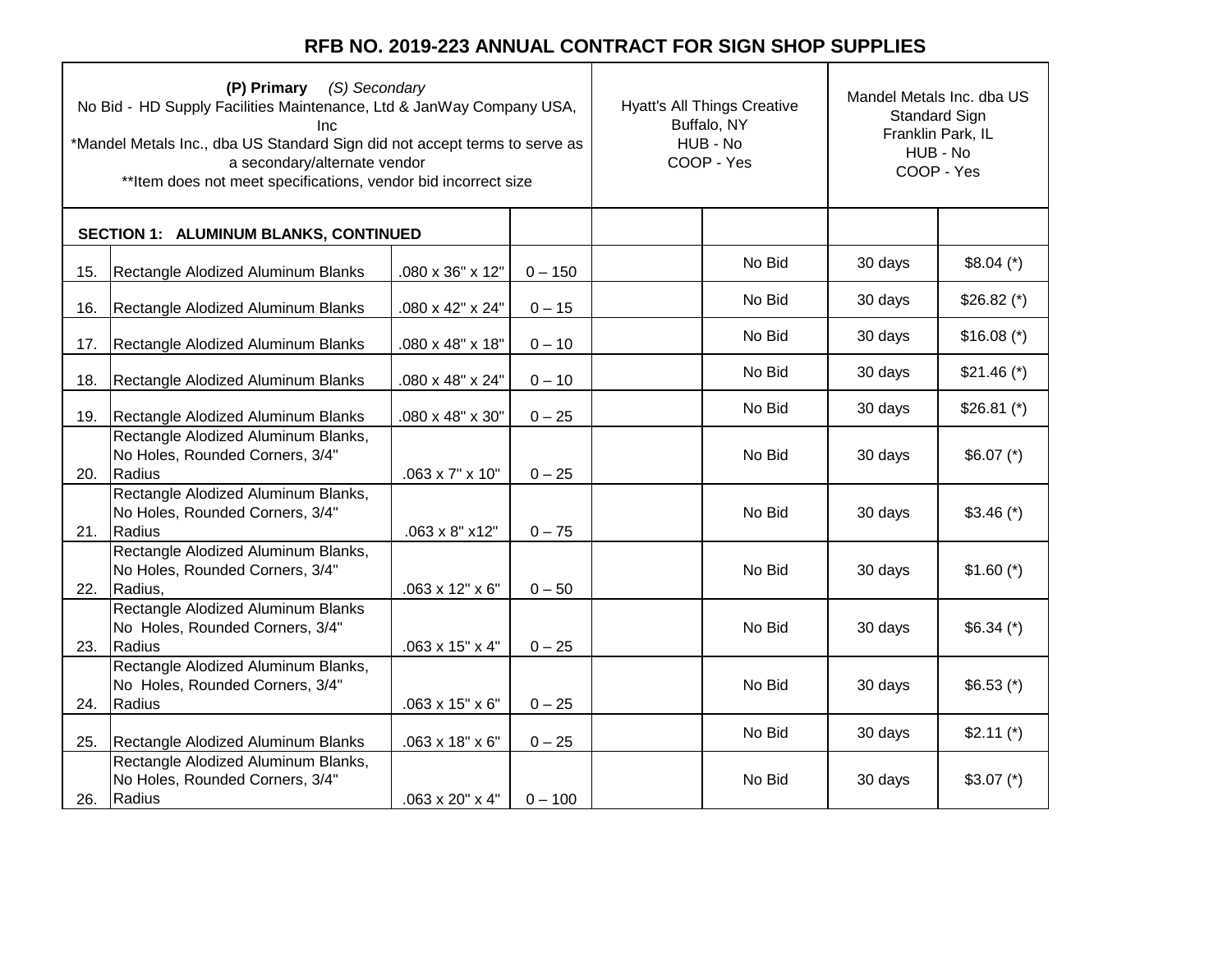| (P) Primary (S) Secondary<br>No Bid - HD Supply Facilities Maintenance, Ltd & JanWay Company USA,<br><b>Inc</b><br>*Mandel Metals Inc., dba US Standard Sign did not accept terms to serve as<br>a secondary/alternate vendor<br>** Item does not meet specifications, vendor bid incorrect size |                                                                                   |                             |           | Osburn Associates, Inc.<br>Logan, OH<br>HUB - No<br>COOP - Yes | Reece Supply Company<br>Irving, TX<br>HUB - No<br>COOP - Yes |        |
|--------------------------------------------------------------------------------------------------------------------------------------------------------------------------------------------------------------------------------------------------------------------------------------------------|-----------------------------------------------------------------------------------|-----------------------------|-----------|----------------------------------------------------------------|--------------------------------------------------------------|--------|
|                                                                                                                                                                                                                                                                                                  | SECTION 1: ALUMINUM BLANKS, CONTINUED                                             |                             |           |                                                                |                                                              |        |
| 15.                                                                                                                                                                                                                                                                                              | Rectangle Alodized Aluminum Blanks                                                | .080 x 36" x 12"            | $0 - 150$ | No Bid                                                         |                                                              | No Bid |
| 16.                                                                                                                                                                                                                                                                                              | Rectangle Alodized Aluminum Blanks                                                | .080 x 42" x 24"            | $0 - 15$  | No Bid                                                         |                                                              | No Bid |
| 17.                                                                                                                                                                                                                                                                                              | Rectangle Alodized Aluminum Blanks                                                | .080 x 48" x 18"            | $0 - 10$  | No Bid                                                         |                                                              | No Bid |
| 18.                                                                                                                                                                                                                                                                                              | Rectangle Alodized Aluminum Blanks                                                | .080 x 48" x 24"            | $0 - 10$  | No Bid                                                         |                                                              | No Bid |
| 19.                                                                                                                                                                                                                                                                                              | Rectangle Alodized Aluminum Blanks                                                | .080 x 48" x 30"            | $0 - 25$  | No Bid                                                         |                                                              | No Bid |
| 20.                                                                                                                                                                                                                                                                                              | Rectangle Alodized Aluminum Blanks,<br>No Holes, Rounded Corners, 3/4"<br>Radius  | .063 x 7" x 10"             | $0 - 25$  | No Bid                                                         |                                                              | No Bid |
| 21.                                                                                                                                                                                                                                                                                              | Rectangle Alodized Aluminum Blanks,<br>No Holes, Rounded Corners, 3/4"<br>Radius  | .063 x 8" x12"              | $0 - 75$  | No Bid                                                         |                                                              | No Bid |
| 22.                                                                                                                                                                                                                                                                                              | Rectangle Alodized Aluminum Blanks,<br>No Holes, Rounded Corners, 3/4"<br>Radius, | .063 x 12" x 6"             | $0 - 50$  | No Bid                                                         |                                                              | No Bid |
| 23.                                                                                                                                                                                                                                                                                              | Rectangle Alodized Aluminum Blanks<br>No Holes, Rounded Corners, 3/4"<br>Radius   | .063 x 15" x 4"             | $0 - 25$  | No Bid                                                         |                                                              | No Bid |
| 24.                                                                                                                                                                                                                                                                                              | Rectangle Alodized Aluminum Blanks,<br>No Holes, Rounded Corners, 3/4"<br>Radius  | $.063 \times 15" \times 6"$ | $0 - 25$  | No Bid                                                         |                                                              | No Bid |
| 25.                                                                                                                                                                                                                                                                                              | Rectangle Alodized Aluminum Blanks                                                | .063 x 18" x 6"             | $0 - 25$  | No Bid                                                         |                                                              | No Bid |
| 26.                                                                                                                                                                                                                                                                                              | Rectangle Alodized Aluminum Blanks,<br>No Holes, Rounded Corners, 3/4"<br>Radius  | .063 x 20" x 4"             | $0 - 100$ | No Bid                                                         |                                                              | No Bid |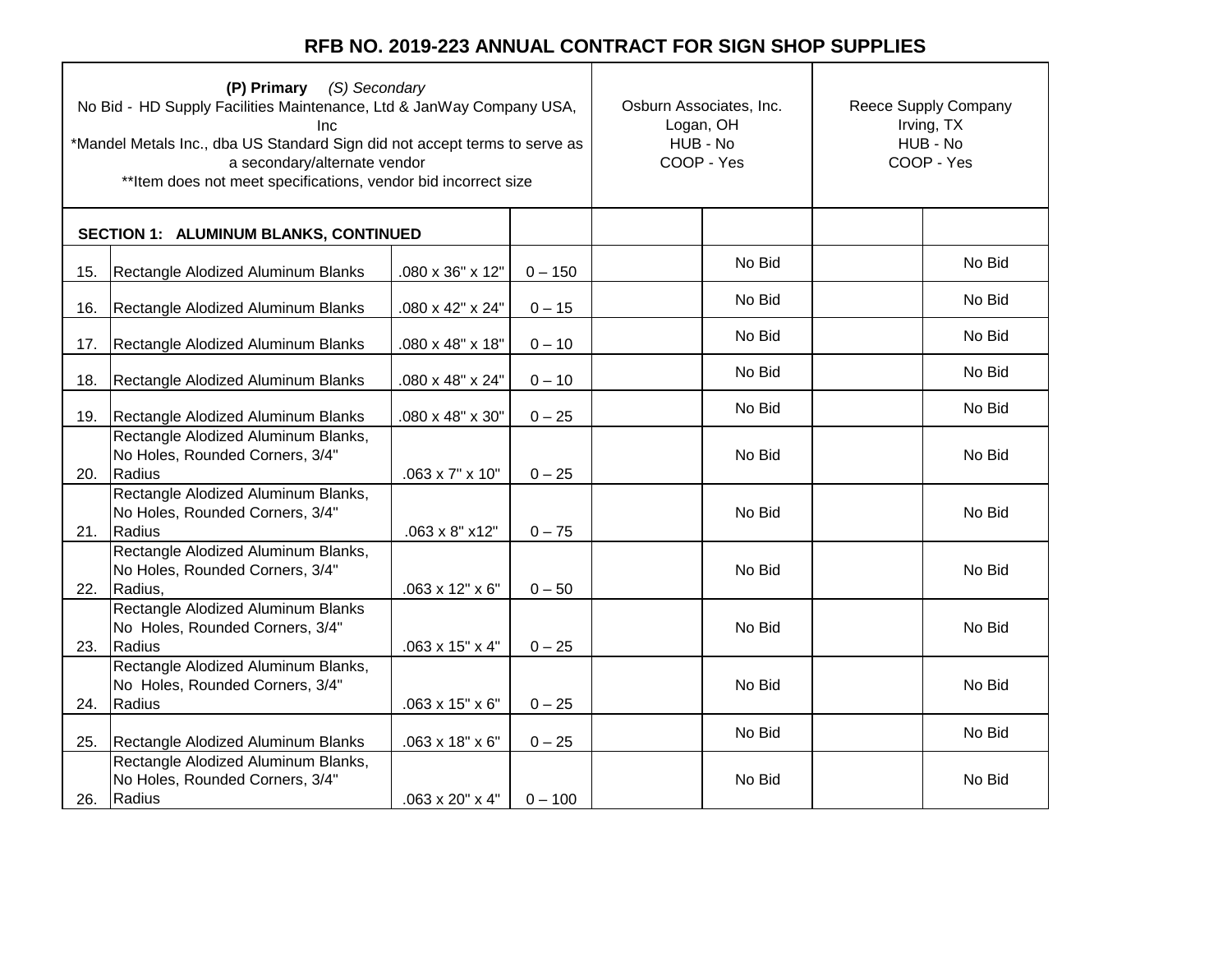٦

 $\top$ 

|     | (P) Primary (S) Secondary<br>No Bid - HD Supply Facilities Maintenance, Ltd & JanWay Company USA,<br>Inc<br>*Mandel Metals Inc., dba US Standard Sign did not accept terms to serve as<br>a secondary/alternate vendor<br>** Item does not meet specifications, vendor bid incorrect size | Vulcan Inc., dba Vulcan Signs,<br>dba Vulcan Aluminum<br>Foley, AL<br>HUB - No<br>COOP - Yes |           |            |            |
|-----|-------------------------------------------------------------------------------------------------------------------------------------------------------------------------------------------------------------------------------------------------------------------------------------------|----------------------------------------------------------------------------------------------|-----------|------------|------------|
|     | SECTION 1: ALUMINUM BLANKS, CONTINUED                                                                                                                                                                                                                                                     |                                                                                              |           |            |            |
| 15. | Rectangle Alodized Aluminum Blanks                                                                                                                                                                                                                                                        | .080 x 36" x 12"                                                                             | $0 - 150$ | 30-45 Days | \$7.62(P)  |
| 16. | Rectangle Alodized Aluminum Blanks                                                                                                                                                                                                                                                        | .080 x 42" x 24"                                                                             | $0 - 15$  | 30-45 Days | \$17.50(P) |
| 17. | Rectangle Alodized Aluminum Blanks                                                                                                                                                                                                                                                        | .080 x 48" x 18"                                                                             | $0 - 10$  | 30-45 Days | \$15.09(P) |
| 18. | Rectangle Alodized Aluminum Blanks                                                                                                                                                                                                                                                        | .080 x 48" x 24"                                                                             | $0 - 10$  | 30-45 Days | \$19.99(P) |
| 19. | Rectangle Alodized Aluminum Blanks                                                                                                                                                                                                                                                        | .080 x 48" x 30"                                                                             | $0 - 25$  | 30-45 Days | \$25.00(P) |
| 20. | Rectangle Alodized Aluminum Blanks,<br>No Holes, Rounded Corners, 3/4"<br>Radius                                                                                                                                                                                                          | $.063 \times 7" \times 10"$                                                                  | $0 - 25$  | 30-45 Days | \$1.22(P)  |
| 21. | Rectangle Alodized Aluminum Blanks,<br>No Holes, Rounded Corners, 3/4"<br>Radius                                                                                                                                                                                                          | .063 x 8" x12"                                                                               | $0 - 75$  | 30-45 Days | \$1.64(P)  |
| 22. | Rectangle Alodized Aluminum Blanks,<br>No Holes, Rounded Corners, 3/4"<br>Radius,                                                                                                                                                                                                         | $.063 \times 12" \times 6"$                                                                  | $0 - 50$  | 30-45 Days | \$1.30(P)  |
| 23. | Rectangle Alodized Aluminum Blanks<br>No Holes, Rounded Corners, 3/4"<br>Radius                                                                                                                                                                                                           | .063 x 15" x 4"                                                                              | $0 - 25$  | 30-45 Days | \$1.10(P)  |
| 24. | Rectangle Alodized Aluminum Blanks,<br>No Holes, Rounded Corners, 3/4"<br>Radius                                                                                                                                                                                                          | $.063 \times 15" \times 6"$                                                                  | $0 - 25$  | 30-45 Days | \$1.38(P)  |
| 25. | Rectangle Alodized Aluminum Blanks                                                                                                                                                                                                                                                        | $.063 \times 18" \times 6"$                                                                  | $0 - 25$  | 30-45 Days | \$1.66(P)  |
| 26. | Rectangle Alodized Aluminum Blanks,<br>No Holes, Rounded Corners, 3/4"<br>Radius                                                                                                                                                                                                          | $.063 \times 20" \times 4"$                                                                  | $0 - 100$ | 30-45 Days | \$1.43(P)  |

 $\Gamma$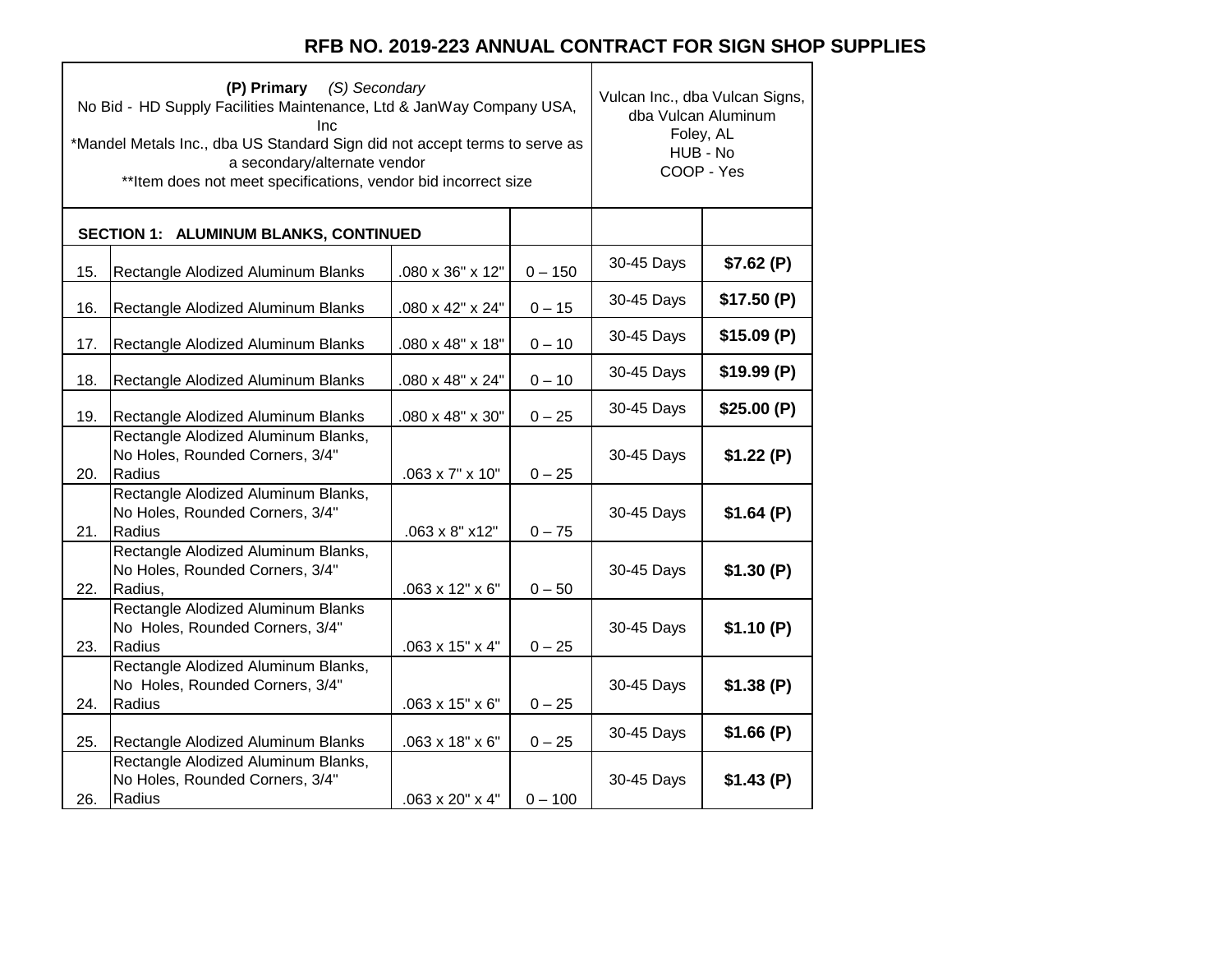|     | (S) Secondary<br>(P) Primary<br>No Bid - HD Supply Facilities Maintenance, Ltd & JanWay Company USA,<br>Inc.<br>*Mandel Metals Inc., dba US Standard Sign did not accept terms to serve as<br>a secondary/alternate vendor<br>** Item does not meet specifications, vendor bid incorrect size |                            |           | 3M Company<br>St. Paul, MN<br>HUB - No<br>COOP - Yes | <b>Custom Products Corporation</b><br>Jackson, MS<br>HUB - No<br>COOP - Yes |        |
|-----|-----------------------------------------------------------------------------------------------------------------------------------------------------------------------------------------------------------------------------------------------------------------------------------------------|----------------------------|-----------|------------------------------------------------------|-----------------------------------------------------------------------------|--------|
|     | SECTION 1: ALUMINUM BLANKS, CONTINUED                                                                                                                                                                                                                                                         |                            |           |                                                      |                                                                             |        |
| 27. | Rectangle Alodized Aluminum Blanks,<br>No Holes, Rounded Corners, 3/4"<br>Radius                                                                                                                                                                                                              | 063 x 20" x 6"             | $0 - 25$  | No Bid                                               |                                                                             | No Bid |
| 28. | Rectangle Alodized Aluminum Blanks,<br>No Holes                                                                                                                                                                                                                                               | $.063 \times 3" \times 8"$ | $0 - 100$ | No Bid                                               |                                                                             | No Bid |
| 29. | Triangle Alodized Aluminum Blanks                                                                                                                                                                                                                                                             | .080 x 30" x 30"           | $0 - 25$  | No Bid                                               |                                                                             | No Bid |
| 30. | Rectangle Alodized Aluminum Street<br>Name Blades                                                                                                                                                                                                                                             | $9" \times 24"$            | $0 - 75$  | No Bid                                               |                                                                             | No Bid |
| 31. | Rectangle Alodized Aluminum Street<br>Name Blades                                                                                                                                                                                                                                             | $9" \times 30"$            | $0 - 100$ | No Bid                                               |                                                                             | No Bid |
| 32. | Rectangle Alodized Aluminum Street<br>Name Blades                                                                                                                                                                                                                                             | 9" x 36"                   | $0 - 100$ | No Bid                                               |                                                                             | No Bid |
| 33. | Rectangle Alodized Aluminum Street<br>Name Blades                                                                                                                                                                                                                                             | 9" x 42"                   | $0 - 100$ | No Bid                                               |                                                                             | No Bid |
| 34. | Rectangle Alodized Aluminum Street<br>Name Blades                                                                                                                                                                                                                                             | 9" x 48"                   | $0 - 50$  | No Bid                                               |                                                                             | No Bid |
| 35. | Rectangle Alodized Aluminum Street<br>Name Blades                                                                                                                                                                                                                                             | 9" x 54"                   | $0 - 75$  | No Bid                                               |                                                                             | No Bid |
|     | MINIMUM PERCENTAGE DISCOUNT FROM LIST PRICE FOR SIMILAR<br><b>ITEMS NOT SPECIFIED:</b>                                                                                                                                                                                                        |                            |           |                                                      |                                                                             |        |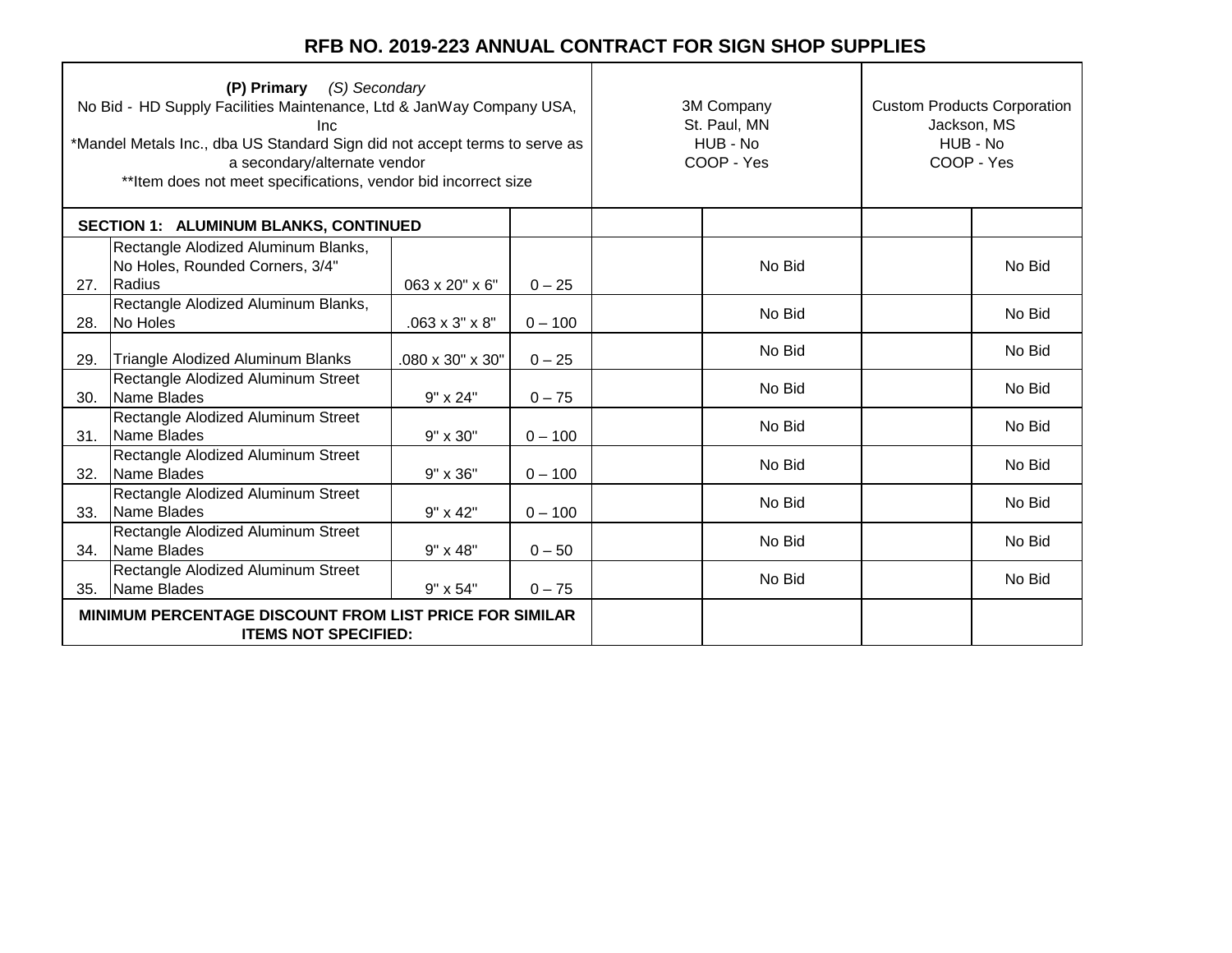| (P) Primary (S) Secondary<br>No Bid - HD Supply Facilities Maintenance, Ltd & JanWay Company USA,<br>Inc.<br>*Mandel Metals Inc., dba US Standard Sign did not accept terms to serve as<br>a secondary/alternate vendor<br>** Item does not meet specifications, vendor bid incorrect size |                                                                                  |                            |           | <b>Hyatt's All Things Creative</b><br>Buffalo, NY<br>HUB - No<br>COOP - Yes |        | Mandel Metals Inc. dba US<br>Standard Sign<br>Franklin Park, IL<br>HUB - No<br>COOP - Yes |             |
|--------------------------------------------------------------------------------------------------------------------------------------------------------------------------------------------------------------------------------------------------------------------------------------------|----------------------------------------------------------------------------------|----------------------------|-----------|-----------------------------------------------------------------------------|--------|-------------------------------------------------------------------------------------------|-------------|
| <b>SECTION 1: ALUMINUM BLANKS, CONTINUED</b>                                                                                                                                                                                                                                               |                                                                                  |                            |           |                                                                             |        |                                                                                           |             |
| 27.                                                                                                                                                                                                                                                                                        | Rectangle Alodized Aluminum Blanks,<br>No Holes, Rounded Corners, 3/4"<br>Radius | $063 \times 20" \times 6"$ | $0 - 25$  |                                                                             | No Bid | 30 days                                                                                   | $$7.16 (*)$ |
| 28.                                                                                                                                                                                                                                                                                        | Rectangle Alodized Aluminum Blanks,<br>No Holes                                  | $.063 \times 3" \times 8"$ | $0 - 100$ |                                                                             | No Bid | 30 days                                                                                   | $$2.30 (*)$ |
| 29.                                                                                                                                                                                                                                                                                        | Triangle Alodized Aluminum Blanks                                                | .080 x 30" x 30"           | $0 - 25$  |                                                                             | No Bid | 30 days                                                                                   | $$9.58$ (*) |
| 30.                                                                                                                                                                                                                                                                                        | Rectangle Alodized Aluminum Street<br>Name Blades                                | $9" \times 24"$            | $0 - 75$  |                                                                             | No Bid | 30 days                                                                                   | $$4.20 (*)$ |
| 31.                                                                                                                                                                                                                                                                                        | Rectangle Alodized Aluminum Street<br>Name Blades                                | 9" x 30"                   | $0 - 100$ |                                                                             | No Bid | 30 days                                                                                   | $$5.04 (*)$ |
| 32.                                                                                                                                                                                                                                                                                        | Rectangle Alodized Aluminum Street<br>Name Blades                                | $9" \times 36"$            | $0 - 100$ |                                                                             | No Bid | 30 days                                                                                   | $$6.02$ (*) |
| 33.                                                                                                                                                                                                                                                                                        | Rectangle Alodized Aluminum Street<br>Name Blades                                | 9" x 42"                   | $0 - 100$ |                                                                             | No Bid | 30 days                                                                                   | $$7.03$ (*) |
| 34.                                                                                                                                                                                                                                                                                        | Rectangle Alodized Aluminum Street<br>Name Blades                                | 9" x 48"                   | $0 - 50$  |                                                                             | No Bid | 30 days                                                                                   | $$8.04 (*)$ |
| 35.                                                                                                                                                                                                                                                                                        | Rectangle Alodized Aluminum Street<br>Name Blades                                | 9" x 54"                   | $0 - 75$  |                                                                             | No Bid | 30 days                                                                                   | $$9.05$ (*) |
| <b>MINIMUM PERCENTAGE DISCOUNT FROM LIST PRICE FOR SIMILAR</b><br><b>ITEMS NOT SPECIFIED:</b>                                                                                                                                                                                              |                                                                                  |                            |           |                                                                             |        |                                                                                           | 0%          |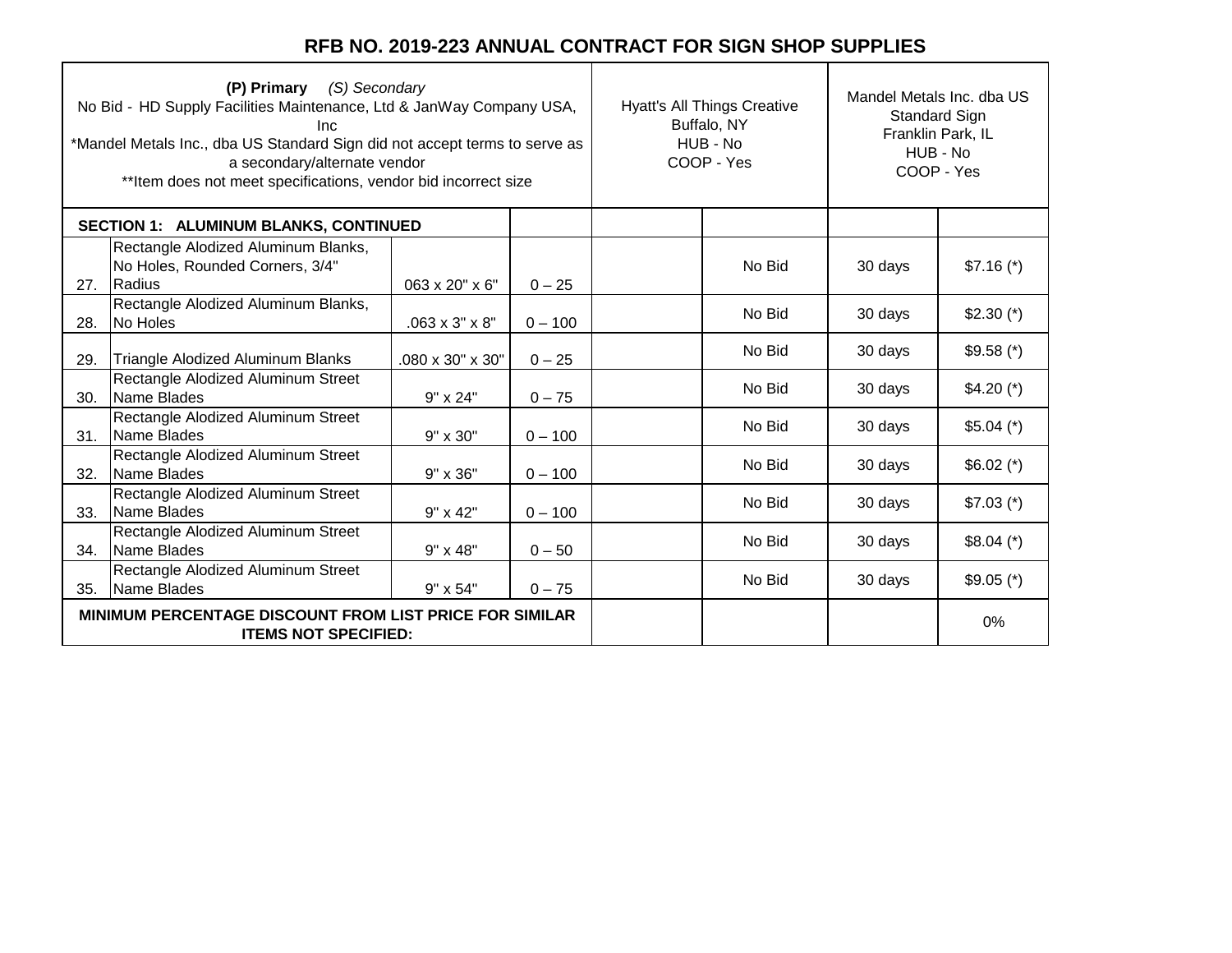| (P) Primary (S) Secondary<br>No Bid - HD Supply Facilities Maintenance, Ltd & JanWay Company USA,<br>Inc<br>*Mandel Metals Inc., dba US Standard Sign did not accept terms to serve as<br>a secondary/alternate vendor<br>** Item does not meet specifications, vendor bid incorrect size |                                                                                               |                            |           | Osburn Associates, Inc.<br>Logan, OH<br>HUB - No<br>COOP - Yes |        | Reece Supply Company<br>Irving, TX<br>HUB - No<br>COOP - Yes |        |
|-------------------------------------------------------------------------------------------------------------------------------------------------------------------------------------------------------------------------------------------------------------------------------------------|-----------------------------------------------------------------------------------------------|----------------------------|-----------|----------------------------------------------------------------|--------|--------------------------------------------------------------|--------|
| <b>SECTION 1: ALUMINUM BLANKS, CONTINUED</b>                                                                                                                                                                                                                                              |                                                                                               |                            |           |                                                                |        |                                                              |        |
| 27.                                                                                                                                                                                                                                                                                       | Rectangle Alodized Aluminum Blanks,<br>No Holes, Rounded Corners, 3/4"<br>Radius              | 063 x 20" x 6"             | $0 - 25$  |                                                                | No Bid |                                                              | No Bid |
| 28.                                                                                                                                                                                                                                                                                       | Rectangle Alodized Aluminum Blanks,<br>No Holes                                               | $.063 \times 3" \times 8"$ | $0 - 100$ |                                                                | No Bid |                                                              | No Bid |
| 29.                                                                                                                                                                                                                                                                                       | Triangle Alodized Aluminum Blanks                                                             | .080 x 30" x 30"           | $0 - 25$  |                                                                | No Bid |                                                              | No Bid |
| 30.                                                                                                                                                                                                                                                                                       | Rectangle Alodized Aluminum Street<br>Name Blades                                             | $9" \times 24"$            | $0 - 75$  |                                                                | No Bid |                                                              | No Bid |
| 31.                                                                                                                                                                                                                                                                                       | Rectangle Alodized Aluminum Street<br>Name Blades                                             | $9" \times 30"$            | $0 - 100$ |                                                                | No Bid |                                                              | No Bid |
| 32.                                                                                                                                                                                                                                                                                       | Rectangle Alodized Aluminum Street<br>Name Blades                                             | $9" \times 36"$            | $0 - 100$ |                                                                | No Bid |                                                              | No Bid |
| 33.                                                                                                                                                                                                                                                                                       | Rectangle Alodized Aluminum Street<br>Name Blades                                             | $9" \times 42"$            | $0 - 100$ |                                                                | No Bid |                                                              | No Bid |
| 34.                                                                                                                                                                                                                                                                                       | Rectangle Alodized Aluminum Street<br>Name Blades                                             | $9" \times 48"$            | $0 - 50$  |                                                                | No Bid |                                                              | No Bid |
| 35.                                                                                                                                                                                                                                                                                       | Rectangle Alodized Aluminum Street<br>Name Blades                                             | 9" x 54"                   | $0 - 75$  |                                                                | No Bid |                                                              | No Bid |
|                                                                                                                                                                                                                                                                                           | <b>MINIMUM PERCENTAGE DISCOUNT FROM LIST PRICE FOR SIMILAR</b><br><b>ITEMS NOT SPECIFIED:</b> |                            |           |                                                                |        | 16%                                                          |        |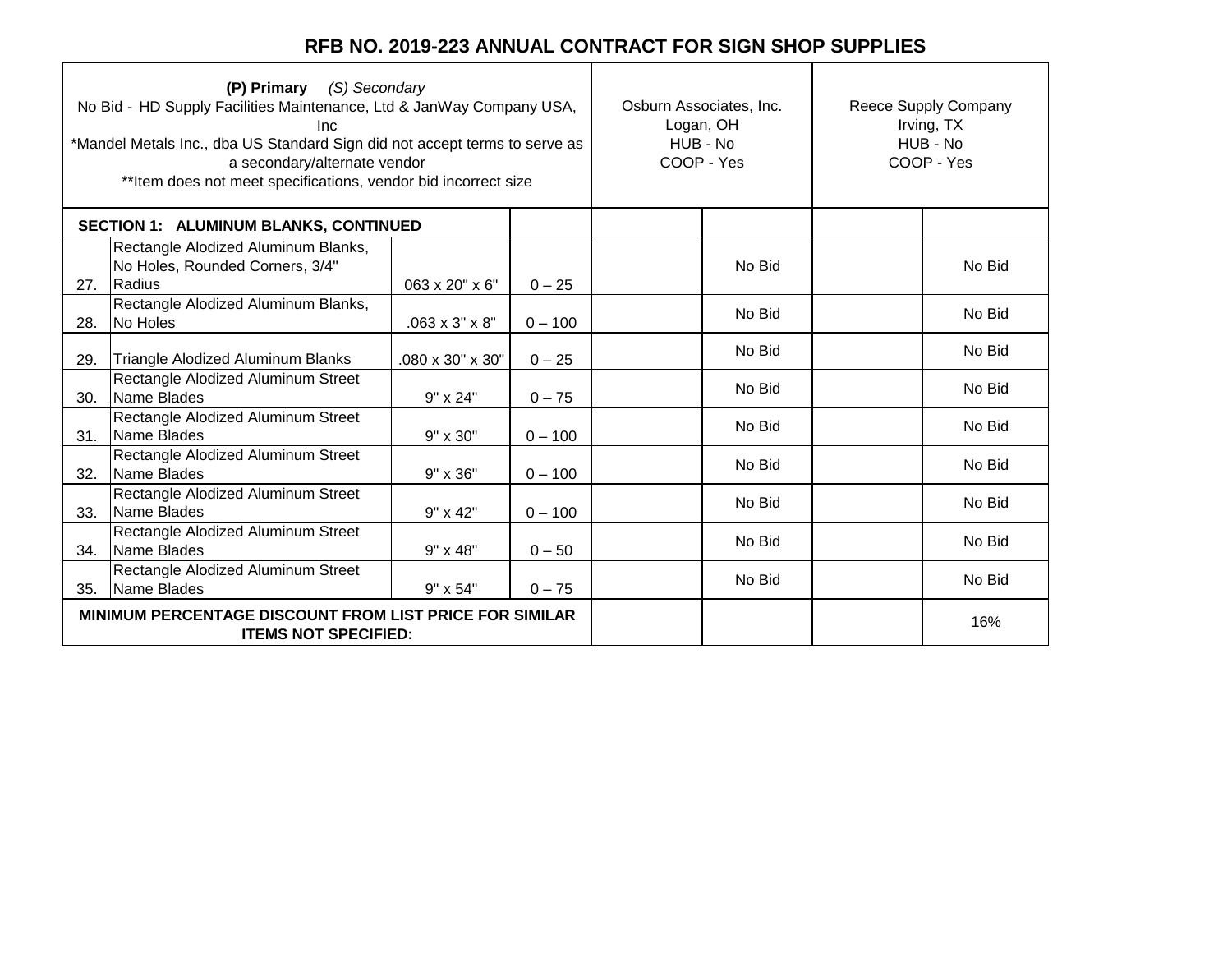Т

|     | (P) Primary (S) Secondary<br>No Bid - HD Supply Facilities Maintenance, Ltd & JanWay Company USA,<br>Inc<br>*Mandel Metals Inc., dba US Standard Sign did not accept terms to serve as<br>a secondary/alternate vendor<br>**Item does not meet specifications, vendor bid incorrect size |                            |           | Vulcan Inc., dba Vulcan Signs,<br>dba Vulcan Aluminum<br>Foley, AL<br>HUB - No<br>COOP - Yes |           |
|-----|------------------------------------------------------------------------------------------------------------------------------------------------------------------------------------------------------------------------------------------------------------------------------------------|----------------------------|-----------|----------------------------------------------------------------------------------------------|-----------|
|     | <b>SECTION 1: ALUMINUM BLANKS, CONTINUED</b>                                                                                                                                                                                                                                             |                            |           |                                                                                              |           |
| 27. | Rectangle Alodized Aluminum Blanks,<br>No Holes, Rounded Corners, 3/4"<br>Radius                                                                                                                                                                                                         | 063 x 20" x 6"             | $0 - 25$  | 30-45 Days                                                                                   | \$1.85(P) |
| 28. | Rectangle Alodized Aluminum Blanks,<br>No Holes                                                                                                                                                                                                                                          | $.063 \times 3" \times 8"$ | $0 - 100$ | 30-45 Days                                                                                   | \$0.68(P) |
| 29. | Triangle Alodized Aluminum Blanks                                                                                                                                                                                                                                                        | .080 x 30" x 30"           | $0 - 25$  | 30-45 Days                                                                                   | \$8.32(P) |
| 30. | Rectangle Alodized Aluminum Street<br>Name Blades                                                                                                                                                                                                                                        | 9" x 24"                   | $0 - 75$  | 30-45 Days                                                                                   | \$3.89(P) |
| 31. | Rectangle Alodized Aluminum Street<br>Name Blades                                                                                                                                                                                                                                        | 9" x 30"                   | $0 - 100$ | 30-45 Days                                                                                   | \$4.70(P) |
| 32. | Rectangle Alodized Aluminum Street<br>Name Blades                                                                                                                                                                                                                                        | 9" x 36"                   | $0 - 100$ | 30-45 Days                                                                                   | \$5.79(P) |
| 33. | Rectangle Alodized Aluminum Street<br>Name Blades                                                                                                                                                                                                                                        | 9" x 42"                   | $0 - 100$ | 30-45 Days                                                                                   | \$6.70(P) |
| 34. | Rectangle Alodized Aluminum Street<br>Name Blades                                                                                                                                                                                                                                        | 9" x 48"                   | $0 - 50$  | 30-45 Days                                                                                   | \$7.63(P) |
| 35. | Rectangle Alodized Aluminum Street<br>Name Blades                                                                                                                                                                                                                                        | $9" \times 54"$            | $0 - 75$  | 30-45 Days                                                                                   | \$8.80(P) |
|     | <b>MINIMUM PERCENTAGE DISCOUNT FROM LIST PRICE FOR SIMILAR</b><br><b>ITEMS NOT SPECIFIED:</b>                                                                                                                                                                                            |                            | 0%        |                                                                                              |           |

 $\blacksquare$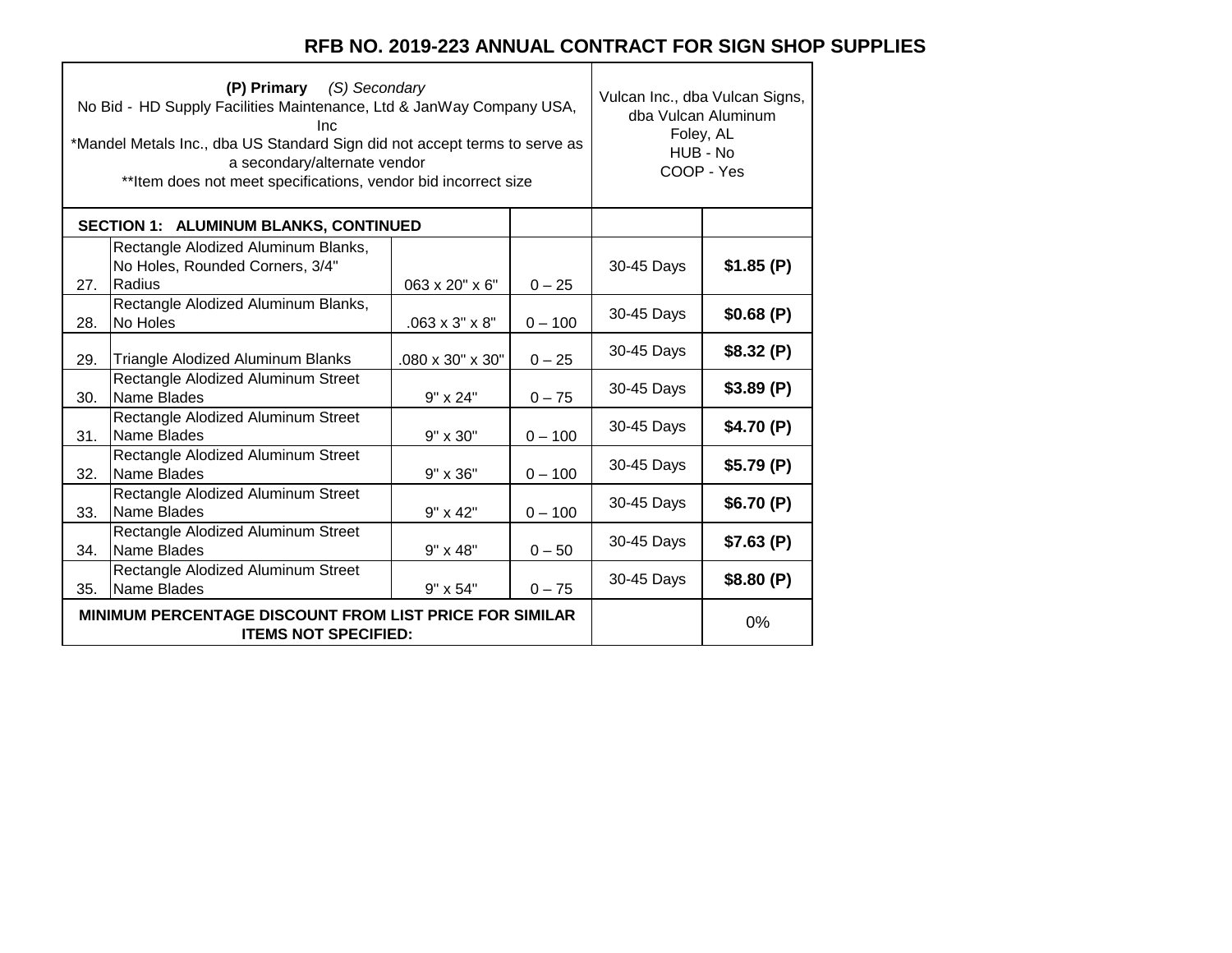| (P) Primary (S) Secondary<br>No Bid - HD Supply Facilities Maintenance, Ltd & JanWay Company USA,<br>Inc<br>*Mandel Metals Inc., dba US Standard Sign did not accept terms to serve as<br>a secondary/alternate vendor<br>** Item does not meet specifications, vendor bid incorrect size |                                  |                 | 3M Company<br>St. Paul, MN<br>HUB - No<br>COOP - Yes | <b>Custom Products Corporation</b><br>Jackson, MS<br>HUB - No<br>COOP - Yes |  |        |
|-------------------------------------------------------------------------------------------------------------------------------------------------------------------------------------------------------------------------------------------------------------------------------------------|----------------------------------|-----------------|------------------------------------------------------|-----------------------------------------------------------------------------|--|--------|
|                                                                                                                                                                                                                                                                                           | <b>SECTION 2: SIGN FACES</b>     |                 |                                                      |                                                                             |  |        |
| 1.                                                                                                                                                                                                                                                                                        | R <sub>1</sub> -1, Stop          | 30" X 30"       | $0 - 200$                                            | No Bid                                                                      |  | No Bid |
| 2.                                                                                                                                                                                                                                                                                        | R <sub>1</sub> -2, Yield         | 30" x 30" x 30" | $0 - 10$                                             | No Bid                                                                      |  | No Bid |
| 3.                                                                                                                                                                                                                                                                                        | R1-4, All-Way                    | 18" x 6"        | $0 - 10$                                             | No Bid                                                                      |  | No Bid |
| 4.                                                                                                                                                                                                                                                                                        | R2-1, Speed Limit (Blank)        | 24" x 30"       | $0 - 20$                                             | No Bid                                                                      |  | No Bid |
| 5.                                                                                                                                                                                                                                                                                        | R2-1, Speed Limit 30             | 24" x 30"       | $0 - 25$                                             | No Bid                                                                      |  | No Bid |
| 6.                                                                                                                                                                                                                                                                                        | R2-1, Speed Limit 35             | 24" x 30"       | $0 - 30$                                             | No Bid                                                                      |  | No Bid |
| 7.                                                                                                                                                                                                                                                                                        | R2-1, Speed Limit 40             | 24" x 30"       | $0 - 30$                                             | No Bid                                                                      |  | No Bid |
| 8.                                                                                                                                                                                                                                                                                        | R2-1, Speed Limit 45             | 24" x 30"       | $0 - 30$                                             | No Bid                                                                      |  | No Bid |
| 9.                                                                                                                                                                                                                                                                                        | R2-5a, Reduced Speed Ahead       | 24" x 30"       | $0 - 10$                                             | No Bid                                                                      |  | No Bid |
| 10.                                                                                                                                                                                                                                                                                       | R4-1, Do Not Pass                | 24" x 30"       | $0 - 10$                                             | No Bid                                                                      |  | No Bid |
| 11.                                                                                                                                                                                                                                                                                       | R4-7, Keep Right Sym.            | 24" x 30"       | $0 - 10$                                             | No Bid                                                                      |  | No Bid |
| 12.                                                                                                                                                                                                                                                                                       | R4-7a, Keep Right                | 24" x 30"       | $0 - 10$                                             | No Bid                                                                      |  | No Bid |
| 13.                                                                                                                                                                                                                                                                                       | R5-1, Do Not Enter               | 30" x 30"       | $0 - 20$                                             | No Bid                                                                      |  | No Bid |
| 14.                                                                                                                                                                                                                                                                                       | R5-2, No Trucks Sym.             | 24" x 24"       | $0 - 10$                                             | No Bid                                                                      |  | No Bid |
|                                                                                                                                                                                                                                                                                           | 15. R6-1R, One Way (arrow right) | 36" x 12"       | $0 - 10$                                             | No Bid                                                                      |  | No Bid |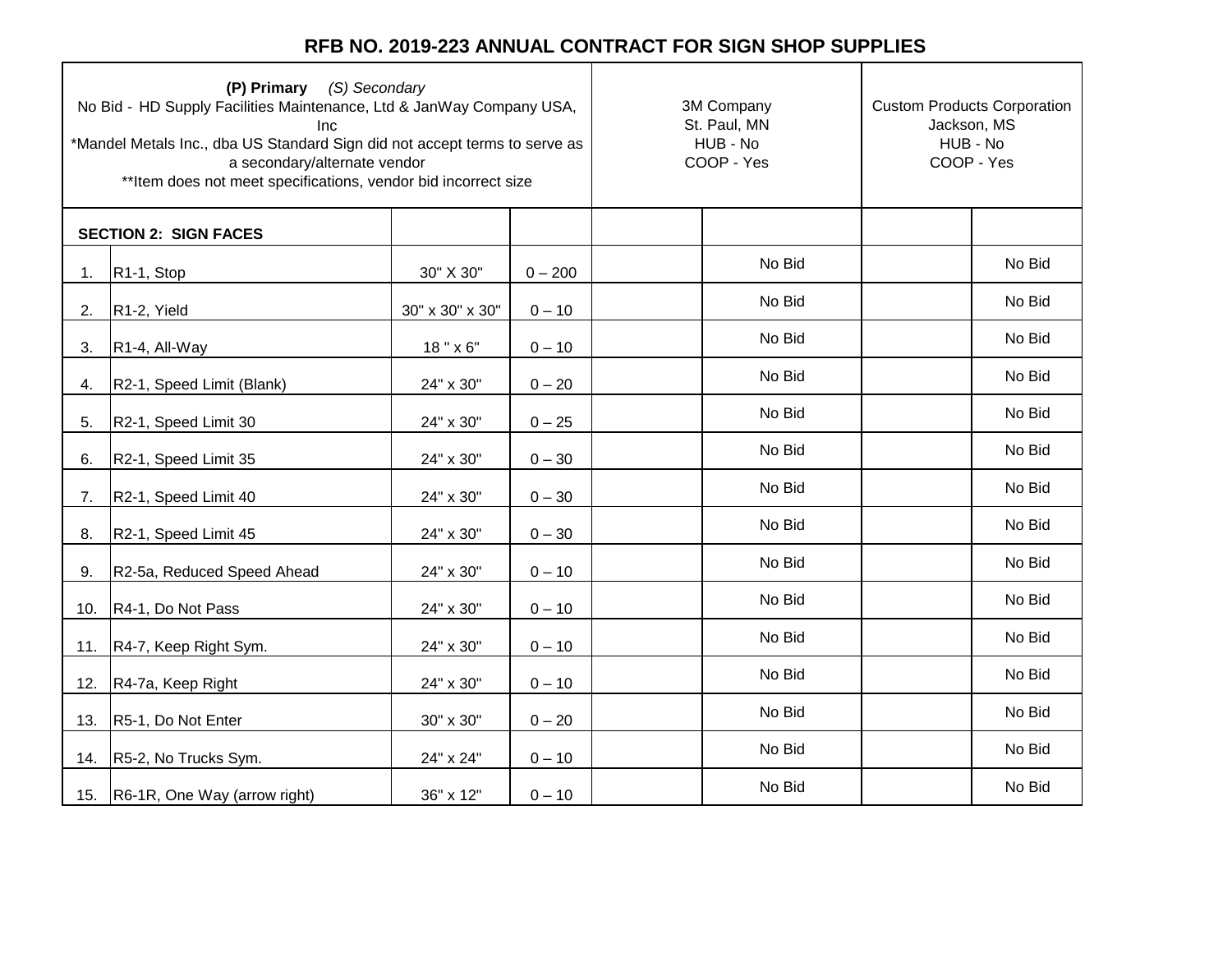| (P) Primary (S) Secondary<br>No Bid - HD Supply Facilities Maintenance, Ltd & JanWay Company USA,<br>Inc<br>*Mandel Metals Inc., dba US Standard Sign did not accept terms to serve as<br>a secondary/alternate vendor<br>** Item does not meet specifications, vendor bid incorrect size |                                  |                 | <b>Hyatt's All Things Creative</b><br>Buffalo, NY<br>HUB - No<br>COOP - Yes | Mandel Metals Inc. dba US<br>Standard Sign<br>Franklin Park, IL<br>HUB - No<br>COOP - Yes |  |        |
|-------------------------------------------------------------------------------------------------------------------------------------------------------------------------------------------------------------------------------------------------------------------------------------------|----------------------------------|-----------------|-----------------------------------------------------------------------------|-------------------------------------------------------------------------------------------|--|--------|
|                                                                                                                                                                                                                                                                                           | <b>SECTION 2: SIGN FACES</b>     |                 |                                                                             |                                                                                           |  |        |
| 1.                                                                                                                                                                                                                                                                                        | R <sub>1</sub> -1, Stop          | 30" X 30"       | $0 - 200$                                                                   | No Bid                                                                                    |  | No Bid |
| 2.                                                                                                                                                                                                                                                                                        | R <sub>1</sub> -2, Yield         | 30" x 30" x 30" | $0 - 10$                                                                    | No Bid                                                                                    |  | No Bid |
| 3.                                                                                                                                                                                                                                                                                        | R1-4, All-Way                    | 18" x 6"        | $0 - 10$                                                                    | No Bid                                                                                    |  | No Bid |
| 4.                                                                                                                                                                                                                                                                                        | R2-1, Speed Limit (Blank)        | 24" x 30"       | $0 - 20$                                                                    | No Bid                                                                                    |  | No Bid |
| 5.                                                                                                                                                                                                                                                                                        | R2-1, Speed Limit 30             | 24" x 30"       | $0 - 25$                                                                    | No Bid                                                                                    |  | No Bid |
| 6.                                                                                                                                                                                                                                                                                        | R2-1, Speed Limit 35             | 24" x 30"       | $0 - 30$                                                                    | No Bid                                                                                    |  | No Bid |
| 7.                                                                                                                                                                                                                                                                                        | R2-1, Speed Limit 40             | 24" x 30"       | $0 - 30$                                                                    | No Bid                                                                                    |  | No Bid |
| 8.                                                                                                                                                                                                                                                                                        | R2-1, Speed Limit 45             | 24" x 30"       | $0 - 30$                                                                    | No Bid                                                                                    |  | No Bid |
| 9.                                                                                                                                                                                                                                                                                        | R2-5a, Reduced Speed Ahead       | 24" x 30"       | $0 - 10$                                                                    | No Bid                                                                                    |  | No Bid |
| 10.                                                                                                                                                                                                                                                                                       | R4-1, Do Not Pass                | 24" x 30"       | $0 - 10$                                                                    | No Bid                                                                                    |  | No Bid |
| 11.                                                                                                                                                                                                                                                                                       | R4-7, Keep Right Sym.            | 24" x 30"       | $0 - 10$                                                                    | No Bid                                                                                    |  | No Bid |
| 12.                                                                                                                                                                                                                                                                                       | R4-7a, Keep Right                | 24" x 30"       | $0 - 10$                                                                    | No Bid                                                                                    |  | No Bid |
| 13.                                                                                                                                                                                                                                                                                       | R5-1, Do Not Enter               | 30" x 30"       | $0 - 20$                                                                    | No Bid                                                                                    |  | No Bid |
| 14.                                                                                                                                                                                                                                                                                       | R5-2, No Trucks Sym.             | 24" x 24"       | $0 - 10$                                                                    | No Bid                                                                                    |  | No Bid |
|                                                                                                                                                                                                                                                                                           | 15. R6-1R, One Way (arrow right) | 36" x 12"       | $0 - 10$                                                                    | No Bid                                                                                    |  | No Bid |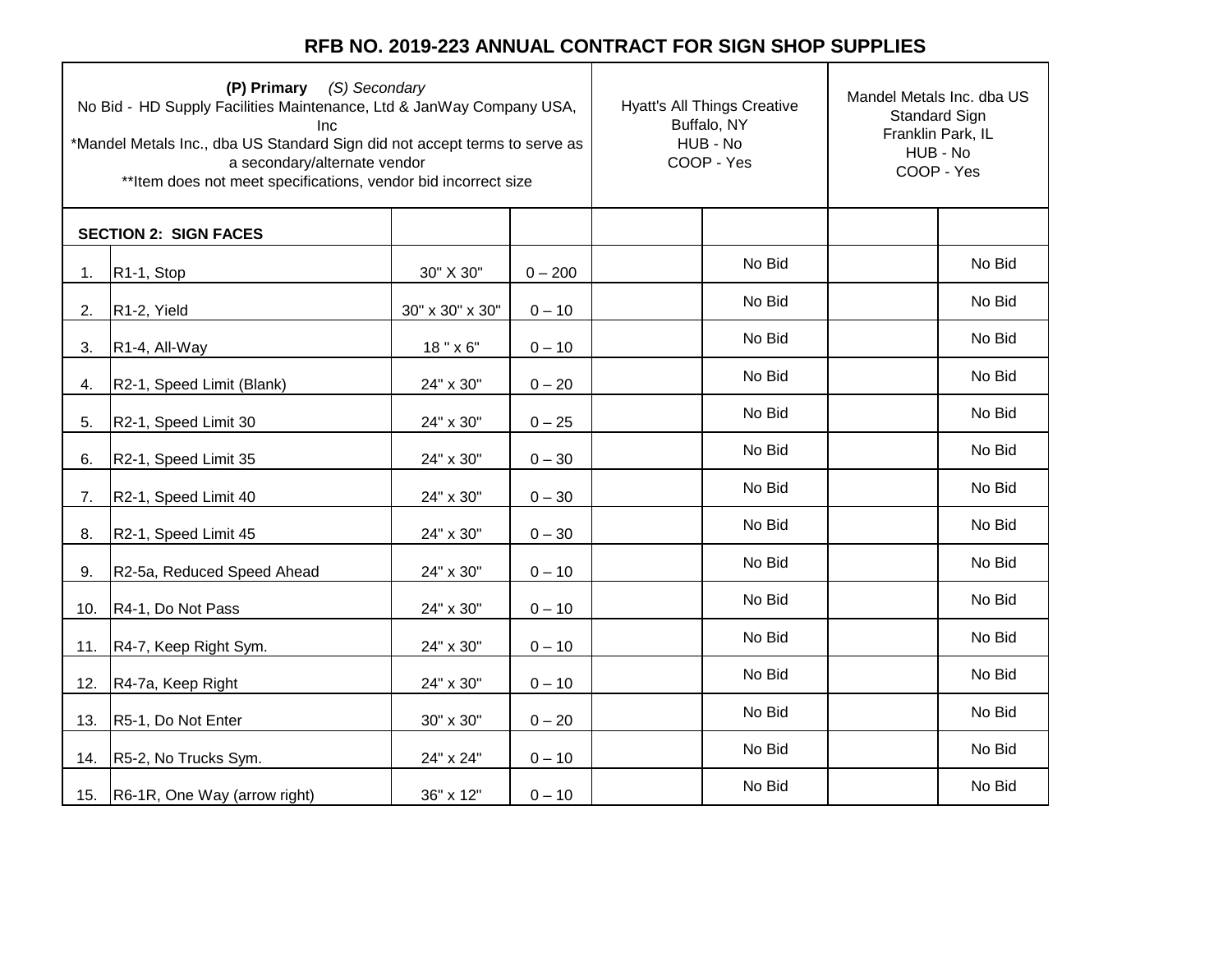| (P) Primary (S) Secondary<br>No Bid - HD Supply Facilities Maintenance, Ltd & JanWay Company USA,<br>Inc<br>*Mandel Metals Inc., dba US Standard Sign did not accept terms to serve as<br>a secondary/alternate vendor<br>** Item does not meet specifications, vendor bid incorrect size |                              |                 | Osburn Associates, Inc.<br>Logan, OH<br>HUB - No<br>COOP - Yes |         | Reece Supply Company<br>Irving, TX<br>HUB - No<br>COOP - Yes |  |        |
|-------------------------------------------------------------------------------------------------------------------------------------------------------------------------------------------------------------------------------------------------------------------------------------------|------------------------------|-----------------|----------------------------------------------------------------|---------|--------------------------------------------------------------|--|--------|
|                                                                                                                                                                                                                                                                                           | <b>SECTION 2: SIGN FACES</b> |                 |                                                                |         |                                                              |  |        |
| 1.                                                                                                                                                                                                                                                                                        | R <sub>1</sub> -1, Stop      | 30" X 30"       | $0 - 200$                                                      | 30 Days | \$7.13(P)                                                    |  | No Bid |
| 2.                                                                                                                                                                                                                                                                                        | R <sub>1</sub> -2, Yield     | 30" x 30" x 30" | $0 - 10$                                                       | 30 Days | \$5.70(P)                                                    |  | No Bid |
| 3.                                                                                                                                                                                                                                                                                        | R1-4, All-Way                | 18" x 6"        | $0 - 10$                                                       | 30 Days | \$0.86(P)                                                    |  | No Bid |
| 4.                                                                                                                                                                                                                                                                                        | R2-1, Speed Limit (Blank)    | 24" x 30"       | $0 - 20$                                                       | 30 Days | \$5.70(P)                                                    |  | No Bid |
| 5.                                                                                                                                                                                                                                                                                        | R2-1, Speed Limit 30         | 24" x 30"       | $0 - 25$                                                       | 30 Days | \$5.70(P)                                                    |  | No Bid |
| 6.                                                                                                                                                                                                                                                                                        | R2-1, Speed Limit 35         | 24" x 30"       | $0 - 30$                                                       | 30 Days | \$5.70(P)                                                    |  | No Bid |
| 7.                                                                                                                                                                                                                                                                                        | R2-1, Speed Limit 40         | 24" x 30"       | $0 - 30$                                                       | 30 Days | \$5.70(P)                                                    |  | No Bid |
| 8.                                                                                                                                                                                                                                                                                        | R2-1, Speed Limit 45         | 24" x 30"       | $0 - 30$                                                       | 30 Days | \$5.70(P)                                                    |  | No Bid |
| 9.                                                                                                                                                                                                                                                                                        | R2-5a, Reduced Speed Ahead   | 24" x 30"       | $0 - 10$                                                       | 30 Days | \$5.70(P)                                                    |  | No Bid |
| 10.                                                                                                                                                                                                                                                                                       | R4-1, Do Not Pass            | 24" x 30"       | $0 - 10$                                                       | 30 Days | \$5.70(P)                                                    |  | No Bid |
| 11.                                                                                                                                                                                                                                                                                       | R4-7, Keep Right Sym.        | 24" x 30"       | $0 - 10$                                                       | 30 Days | \$5.70(P)                                                    |  | No Bid |
| 12.                                                                                                                                                                                                                                                                                       | R4-7a, Keep Right            | 24" x 30"       | $0 - 10$                                                       | 30 Days | \$5.70(P)                                                    |  | No Bid |
| 13.                                                                                                                                                                                                                                                                                       | R5-1, Do Not Enter           | 30" x 30"       | $0 - 20$                                                       | 30 Days | \$7.13(P)                                                    |  | No Bid |
| 14.                                                                                                                                                                                                                                                                                       | R5-2, No Trucks Sym.         | 24" x 24"       | $0 - 10$                                                       | 30 Days | \$4.56(P)                                                    |  | No Bid |
| 15.                                                                                                                                                                                                                                                                                       | R6-1R, One Way (arrow right) | 36" x 12"       | $0 - 10$                                                       | 30 Days | \$3.42(P)                                                    |  | No Bid |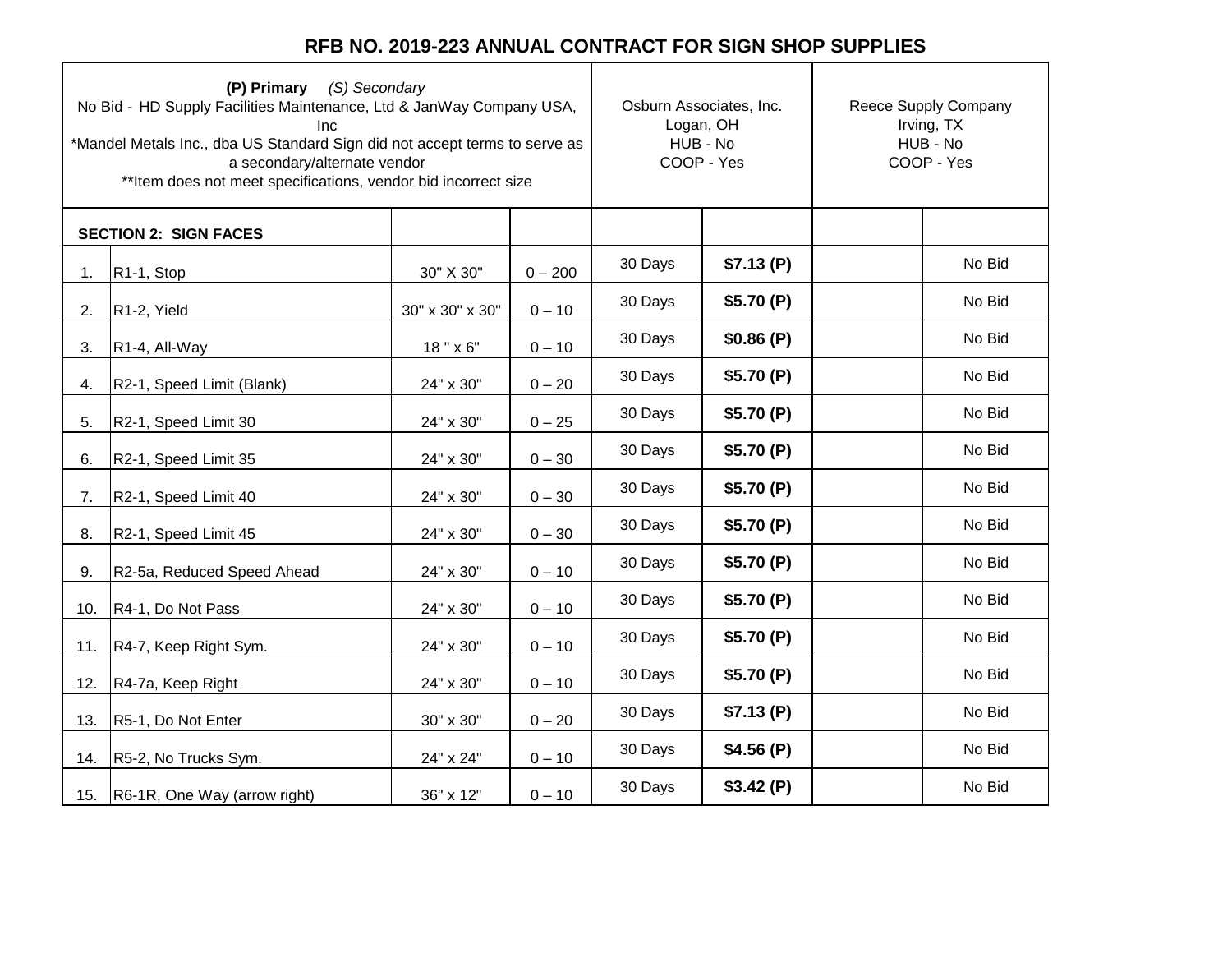٦

 $\top$ 

|     | (P) Primary (S) Secondary<br>No Bid - HD Supply Facilities Maintenance, Ltd & JanWay Company USA,<br>Inc<br>*Mandel Metals Inc., dba US Standard Sign did not accept terms to serve as<br>a secondary/alternate vendor<br>** Item does not meet specifications, vendor bid incorrect size | Vulcan Inc., dba Vulcan Signs,<br>dba Vulcan Aluminum<br>Foley, AL<br>HUB - No<br>COOP - Yes |           |             |           |
|-----|-------------------------------------------------------------------------------------------------------------------------------------------------------------------------------------------------------------------------------------------------------------------------------------------|----------------------------------------------------------------------------------------------|-----------|-------------|-----------|
|     | <b>SECTION 2: SIGN FACES</b>                                                                                                                                                                                                                                                              |                                                                                              |           |             |           |
| 1.  | R1-1, Stop                                                                                                                                                                                                                                                                                | 30" X 30"                                                                                    | $0 - 200$ | 30 Days ARO | \$8.44(S) |
| 2.  | R1-2, Yield                                                                                                                                                                                                                                                                               | 30" x 30" x 30"                                                                              | $0 - 10$  | 30 Days ARO | \$8.44(S) |
| 3.  | R1-4, All-Way                                                                                                                                                                                                                                                                             | 18" x 6"                                                                                     | $0 - 10$  | 30 Days ARO | \$1.01(S) |
| 4.  | R2-1, Speed Limit (Blank)                                                                                                                                                                                                                                                                 | 24" x 30"                                                                                    | $0 - 20$  | 30 Days ARO | \$6.75(S) |
| 5.  | R2-1, Speed Limit 30                                                                                                                                                                                                                                                                      | 24" x 30"                                                                                    | $0 - 25$  | 30 Days ARO | \$6.75(S) |
| 6.  | R2-1, Speed Limit 35                                                                                                                                                                                                                                                                      | 24" x 30"                                                                                    | $0 - 30$  | 30 Days ARO | \$6.75(S) |
| 7.  | R2-1, Speed Limit 40                                                                                                                                                                                                                                                                      | 24" x 30"                                                                                    | $0 - 30$  | 30 Days ARO | \$6.75(S) |
| 8.  | R2-1, Speed Limit 45                                                                                                                                                                                                                                                                      | 24" x 30"                                                                                    | $0 - 30$  | 30 Days ARO | \$6.75(S) |
| 9.  | R2-5a, Reduced Speed Ahead                                                                                                                                                                                                                                                                | 24" x 30"                                                                                    | $0 - 10$  | 30 Days ARO | \$6.75(S) |
| 10. | R4-1, Do Not Pass                                                                                                                                                                                                                                                                         | 24" x 30"                                                                                    | $0 - 10$  | 30 Days ARO | \$6.75(S) |
| 11. | R4-7, Keep Right Sym.                                                                                                                                                                                                                                                                     | 24" x 30"                                                                                    | $0 - 10$  | 30 Days ARO | \$6.75(S) |
| 12. | R4-7a, Keep Right                                                                                                                                                                                                                                                                         | 24" x 30"                                                                                    | $0 - 10$  | 30 Days ARO | \$6.75(S) |
| 13. | R5-1, Do Not Enter                                                                                                                                                                                                                                                                        | 30" x 30"                                                                                    | $0 - 20$  | 30 Days ARO | 8.44(S)   |
| 14. | R5-2, No Trucks Sym.                                                                                                                                                                                                                                                                      | 24" x 24"                                                                                    | $0 - 10$  | 30 Days ARO | \$5.64(S) |
| 15. | R6-1R, One Way (arrow right)                                                                                                                                                                                                                                                              | 36" x 12"                                                                                    | $0 - 10$  | 30 Days ARO | \$4.05(S) |

 $\Gamma$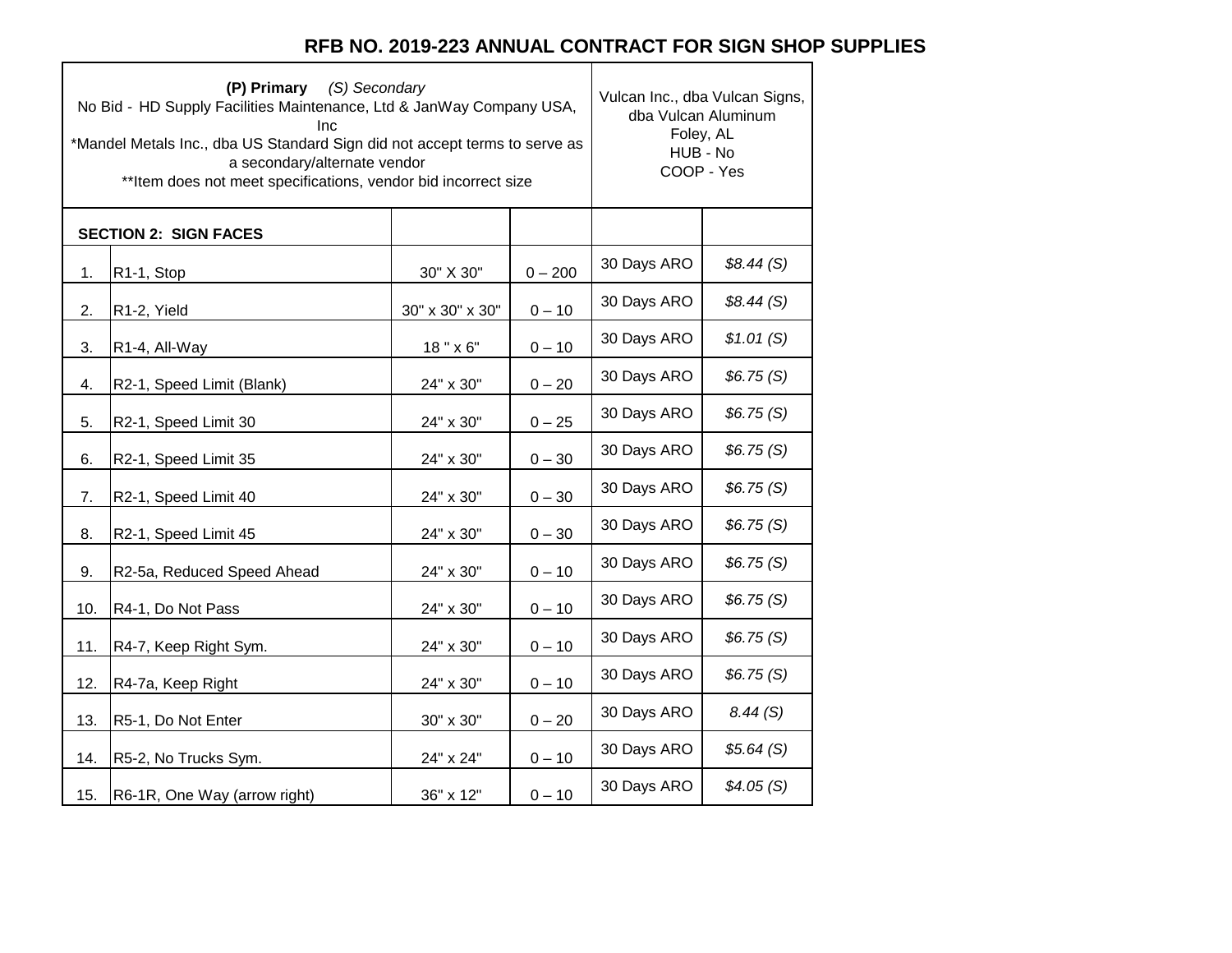| (P) Primary (S) Secondary<br>No Bid - HD Supply Facilities Maintenance, Ltd & JanWay Company USA,<br>Inc<br>*Mandel Metals Inc., dba US Standard Sign did not accept terms to serve as<br>a secondary/alternate vendor<br>** Item does not meet specifications, vendor bid incorrect size |                                                                |           | 3M Company<br>St. Paul, MN<br>HUB - No<br>COOP - Yes | <b>Custom Products Corporation</b><br>Jackson, MS<br>HUB - No<br>COOP - Yes |  |        |
|-------------------------------------------------------------------------------------------------------------------------------------------------------------------------------------------------------------------------------------------------------------------------------------------|----------------------------------------------------------------|-----------|------------------------------------------------------|-----------------------------------------------------------------------------|--|--------|
|                                                                                                                                                                                                                                                                                           | <b>SECTION 2: SIGN FACES</b>                                   |           |                                                      |                                                                             |  |        |
| 16.                                                                                                                                                                                                                                                                                       | R6-1L, One Way (arrow left)                                    | 36" x 12" | $0 - 10$                                             | No Bid                                                                      |  | No Bid |
| 17.                                                                                                                                                                                                                                                                                       | R6-2R, One Way (arrow right)                                   | 18" x 24" | $0 - 10$                                             | No Bid                                                                      |  | No Bid |
| 18.                                                                                                                                                                                                                                                                                       | R6-2L, One Way (arrow left)                                    | 18" x 24" | $0 - 10$                                             | No Bid                                                                      |  | No Bid |
| 19.                                                                                                                                                                                                                                                                                       | R7-1, No Parking Any Time (no arrows)                          | 12" x 18" | $0 - 30$                                             | No Bid                                                                      |  | No Bid |
| 20.                                                                                                                                                                                                                                                                                       | R7-1R, No Parking Any Time (arrow<br>right)                    | 12" x 18" | $0 - 10$                                             | No Bid                                                                      |  | No Bid |
| 21.                                                                                                                                                                                                                                                                                       | R7-1D, No Parking Any Time (double<br>arrow)                   | 12" x 18" | $0 - 10$                                             | No Bid                                                                      |  | No Bid |
| 22.                                                                                                                                                                                                                                                                                       | R7-1L, No Parking Any Time (arrow left)                        | 12" x 18" | $0 - 10$                                             | No Bid                                                                      |  | No Bid |
| 23.                                                                                                                                                                                                                                                                                       | R7-8, Reserved Parking (with<br>handicapped symbol, no arrows) | 12" x 18" | $0 - 20$                                             | No Bid                                                                      |  | No Bid |
| 24.                                                                                                                                                                                                                                                                                       | R7-201, Tow-Away Zone                                          | 12" x 6"  | $0 - 10$                                             | No Bid                                                                      |  | No Bid |
| 25.                                                                                                                                                                                                                                                                                       | R7-201a, Tow-Away Zone Symbol                                  | 12" x 6"  | $0 - 10$                                             | No Bid                                                                      |  | No Bid |
| 26.                                                                                                                                                                                                                                                                                       | R8-3, No Parking                                               | 12" x 18" | $0 - 30$                                             | No Bid                                                                      |  | No Bid |
| 27.                                                                                                                                                                                                                                                                                       | R8-3, No Parking                                               | 18" x 24" | $0 - 15$                                             | No Bid                                                                      |  | No Bid |
| 28.                                                                                                                                                                                                                                                                                       | R8-31, No Parking Fire Lane                                    | 12" x 18" | $0 - 10$                                             | No Bid                                                                      |  | No Bid |
|                                                                                                                                                                                                                                                                                           | 29. R-11-2, Road Closed                                        | 48" x 30" | $0 - 10$                                             | No Bid                                                                      |  | No Bid |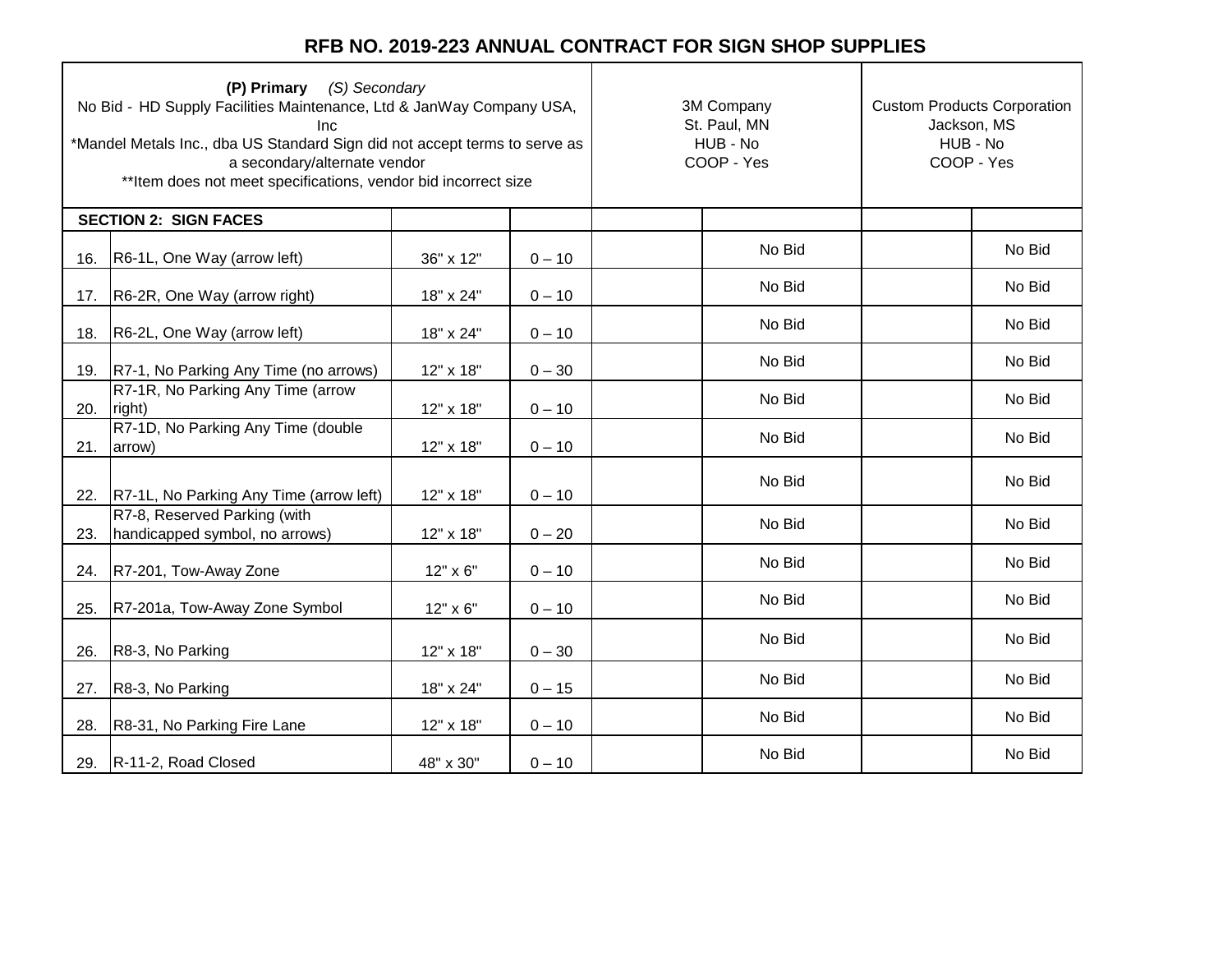| (P) Primary (S) Secondary<br>No Bid - HD Supply Facilities Maintenance, Ltd & JanWay Company USA,<br>Inc<br>*Mandel Metals Inc., dba US Standard Sign did not accept terms to serve as<br>a secondary/alternate vendor<br>** Item does not meet specifications, vendor bid incorrect size |                                                                |           | <b>Hyatt's All Things Creative</b><br>Buffalo, NY<br>HUB - No<br>COOP - Yes | Mandel Metals Inc. dba US<br>Standard Sign<br>Franklin Park, IL<br>HUB - No<br>COOP - Yes |  |        |
|-------------------------------------------------------------------------------------------------------------------------------------------------------------------------------------------------------------------------------------------------------------------------------------------|----------------------------------------------------------------|-----------|-----------------------------------------------------------------------------|-------------------------------------------------------------------------------------------|--|--------|
|                                                                                                                                                                                                                                                                                           | <b>SECTION 2: SIGN FACES</b>                                   |           |                                                                             |                                                                                           |  |        |
| 16.                                                                                                                                                                                                                                                                                       | R6-1L, One Way (arrow left)                                    | 36" x 12" | $0 - 10$                                                                    | No Bid                                                                                    |  | No Bid |
| 17.                                                                                                                                                                                                                                                                                       | R6-2R, One Way (arrow right)                                   | 18" x 24" | $0 - 10$                                                                    | No Bid                                                                                    |  | No Bid |
| 18.                                                                                                                                                                                                                                                                                       | R6-2L, One Way (arrow left)                                    | 18" x 24" | $0 - 10$                                                                    | No Bid                                                                                    |  | No Bid |
| 19.                                                                                                                                                                                                                                                                                       | R7-1, No Parking Any Time (no arrows)                          | 12" x 18" | $0 - 30$                                                                    | No Bid                                                                                    |  | No Bid |
| 20.                                                                                                                                                                                                                                                                                       | R7-1R, No Parking Any Time (arrow<br>right)                    | 12" x 18" | $0 - 10$                                                                    | No Bid                                                                                    |  | No Bid |
| 21.                                                                                                                                                                                                                                                                                       | R7-1D, No Parking Any Time (double<br>arrow)                   | 12" x 18" | $0 - 10$                                                                    | No Bid                                                                                    |  | No Bid |
| 22.                                                                                                                                                                                                                                                                                       | R7-1L, No Parking Any Time (arrow left)                        | 12" x 18" | $0 - 10$                                                                    | No Bid                                                                                    |  | No Bid |
| 23.                                                                                                                                                                                                                                                                                       | R7-8, Reserved Parking (with<br>handicapped symbol, no arrows) | 12" x 18" | $0 - 20$                                                                    | No Bid                                                                                    |  | No Bid |
| 24.                                                                                                                                                                                                                                                                                       | R7-201, Tow-Away Zone                                          | 12" x 6"  | $0 - 10$                                                                    | No Bid                                                                                    |  | No Bid |
| 25.                                                                                                                                                                                                                                                                                       | R7-201a, Tow-Away Zone Symbol                                  | 12" x 6"  | $0 - 10$                                                                    | No Bid                                                                                    |  | No Bid |
| 26.                                                                                                                                                                                                                                                                                       | R8-3, No Parking                                               | 12" x 18" | $0 - 30$                                                                    | No Bid                                                                                    |  | No Bid |
| 27.                                                                                                                                                                                                                                                                                       | R8-3, No Parking                                               | 18" x 24" | $0 - 15$                                                                    | No Bid                                                                                    |  | No Bid |
| 28.                                                                                                                                                                                                                                                                                       | R8-31, No Parking Fire Lane                                    | 12" x 18" | $0 - 10$                                                                    | No Bid                                                                                    |  | No Bid |
|                                                                                                                                                                                                                                                                                           | 29. R-11-2, Road Closed                                        | 48" x 30" | $0 - 10$                                                                    | No Bid                                                                                    |  | No Bid |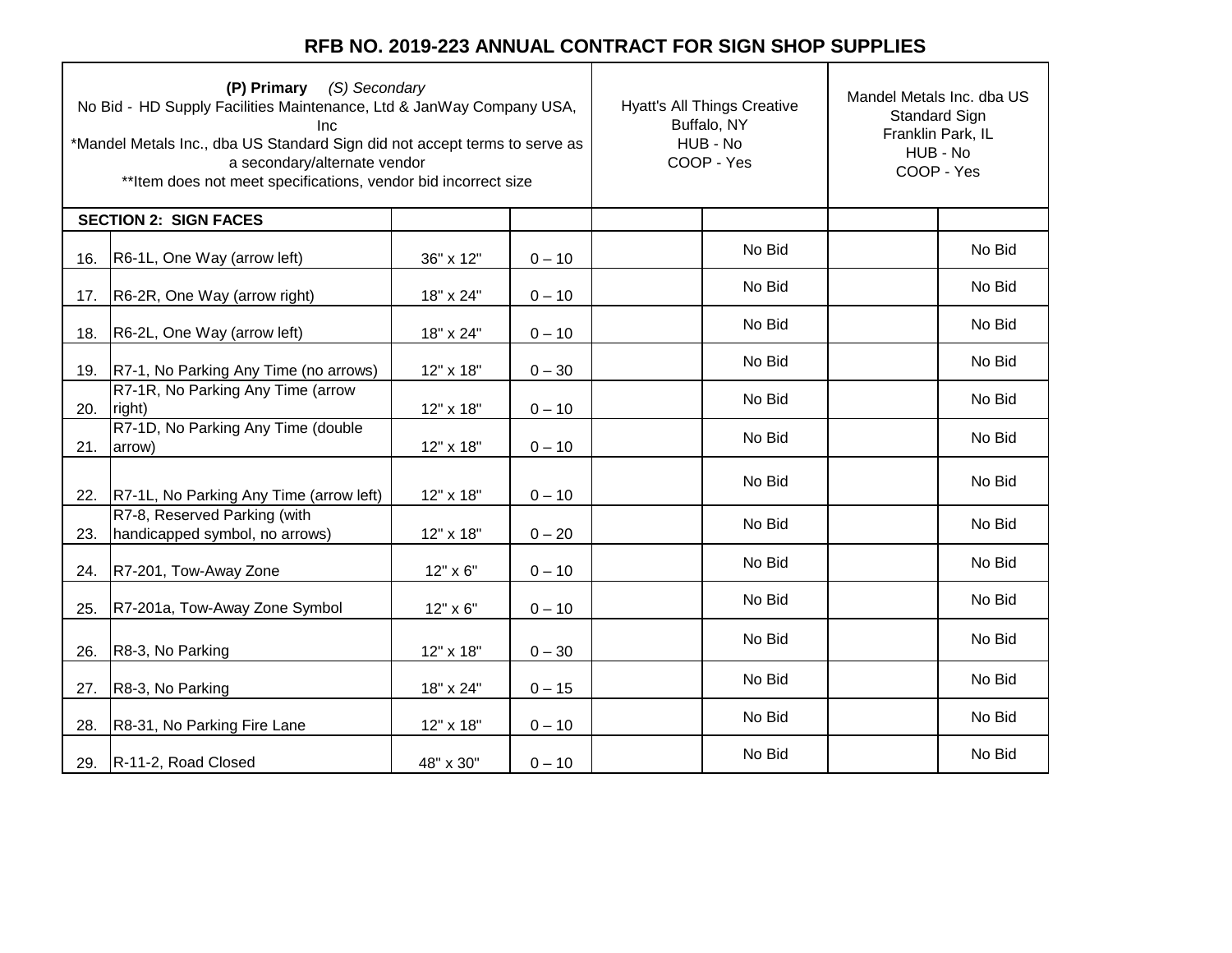|     | (P) Primary (S) Secondary<br>No Bid - HD Supply Facilities Maintenance, Ltd & JanWay Company USA,<br>Inc<br>*Mandel Metals Inc., dba US Standard Sign did not accept terms to serve as<br>a secondary/alternate vendor<br>** Item does not meet specifications, vendor bid incorrect size | Osburn Associates, Inc.<br>Logan, OH<br>HUB - No<br>COOP - Yes |          | Reece Supply Company<br>Irving, TX<br>HUB - No<br>COOP - Yes |            |  |        |
|-----|-------------------------------------------------------------------------------------------------------------------------------------------------------------------------------------------------------------------------------------------------------------------------------------------|----------------------------------------------------------------|----------|--------------------------------------------------------------|------------|--|--------|
|     | <b>SECTION 2: SIGN FACES</b>                                                                                                                                                                                                                                                              |                                                                |          |                                                              |            |  |        |
| 16. | R6-1L, One Way (arrow left)                                                                                                                                                                                                                                                               | 36" x 12"                                                      | $0 - 10$ | 30 Days                                                      | \$3.42(P)  |  | No Bid |
| 17. | R6-2R, One Way (arrow right)                                                                                                                                                                                                                                                              | 18" x 24"                                                      | $0 - 10$ | 30 Days                                                      | \$3.42(P)  |  | No Bid |
| 18. | R6-2L, One Way (arrow left)                                                                                                                                                                                                                                                               | 18" x 24"                                                      | $0 - 10$ | 30 Days                                                      | \$3.42(P)  |  | No Bid |
| 19. | R7-1, No Parking Any Time (no arrows)                                                                                                                                                                                                                                                     | 12" x 18"                                                      | $0 - 30$ | 30 Days                                                      | \$1.71(P)  |  | No Bid |
| 20. | R7-1R, No Parking Any Time (arrow<br>right)                                                                                                                                                                                                                                               | 12" x 18"                                                      | $0 - 10$ | 30 Days                                                      | \$1.71(P)  |  | No Bid |
| 21. | R7-1D, No Parking Any Time (double<br>arrow)                                                                                                                                                                                                                                              | 12" x 18"                                                      | $0 - 10$ | 30 Days                                                      | \$1.71(P)  |  | No Bid |
| 22. | R7-1L, No Parking Any Time (arrow left)                                                                                                                                                                                                                                                   | 12" x 18"                                                      | $0 - 10$ | 30 Days                                                      | \$1.71(P)  |  | No Bid |
| 23. | R7-8, Reserved Parking (with<br>handicapped symbol, no arrows)                                                                                                                                                                                                                            | 12" x 18"                                                      | $0 - 20$ | 30 Days                                                      | \$1.71(P)  |  | No Bid |
| 24. | R7-201, Tow-Away Zone                                                                                                                                                                                                                                                                     | 12" x 6"                                                       | $0 - 10$ | 30 Days                                                      | \$0.57(P)  |  | No Bid |
| 25. | R7-201a, Tow-Away Zone Symbol                                                                                                                                                                                                                                                             | 12" x 6"                                                       | $0 - 10$ | 30 Days                                                      | \$0.57(P)  |  | No Bid |
| 26. | R8-3, No Parking                                                                                                                                                                                                                                                                          | 12" x 18"                                                      | $0 - 30$ | 30 Days                                                      | \$1.71(P)  |  | No Bid |
| 27. | R8-3, No Parking                                                                                                                                                                                                                                                                          | 18" x 24"                                                      | $0 - 15$ | 30 Days                                                      | \$3.42(S)  |  | No Bid |
| 28. | R8-31, No Parking Fire Lane                                                                                                                                                                                                                                                               | 12" x 18"                                                      | $0 - 10$ | 30 Days                                                      | \$1.71(P)  |  | No Bid |
|     | 29. R-11-2, Road Closed                                                                                                                                                                                                                                                                   | 48" x 30"                                                      | $0 - 10$ | 30 Days                                                      | \$11.40(P) |  | No Bid |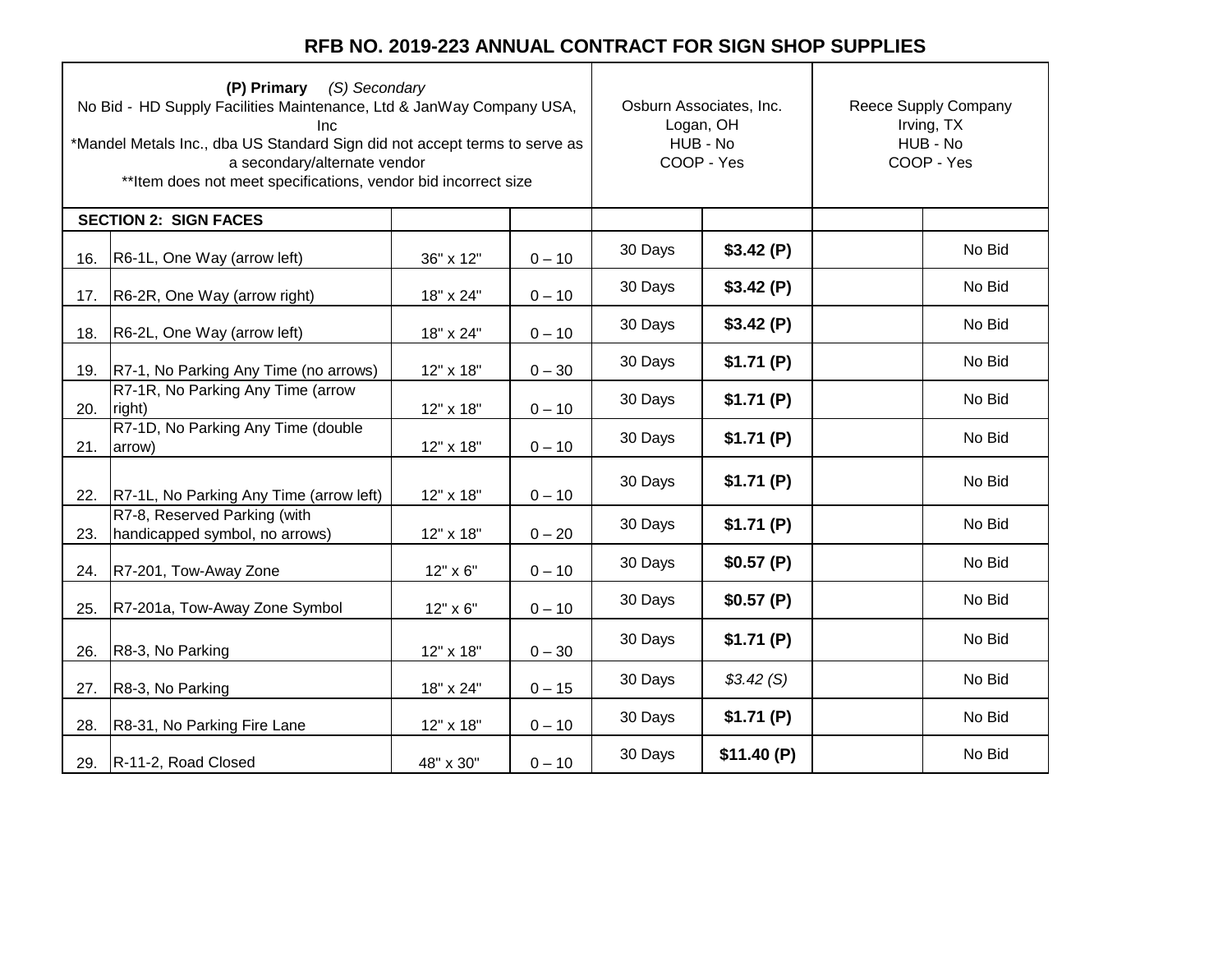|     | (S) Secondary<br>(P) Primary<br>No Bid - HD Supply Facilities Maintenance, Ltd & JanWay Company USA,<br>Inc<br>*Mandel Metals Inc., dba US Standard Sign did not accept terms to serve as<br>a secondary/alternate vendor<br>** Item does not meet specifications, vendor bid incorrect size | Vulcan Inc., dba Vulcan Signs,<br>dba Vulcan Aluminum<br>Foley, AL<br>HUB - No<br>COOP - Yes |          |             |            |
|-----|----------------------------------------------------------------------------------------------------------------------------------------------------------------------------------------------------------------------------------------------------------------------------------------------|----------------------------------------------------------------------------------------------|----------|-------------|------------|
|     | <b>SECTION 2: SIGN FACES</b>                                                                                                                                                                                                                                                                 |                                                                                              |          |             |            |
| 16. | R6-1L, One Way (arrow left)                                                                                                                                                                                                                                                                  | 36" x 12"                                                                                    | $0 - 10$ | 30 Days ARO | \$4.05(S)  |
| 17. | R6-2R, One Way (arrow right)                                                                                                                                                                                                                                                                 | 18" x 24"                                                                                    | $0 - 10$ | 30 Days ARO | \$4.05(S)  |
| 18. | R6-2L, One Way (arrow left)                                                                                                                                                                                                                                                                  | 18" x 24"                                                                                    | $0 - 10$ | 30 Days ARO | \$4.05(S)  |
| 19. | R7-1, No Parking Any Time (no arrows)                                                                                                                                                                                                                                                        | 12" x 18"                                                                                    | $0 - 30$ | 30 Days ARO | \$2.03(S)  |
| 20. | R7-1R, No Parking Any Time (arrow<br>right)                                                                                                                                                                                                                                                  | 12" x 18"                                                                                    | $0 - 10$ | 30 Days ARO | \$2.03(S)  |
| 21. | R7-1D, No Parking Any Time (double<br>arrow)                                                                                                                                                                                                                                                 | 12" x 18"                                                                                    | $0 - 10$ | 30 Days ARO | \$2.03(S)  |
| 22. | R7-1L, No Parking Any Time (arrow left)                                                                                                                                                                                                                                                      | 12" x 18"                                                                                    | $0 - 10$ | 30 Days ARO | \$2.03(S)  |
| 23. | R7-8, Reserved Parking (with<br>handicapped symbol, no arrows)                                                                                                                                                                                                                               | 12" x 18"                                                                                    | $0 - 20$ | 30 Days ARO | \$2.12(S)  |
| 24. | R7-201, Tow-Away Zone                                                                                                                                                                                                                                                                        | 12" x 6"                                                                                     | $0 - 10$ | 30 Days ARO | \$0.68(S)  |
| 25. | R7-201a, Tow-Away Zone Symbol                                                                                                                                                                                                                                                                | 12" x 6"                                                                                     | $0 - 10$ | 30 Days ARO | \$0.68(S)  |
| 26. | R8-3, No Parking                                                                                                                                                                                                                                                                             | 12" x 18"                                                                                    | $0 - 30$ | 30 Days ARO | \$2.12(S)  |
| 27. | R8-3, No Parking                                                                                                                                                                                                                                                                             | 18" x 24"                                                                                    | $0 - 15$ | 30 Days ARO | \$2.12(P)  |
| 28. | R8-31, No Parking Fire Lane                                                                                                                                                                                                                                                                  | 12" x 18"                                                                                    | $0 - 10$ | 30 Days ARO | \$2.03(S)  |
| 29. | R-11-2, Road Closed                                                                                                                                                                                                                                                                          | 48" x 30"                                                                                    | $0 - 10$ | 30 Days ARO | \$13.50(S) |

Г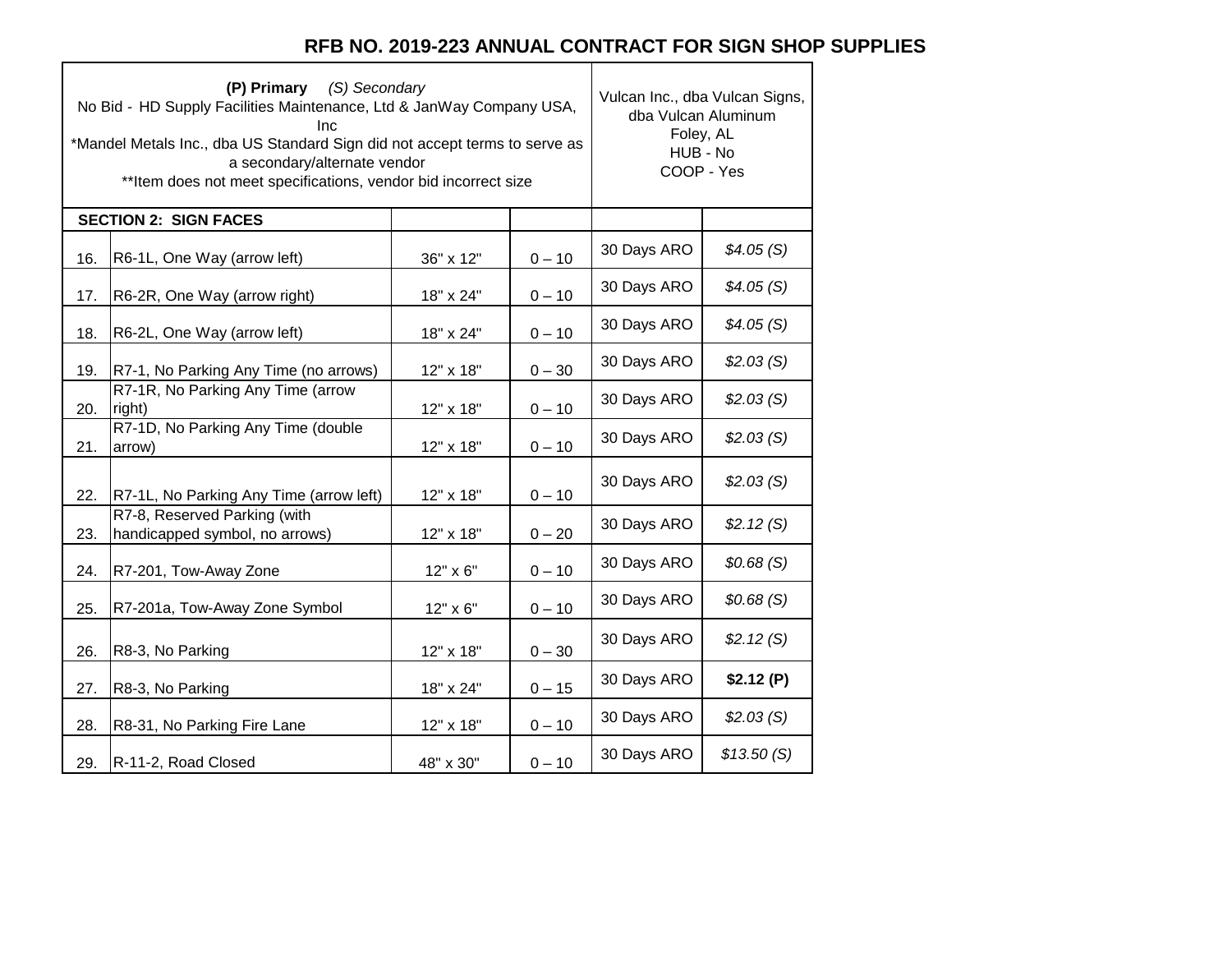| (P) Primary (S) Secondary<br>No Bid - HD Supply Facilities Maintenance, Ltd & JanWay Company USA,<br><b>Inc</b><br>*Mandel Metals Inc., dba US Standard Sign did not accept terms to serve as<br>a secondary/alternate vendor<br>** Item does not meet specifications, vendor bid incorrect size |                                         |           | 3M Company<br>St. Paul, MN<br>HUB - No<br>COOP - Yes | <b>Custom Products Corporation</b><br>Jackson, MS<br>HUB - No<br>COOP - Yes |  |        |
|--------------------------------------------------------------------------------------------------------------------------------------------------------------------------------------------------------------------------------------------------------------------------------------------------|-----------------------------------------|-----------|------------------------------------------------------|-----------------------------------------------------------------------------|--|--------|
|                                                                                                                                                                                                                                                                                                  | <b>SECTION 2: SIGN FACES, CONTINUED</b> |           |                                                      |                                                                             |  |        |
| 30.                                                                                                                                                                                                                                                                                              | R11-4, Road Closed To Thru Traffic      | 48" x 30" | $0 - 10$                                             | No Bid                                                                      |  | No Bid |
| 31.                                                                                                                                                                                                                                                                                              | R12-1, Weight limit (Blank) Tons        | 24" x 30" | $0 - 10$                                             | No Bid                                                                      |  | No Bid |
| 32.                                                                                                                                                                                                                                                                                              | R19-5, No Dumping Allowed               | 24" x 30" | $0 - 10$                                             | No Bid                                                                      |  | No Bid |
| 33.                                                                                                                                                                                                                                                                                              | W1-1R, Turn Right Symbol                | 30" x 30" | $0 - 25$                                             | No Bid                                                                      |  | No Bid |
| 34.                                                                                                                                                                                                                                                                                              | W1-1L, Turn Left Symbol                 | 30" x 30" | $0 - 25$                                             | No Bid                                                                      |  | No Bid |
| 35.                                                                                                                                                                                                                                                                                              | W1-2R, Curve Right Symbol               | 30" x 30" | $0 - 25$                                             | No Bid                                                                      |  | No Bid |
| 36.                                                                                                                                                                                                                                                                                              | W1-2L, Curve Left Symbol                | 30" x 30" | $0 - 25$                                             | No Bid                                                                      |  | No Bid |
| 37.                                                                                                                                                                                                                                                                                              | W1-6, Large Single Arrow                | 48" x 24" | $0 - 10$                                             | No Bid                                                                      |  | No Bid |
| 38.                                                                                                                                                                                                                                                                                              | W1-7, Large Double Arrow                | 48" x 24" | $0 - 10$                                             | No Bid                                                                      |  | No Bid |
| 39.                                                                                                                                                                                                                                                                                              | W1-8, Chevron Alignment Symbol          | 18" x 24" | $0 - 100$                                            | No Bid                                                                      |  | No Bid |
| 40.                                                                                                                                                                                                                                                                                              | W2-1, Cross Road Symbol                 | 30" x 30" | $0 - 15$                                             | No Bid                                                                      |  | No Bid |
| 41.                                                                                                                                                                                                                                                                                              | W2-2, Side Road Symbol                  | 30" x 30" | $0 - 15$                                             | No Bid                                                                      |  | No Bid |
| 42.                                                                                                                                                                                                                                                                                              | W2-4, T Symbol                          | 30" x 30" | $0 - 15$                                             | No Bid                                                                      |  | No Bid |
| 43.                                                                                                                                                                                                                                                                                              | W3-1a, Stop Ahead Symbol                | 30" x 30" | $0 - 15$                                             | No Bid                                                                      |  | No Bid |
|                                                                                                                                                                                                                                                                                                  | 44. W3-2a, Yield Ahead Symbol           | 30" x 30" | $0 - 10$                                             | No Bid                                                                      |  | No Bid |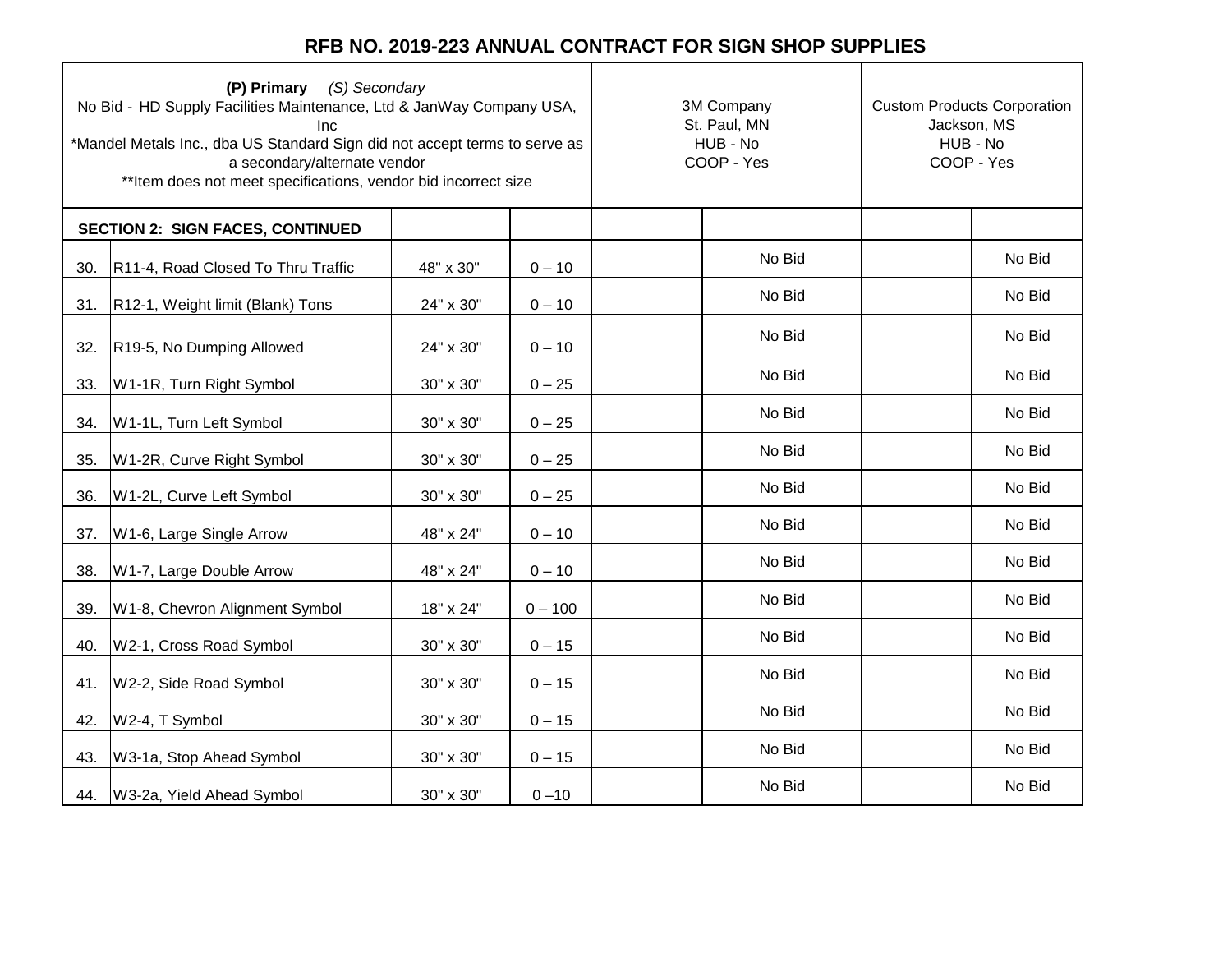| (P) Primary (S) Secondary<br>No Bid - HD Supply Facilities Maintenance, Ltd & JanWay Company USA,<br><b>Inc</b><br>*Mandel Metals Inc., dba US Standard Sign did not accept terms to serve as<br>a secondary/alternate vendor<br>** Item does not meet specifications, vendor bid incorrect size |                                         |           | <b>Hyatt's All Things Creative</b><br>Buffalo, NY<br>HUB - No<br>COOP - Yes | Mandel Metals Inc. dba US<br><b>Standard Sign</b><br>Franklin Park, IL<br>HUB - No<br>COOP - Yes |  |        |
|--------------------------------------------------------------------------------------------------------------------------------------------------------------------------------------------------------------------------------------------------------------------------------------------------|-----------------------------------------|-----------|-----------------------------------------------------------------------------|--------------------------------------------------------------------------------------------------|--|--------|
|                                                                                                                                                                                                                                                                                                  | <b>SECTION 2: SIGN FACES, CONTINUED</b> |           |                                                                             |                                                                                                  |  |        |
| 30.                                                                                                                                                                                                                                                                                              | R11-4, Road Closed To Thru Traffic      | 48" x 30" | $0 - 10$                                                                    | No Bid                                                                                           |  | No Bid |
| 31.                                                                                                                                                                                                                                                                                              | R12-1, Weight limit (Blank) Tons        | 24" x 30" | $0 - 10$                                                                    | No Bid                                                                                           |  | No Bid |
| 32.                                                                                                                                                                                                                                                                                              | R19-5, No Dumping Allowed               | 24" x 30" | $0 - 10$                                                                    | No Bid                                                                                           |  | No Bid |
| 33.                                                                                                                                                                                                                                                                                              | W1-1R, Turn Right Symbol                | 30" x 30" | $0 - 25$                                                                    | No Bid                                                                                           |  | No Bid |
| 34.                                                                                                                                                                                                                                                                                              | W1-1L, Turn Left Symbol                 | 30" x 30" | $0 - 25$                                                                    | No Bid                                                                                           |  | No Bid |
| 35.                                                                                                                                                                                                                                                                                              | W1-2R, Curve Right Symbol               | 30" x 30" | $0 - 25$                                                                    | No Bid                                                                                           |  | No Bid |
| 36.                                                                                                                                                                                                                                                                                              | W1-2L, Curve Left Symbol                | 30" x 30" | $0 - 25$                                                                    | No Bid                                                                                           |  | No Bid |
| 37.                                                                                                                                                                                                                                                                                              | W1-6, Large Single Arrow                | 48" x 24" | $0 - 10$                                                                    | No Bid                                                                                           |  | No Bid |
| 38.                                                                                                                                                                                                                                                                                              | W1-7, Large Double Arrow                | 48" x 24" | $0 - 10$                                                                    | No Bid                                                                                           |  | No Bid |
| 39.                                                                                                                                                                                                                                                                                              | W1-8, Chevron Alignment Symbol          | 18" x 24" | $0 - 100$                                                                   | No Bid                                                                                           |  | No Bid |
| 40.                                                                                                                                                                                                                                                                                              | W2-1, Cross Road Symbol                 | 30" x 30" | $0 - 15$                                                                    | No Bid                                                                                           |  | No Bid |
| 41.                                                                                                                                                                                                                                                                                              | W2-2, Side Road Symbol                  | 30" x 30" | $0 - 15$                                                                    | No Bid                                                                                           |  | No Bid |
| 42.                                                                                                                                                                                                                                                                                              | W2-4, T Symbol                          | 30" x 30" | $0 - 15$                                                                    | No Bid                                                                                           |  | No Bid |
| 43.                                                                                                                                                                                                                                                                                              | W3-1a, Stop Ahead Symbol                | 30" x 30" | $0 - 15$                                                                    | No Bid                                                                                           |  | No Bid |
|                                                                                                                                                                                                                                                                                                  | 44. W3-2a, Yield Ahead Symbol           | 30" x 30" | $0 - 10$                                                                    | No Bid                                                                                           |  | No Bid |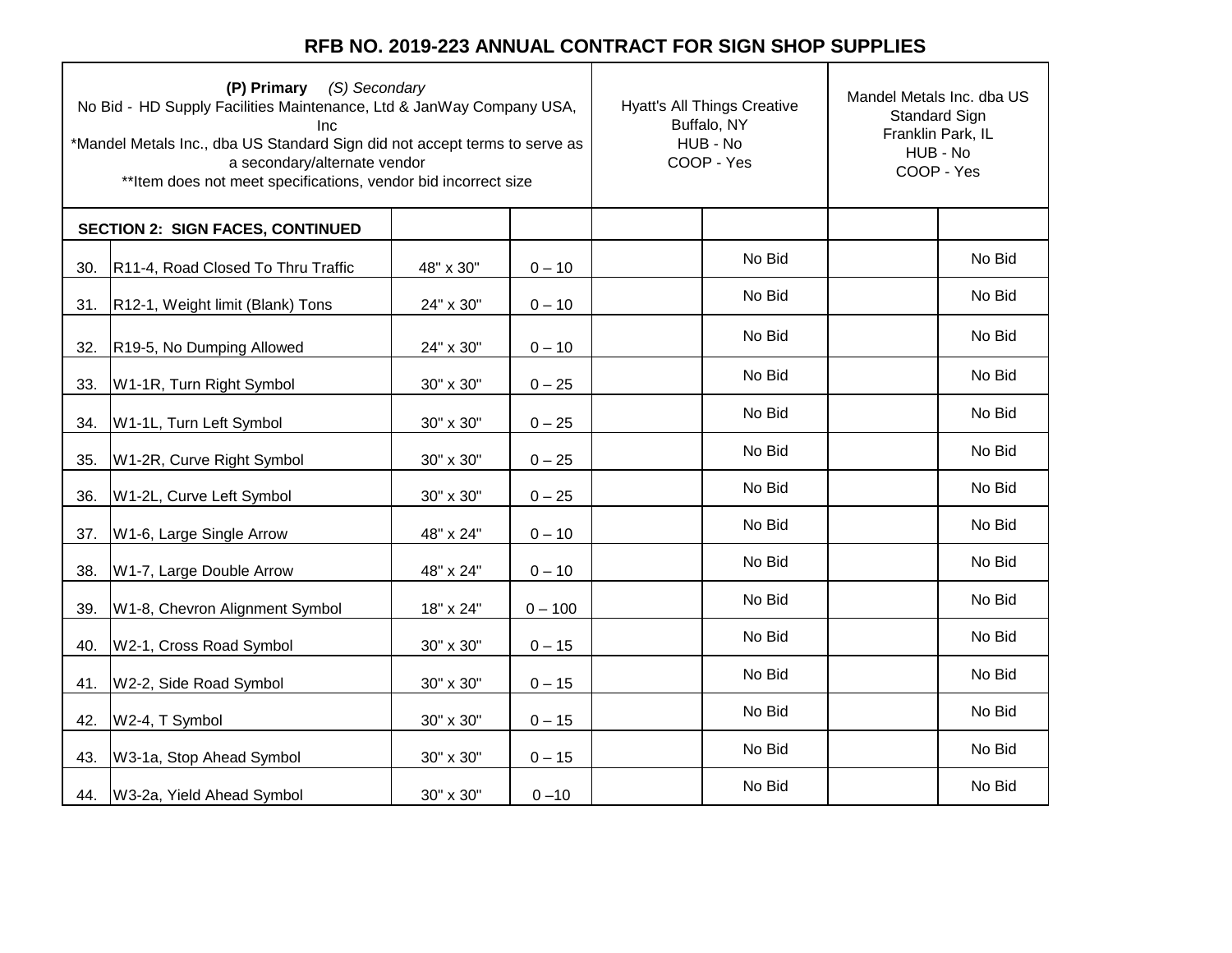| (P) Primary (S) Secondary<br>No Bid - HD Supply Facilities Maintenance, Ltd & JanWay Company USA,<br><b>Inc</b><br>*Mandel Metals Inc., dba US Standard Sign did not accept terms to serve as<br>a secondary/alternate vendor<br>** Item does not meet specifications, vendor bid incorrect size |                                         |           |           | Osburn Associates, Inc.<br>Logan, OH<br>HUB - No<br>COOP - Yes |            | Reece Supply Company<br>Irving, TX<br>HUB - No<br>COOP - Yes |        |
|--------------------------------------------------------------------------------------------------------------------------------------------------------------------------------------------------------------------------------------------------------------------------------------------------|-----------------------------------------|-----------|-----------|----------------------------------------------------------------|------------|--------------------------------------------------------------|--------|
|                                                                                                                                                                                                                                                                                                  | <b>SECTION 2: SIGN FACES, CONTINUED</b> |           |           |                                                                |            |                                                              |        |
| 30.                                                                                                                                                                                                                                                                                              | R11-4, Road Closed To Thru Traffic      | 48" x 30" | $0 - 10$  | 30 Days                                                        | \$11.40(P) |                                                              | No Bid |
| 31.                                                                                                                                                                                                                                                                                              | R12-1, Weight limit (Blank) Tons        | 24" x 30" | $0 - 10$  | 30 Days                                                        | \$5.70(P)  |                                                              | No Bid |
| 32.                                                                                                                                                                                                                                                                                              | R19-5, No Dumping Allowed               | 24" x 30" | $0 - 10$  | 30 Days                                                        | \$5.70(P)  |                                                              | No Bid |
| 33.                                                                                                                                                                                                                                                                                              | W1-1R, Turn Right Symbol                | 30" x 30" | $0 - 25$  | 30 Days                                                        | \$7.13(P)  |                                                              | No Bid |
| 34.                                                                                                                                                                                                                                                                                              | W1-1L, Turn Left Symbol                 | 30" x 30" | $0 - 25$  | 30 Days                                                        | \$7.13(P)  |                                                              | No Bid |
| 35.                                                                                                                                                                                                                                                                                              | W1-2R, Curve Right Symbol               | 30" x 30" | $0 - 25$  | 30 Days                                                        | \$7.13(P)  |                                                              | No Bid |
| 36.                                                                                                                                                                                                                                                                                              | W1-2L, Curve Left Symbol                | 30" x 30" | $0 - 25$  | 30 Days                                                        | \$7.13(P)  |                                                              | No Bid |
| 37.                                                                                                                                                                                                                                                                                              | W1-6, Large Single Arrow                | 48" x 24" | $0 - 10$  | 30 Days                                                        | \$9.12(P)  |                                                              | No Bid |
| 38.                                                                                                                                                                                                                                                                                              | W1-7, Large Double Arrow                | 48" x 24" | $0 - 10$  | 30 Days                                                        | \$9.12(P)  |                                                              | No Bid |
| 39.                                                                                                                                                                                                                                                                                              | W1-8, Chevron Alignment Symbol          | 18" x 24" | $0 - 100$ | 30 Days                                                        | \$3.42(P)  |                                                              | No Bid |
| 40.                                                                                                                                                                                                                                                                                              | W2-1, Cross Road Symbol                 | 30" x 30" | $0 - 15$  | 30 Days                                                        | \$7.13(P)  |                                                              | No Bid |
| 41.                                                                                                                                                                                                                                                                                              | W2-2, Side Road Symbol                  | 30" x 30" | $0 - 15$  | 30 Days                                                        | \$7.13(P)  |                                                              | No Bid |
| 42.                                                                                                                                                                                                                                                                                              | W2-4, T Symbol                          | 30" x 30" | $0 - 15$  | 30 Days                                                        | \$7.13(P)  |                                                              | No Bid |
| 43.                                                                                                                                                                                                                                                                                              | W3-1a, Stop Ahead Symbol                | 30" x 30" | $0 - 15$  | 30 Days                                                        | \$7.13(P)  |                                                              | No Bid |
| 44.                                                                                                                                                                                                                                                                                              | W3-2a, Yield Ahead Symbol               | 30" x 30" | $0 - 10$  | 30 Days                                                        | \$7.13(P)  |                                                              | No Bid |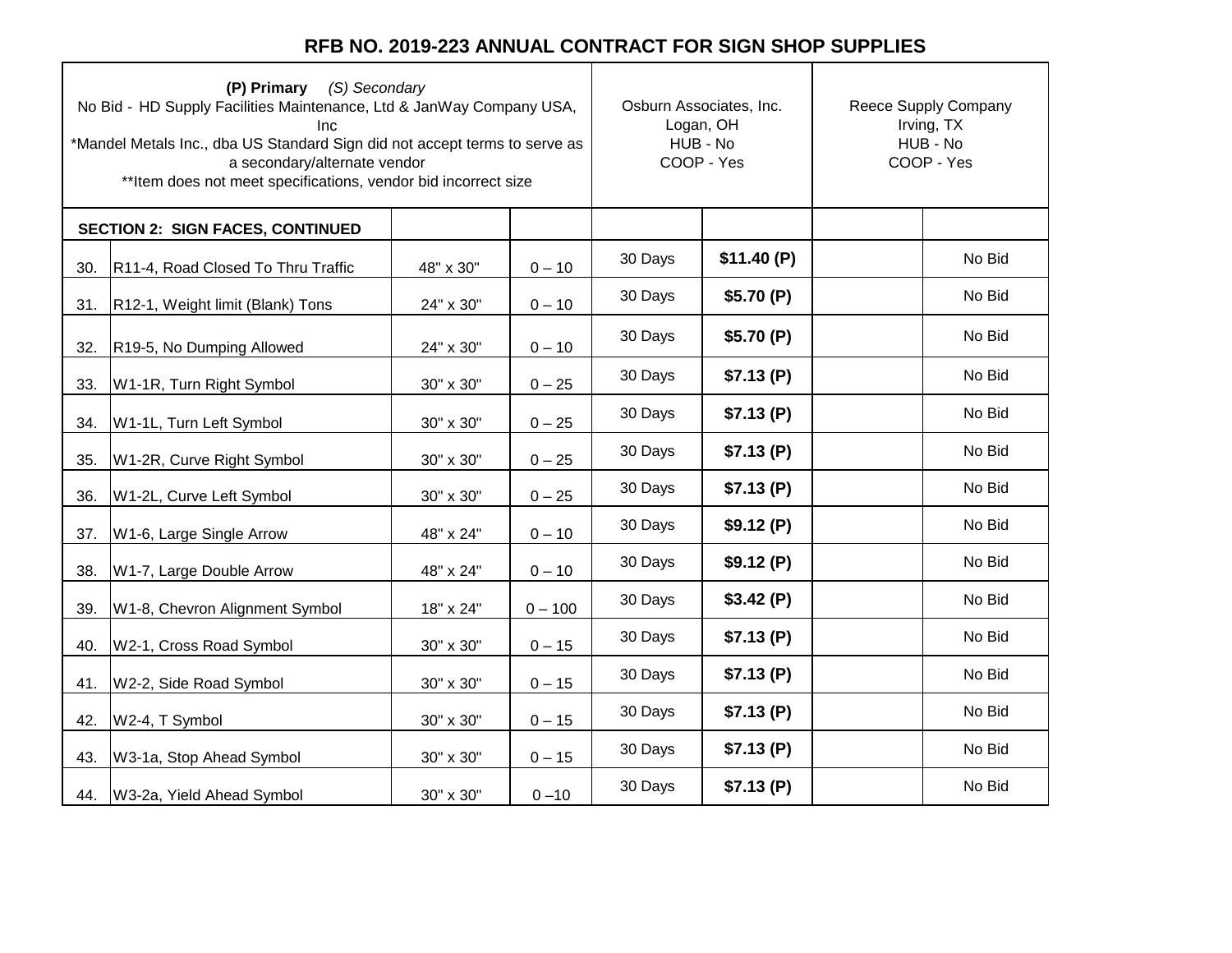٦

 $\top$ 

|     | (P) Primary (S) Secondary<br>No Bid - HD Supply Facilities Maintenance, Ltd & JanWay Company USA,<br>Inc<br>*Mandel Metals Inc., dba US Standard Sign did not accept terms to serve as<br>a secondary/alternate vendor<br>** Item does not meet specifications, vendor bid incorrect size | Vulcan Inc., dba Vulcan Signs,<br>dba Vulcan Aluminum<br>Foley, AL<br>HUB - No<br>COOP - Yes |           |             |            |
|-----|-------------------------------------------------------------------------------------------------------------------------------------------------------------------------------------------------------------------------------------------------------------------------------------------|----------------------------------------------------------------------------------------------|-----------|-------------|------------|
|     | <b>SECTION 2: SIGN FACES, CONTINUED</b>                                                                                                                                                                                                                                                   |                                                                                              |           |             |            |
| 30. | R11-4, Road Closed To Thru Traffic                                                                                                                                                                                                                                                        | 48" x 30"                                                                                    | $0 - 10$  | 30 Days ARO | \$13.50(S) |
| 31. | R12-1, Weight limit (Blank) Tons                                                                                                                                                                                                                                                          | 24" x 30"                                                                                    | $0 - 10$  | 30 Days ARO | \$6.75(S)  |
| 32. | R19-5, No Dumping Allowed                                                                                                                                                                                                                                                                 | 24" x 30"                                                                                    | $0 - 10$  | 30 Days ARO | \$6.75(S)  |
| 33. | W1-1R, Turn Right Symbol                                                                                                                                                                                                                                                                  | 30" x 30"                                                                                    | $0 - 25$  | 30 Days ARO | \$8.44(S)  |
| 34. | W1-1L, Turn Left Symbol                                                                                                                                                                                                                                                                   | 30" x 30"                                                                                    | $0 - 25$  | 30 Days ARO | \$8.44(S)  |
| 35. | W1-2R, Curve Right Symbol                                                                                                                                                                                                                                                                 | 30" x 30"                                                                                    | $0 - 25$  | 30 Days ARO | \$8.44(S)  |
| 36. | W1-2L, Curve Left Symbol                                                                                                                                                                                                                                                                  | 30" x 30"                                                                                    | $0 - 25$  | 30 Days ARO | \$8.44(S)  |
| 37. | W1-6, Large Single Arrow                                                                                                                                                                                                                                                                  | 48" x 24"                                                                                    | $0 - 10$  | 30 Days ARO | \$10.80(S) |
| 38. | W1-7, Large Double Arrow                                                                                                                                                                                                                                                                  | 48" x 24"                                                                                    | $0 - 10$  | 30 Days ARO | \$10.80(S) |
| 39. | W1-8, Chevron Alignment Symbol                                                                                                                                                                                                                                                            | 18" x 24"                                                                                    | $0 - 100$ | 30 Days ARO | \$4.05(S)  |
| 40. | W2-1, Cross Road Symbol                                                                                                                                                                                                                                                                   | $30" \times 30"$                                                                             | $0 - 15$  | 30 Days ARO | \$8.44(S)  |
| 41. | W2-2, Side Road Symbol                                                                                                                                                                                                                                                                    | 30" x 30"                                                                                    | $0 - 15$  | 30 Days ARO | \$8.44(S)  |
| 42. | W2-4, T Symbol                                                                                                                                                                                                                                                                            | 30" x 30"                                                                                    | $0 - 15$  | 30 Days ARO | \$8.44(S)  |
| 43. | W3-1a, Stop Ahead Symbol                                                                                                                                                                                                                                                                  | 30" x 30"                                                                                    | $0 - 15$  | 30 Days ARO | \$9.06(S)  |
| 44. | W3-2a, Yield Ahead Symbol                                                                                                                                                                                                                                                                 | 30" x 30"                                                                                    | $0 - 10$  | 30 Days ARO | \$9.06(S)  |

 $\Gamma$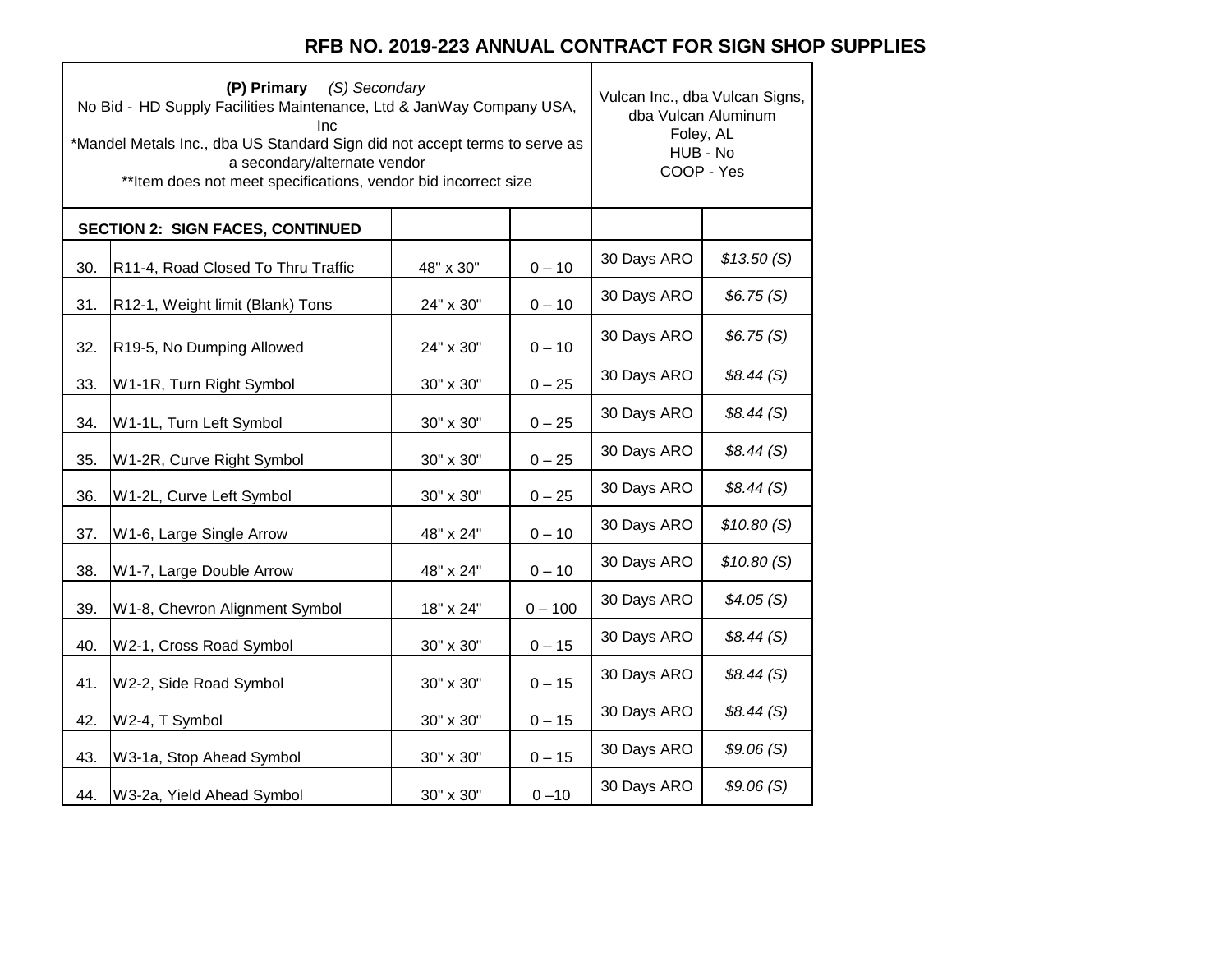ㄱ

| (P) Primary (S) Secondary<br>No Bid - HD Supply Facilities Maintenance, Ltd & JanWay Company USA,<br>Inc<br>*Mandel Metals Inc., dba US Standard Sign did not accept terms to serve as<br>a secondary/alternate vendor<br>** Item does not meet specifications, vendor bid incorrect size |                                         |           | 3M Company<br>St. Paul, MN<br>HUB - No<br>COOP - Yes | <b>Custom Products Corporation</b><br>Jackson, MS<br>HUB - No<br>COOP - Yes |  |        |
|-------------------------------------------------------------------------------------------------------------------------------------------------------------------------------------------------------------------------------------------------------------------------------------------|-----------------------------------------|-----------|------------------------------------------------------|-----------------------------------------------------------------------------|--|--------|
|                                                                                                                                                                                                                                                                                           | <b>SECTION 2: SIGN FACES, CONTINUED</b> |           |                                                      |                                                                             |  |        |
| 45.                                                                                                                                                                                                                                                                                       | W8-15, Watch For Water On Road          | 30" x 30" | $0 - 10$                                             | No Bid                                                                      |  | No Bid |
| 46.                                                                                                                                                                                                                                                                                       | W10-1, R. R. Crossing                   | 30" x 30" | $0 - 10$                                             | No Bid                                                                      |  | No Bid |
| 47.                                                                                                                                                                                                                                                                                       | W11-3, Deer Crossing Symbol             | 30" x 30" | $0 - 10$                                             | No Bid                                                                      |  | No Bid |
| 48.                                                                                                                                                                                                                                                                                       | W11-8, Fire Station Symbol              | 30" x 30" | $0 - 10$                                             | No Bid                                                                      |  | No Bid |
| 49.                                                                                                                                                                                                                                                                                       | W13-1, Advisory Speed Plate             | 18" x 18" | $0 - 20$                                             | No Bid                                                                      |  | No Bid |
| 50.                                                                                                                                                                                                                                                                                       | W14-2, No Outlet                        | 30" x 30" | $0 - 20$                                             | No Bid                                                                      |  | No Bid |
| 51.                                                                                                                                                                                                                                                                                       | W42-7, Trucks Entering Roadway          | 30" x 30" | $0 - 10$                                             | No Bid                                                                      |  | No Bid |
| 52.                                                                                                                                                                                                                                                                                       | S5-2, End School Zone                   | 24" x 30" | $0 - 10$                                             | No Bid                                                                      |  | No Bid |
| 53.                                                                                                                                                                                                                                                                                       | OM-3R, Object Marker (right)            | 12" x 36" | $0 - 50$                                             | No Bid                                                                      |  | No Bid |
| 54.                                                                                                                                                                                                                                                                                       | OM-3L, Object marker (left)             | 12" x 36" | $0 - 50$                                             | No Bid                                                                      |  | No Bid |
| 55.                                                                                                                                                                                                                                                                                       | M4-8, Detour                            | 24" x 12" | $0 - 10$                                             | No Bid                                                                      |  | No Bid |
| 56.                                                                                                                                                                                                                                                                                       | M4-9R, Detour (arrow right)             | 30" x 24" | $0 - 10$                                             | No Bid                                                                      |  | No Bid |
| 57.                                                                                                                                                                                                                                                                                       | M4-9L, Detour (arrow left)              | 30" x 24" | $0 - 10$                                             | No Bid                                                                      |  | No Bid |
| 58.                                                                                                                                                                                                                                                                                       | CW8-7, Loose Gravel                     | 30" x 30" | $0 - 10$                                             | No Bid                                                                      |  | No Bid |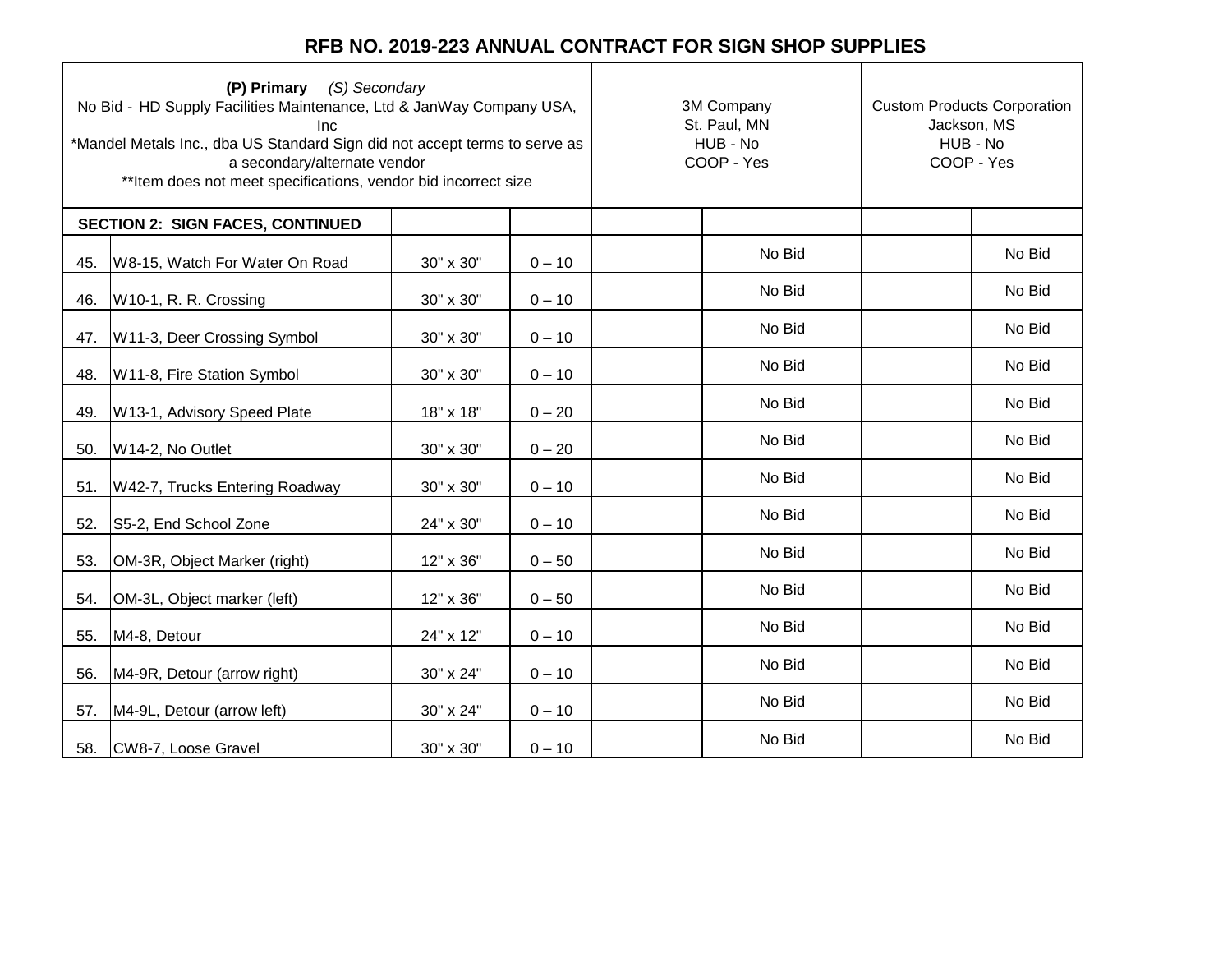| (P) Primary (S) Secondary<br>No Bid - HD Supply Facilities Maintenance, Ltd & JanWay Company USA,<br>Inc<br>*Mandel Metals Inc., dba US Standard Sign did not accept terms to serve as<br>a secondary/alternate vendor<br>** Item does not meet specifications, vendor bid incorrect size |                                         |           |          | <b>Hyatt's All Things Creative</b><br>Buffalo, NY<br>HUB - No<br>COOP - Yes | Mandel Metals Inc. dba US<br><b>Standard Sign</b><br>Franklin Park, IL<br>HUB - No<br>COOP - Yes |        |
|-------------------------------------------------------------------------------------------------------------------------------------------------------------------------------------------------------------------------------------------------------------------------------------------|-----------------------------------------|-----------|----------|-----------------------------------------------------------------------------|--------------------------------------------------------------------------------------------------|--------|
|                                                                                                                                                                                                                                                                                           | <b>SECTION 2: SIGN FACES, CONTINUED</b> |           |          |                                                                             |                                                                                                  |        |
| 45.                                                                                                                                                                                                                                                                                       | W8-15, Watch For Water On Road          | 30" x 30" | $0 - 10$ | No Bid                                                                      |                                                                                                  | No Bid |
| 46.                                                                                                                                                                                                                                                                                       | W10-1, R. R. Crossing                   | 30" x 30" | $0 - 10$ | No Bid                                                                      |                                                                                                  | No Bid |
| 47.                                                                                                                                                                                                                                                                                       | W11-3, Deer Crossing Symbol             | 30" x 30" | $0 - 10$ | No Bid                                                                      |                                                                                                  | No Bid |
| 48.                                                                                                                                                                                                                                                                                       | W11-8, Fire Station Symbol              | 30" x 30" | $0 - 10$ | No Bid                                                                      |                                                                                                  | No Bid |
| 49.                                                                                                                                                                                                                                                                                       | W13-1, Advisory Speed Plate             | 18" x 18" | $0 - 20$ | No Bid                                                                      |                                                                                                  | No Bid |
| 50.                                                                                                                                                                                                                                                                                       | W14-2, No Outlet                        | 30" x 30" | $0 - 20$ | No Bid                                                                      |                                                                                                  | No Bid |
| 51.                                                                                                                                                                                                                                                                                       | W42-7, Trucks Entering Roadway          | 30" x 30" | $0 - 10$ | No Bid                                                                      |                                                                                                  | No Bid |
| 52.                                                                                                                                                                                                                                                                                       | S5-2, End School Zone                   | 24" x 30" | $0 - 10$ | No Bid                                                                      |                                                                                                  | No Bid |
| 53.                                                                                                                                                                                                                                                                                       | OM-3R, Object Marker (right)            | 12" x 36" | $0 - 50$ | No Bid                                                                      |                                                                                                  | No Bid |
| 54.                                                                                                                                                                                                                                                                                       | OM-3L, Object marker (left)             | 12" x 36" | $0 - 50$ | No Bid                                                                      |                                                                                                  | No Bid |
| 55.                                                                                                                                                                                                                                                                                       | M4-8, Detour                            | 24" x 12" | $0 - 10$ | No Bid                                                                      |                                                                                                  | No Bid |
| 56.                                                                                                                                                                                                                                                                                       | M4-9R, Detour (arrow right)             | 30" x 24" | $0 - 10$ | No Bid                                                                      |                                                                                                  | No Bid |
| 57.                                                                                                                                                                                                                                                                                       | M4-9L, Detour (arrow left)              | 30" x 24" | $0 - 10$ | No Bid                                                                      |                                                                                                  | No Bid |
| 58.                                                                                                                                                                                                                                                                                       | CW8-7, Loose Gravel                     | 30" x 30" | $0 - 10$ | No Bid                                                                      |                                                                                                  | No Bid |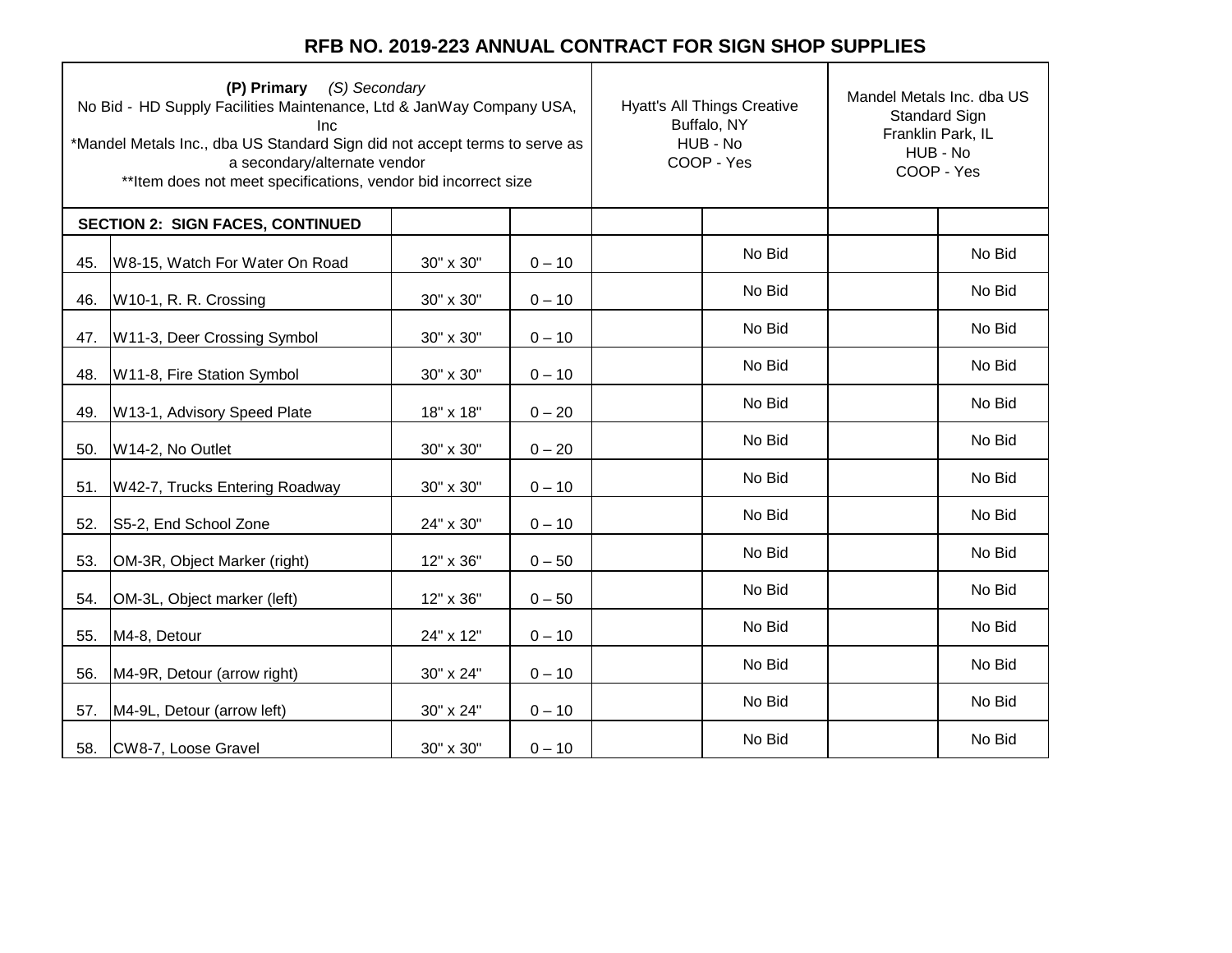|     | (P) Primary (S) Secondary<br>No Bid - HD Supply Facilities Maintenance, Ltd & JanWay Company USA,<br>Inc<br>*Mandel Metals Inc., dba US Standard Sign did not accept terms to serve as<br>a secondary/alternate vendor<br>** Item does not meet specifications, vendor bid incorrect size | Osburn Associates, Inc.<br>Logan, OH<br>HUB - No<br>COOP - Yes |          | Reece Supply Company<br>Irving, TX<br>HUB - No<br>COOP - Yes |           |  |        |
|-----|-------------------------------------------------------------------------------------------------------------------------------------------------------------------------------------------------------------------------------------------------------------------------------------------|----------------------------------------------------------------|----------|--------------------------------------------------------------|-----------|--|--------|
|     | <b>SECTION 2: SIGN FACES, CONTINUED</b>                                                                                                                                                                                                                                                   |                                                                |          |                                                              |           |  |        |
| 45. | W8-15, Watch For Water On Road                                                                                                                                                                                                                                                            | 30" x 30"                                                      | $0 - 10$ | 30 days                                                      | \$7.13(P) |  | No Bid |
| 46. | W10-1, R. R. Crossing                                                                                                                                                                                                                                                                     | 30" x 30"                                                      | $0 - 10$ | 30 days                                                      | \$7.13(P) |  | No Bid |
| 47. | W11-3, Deer Crossing Symbol                                                                                                                                                                                                                                                               | 30" x 30"                                                      | $0 - 10$ | 30 days                                                      | \$7.13(P) |  | No Bid |
| 48. | W11-8, Fire Station Symbol                                                                                                                                                                                                                                                                | 30" x 30"                                                      | $0 - 10$ | 30 days                                                      | \$7.13(P) |  | No Bid |
| 49. | W13-1, Advisory Speed Plate                                                                                                                                                                                                                                                               | 18" x 18"                                                      | $0 - 20$ | 30 days                                                      | \$2.57(P) |  | No Bid |
| 50. | W14-2, No Outlet                                                                                                                                                                                                                                                                          | 30" x 30"                                                      | $0 - 20$ | 30 days                                                      | \$7.13(P) |  | No Bid |
| 51. | W42-7, Trucks Entering Roadway                                                                                                                                                                                                                                                            | 30" x 30"                                                      | $0 - 10$ | 30 days                                                      | \$7.13(P) |  | No Bid |
| 52. | S5-2, End School Zone                                                                                                                                                                                                                                                                     | 24" x 30"                                                      | $0 - 10$ | 30 days                                                      | \$5.70(P) |  | No Bid |
| 53. | OM-3R, Object Marker (right)                                                                                                                                                                                                                                                              | 12" x 36"                                                      | $0 - 50$ | 30 days                                                      | \$3.42(P) |  | No Bid |
| 54. | OM-3L, Object marker (left)                                                                                                                                                                                                                                                               | 12" x 36"                                                      | $0 - 50$ | 30 days                                                      | \$3.42(P) |  | No Bid |
| 55. | M4-8, Detour                                                                                                                                                                                                                                                                              | 24" x 12"                                                      | $0 - 10$ | 30 days                                                      | \$2.28(P) |  | No Bid |
| 56. | M4-9R, Detour (arrow right)                                                                                                                                                                                                                                                               | 30" x 24"                                                      | $0 - 10$ | 30 days                                                      | \$5.70(P) |  | No Bid |
| 57. | M4-9L, Detour (arrow left)                                                                                                                                                                                                                                                                | 30" x 24"                                                      | $0 - 10$ | 30 days                                                      | \$5.70(P) |  | No Bid |
| 58. | CW8-7, Loose Gravel                                                                                                                                                                                                                                                                       | 30" x 30"                                                      | $0 - 10$ | 30 days                                                      | \$7.13(P) |  | No Bid |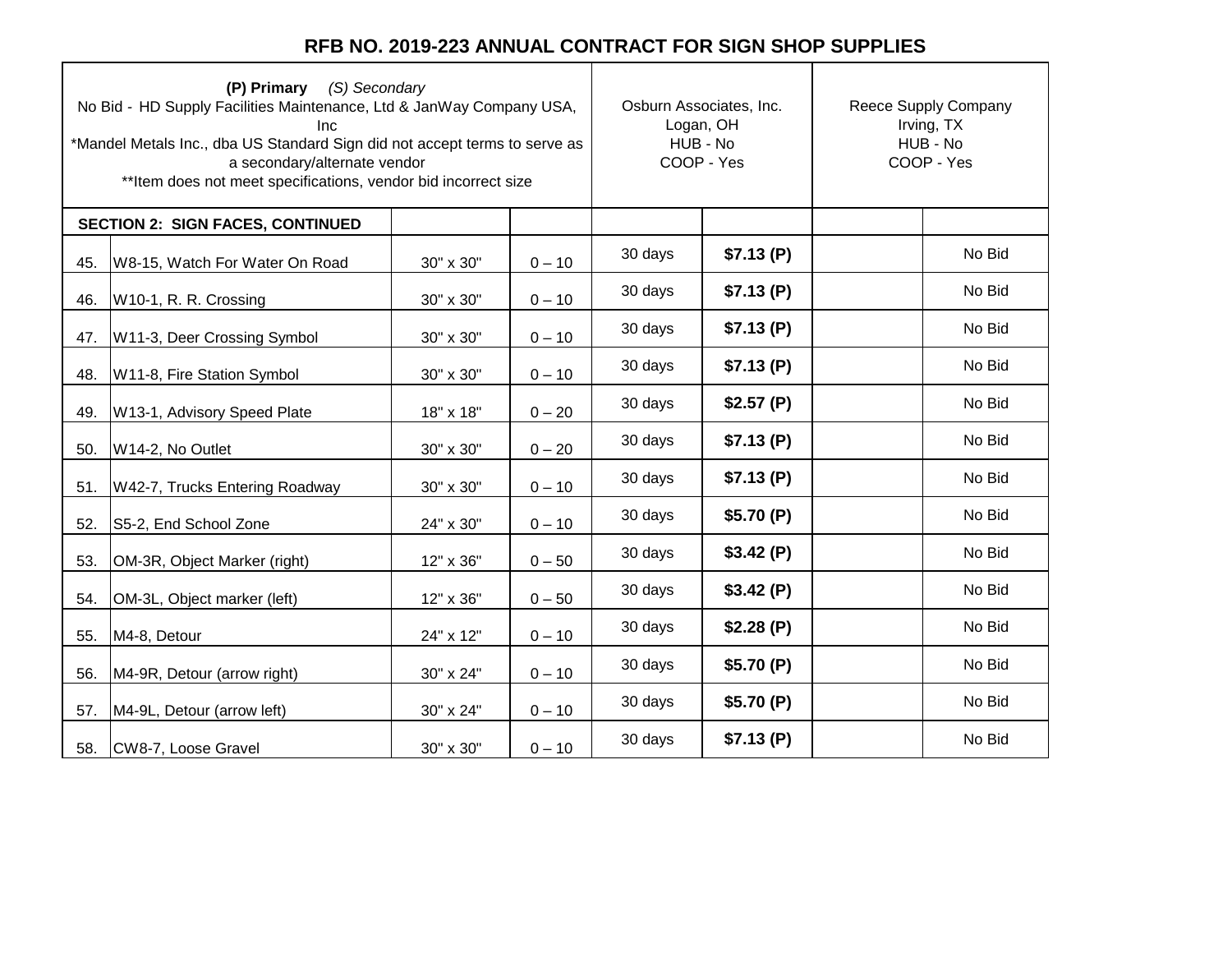┑

|     | (P) Primary (S) Secondary<br>No Bid - HD Supply Facilities Maintenance, Ltd & JanWay Company USA,<br>Inc<br>*Mandel Metals Inc., dba US Standard Sign did not accept terms to serve as<br>a secondary/alternate vendor<br>** Item does not meet specifications, vendor bid incorrect size | Vulcan Inc., dba Vulcan Signs,<br>dba Vulcan Aluminum<br>Foley, AL<br>HUB - No<br>COOP - Yes |          |             |           |
|-----|-------------------------------------------------------------------------------------------------------------------------------------------------------------------------------------------------------------------------------------------------------------------------------------------|----------------------------------------------------------------------------------------------|----------|-------------|-----------|
|     | <b>SECTION 2: SIGN FACES, CONTINUED</b>                                                                                                                                                                                                                                                   |                                                                                              |          |             |           |
| 45. | W8-15, Watch For Water On Road                                                                                                                                                                                                                                                            | 30" x 30"                                                                                    | $0 - 10$ | 30 Days ARO | \$8.44(S) |
| 46. | W10-1, R. R. Crossing                                                                                                                                                                                                                                                                     | 30" x 30"                                                                                    | $0 - 10$ | 30 Days ARO | \$8.44(S) |
| 47. | W11-3, Deer Crossing Symbol                                                                                                                                                                                                                                                               | 30" x 30"                                                                                    | $0 - 10$ | 30 Days ARO | \$8.44(S) |
| 48. | W11-8, Fire Station Symbol                                                                                                                                                                                                                                                                | 30" x 30"                                                                                    | $0 - 10$ | 30 Days ARO | \$8.44(S) |
| 49. | W13-1, Advisory Speed Plate                                                                                                                                                                                                                                                               | 18" x 18"                                                                                    | $0 - 20$ | 30 Days ARO | \$3.04(S) |
| 50. | W14-2, No Outlet                                                                                                                                                                                                                                                                          | 30" x 30"                                                                                    | $0 - 20$ | 30 Days ARO | \$8.44(S) |
| 51. | W42-7, Trucks Entering Roadway                                                                                                                                                                                                                                                            | 30" x 30"                                                                                    | $0 - 10$ | 30 Days ARO | \$8.44(S) |
| 52. | S5-2, End School Zone                                                                                                                                                                                                                                                                     | 24" x 30"                                                                                    | $0 - 10$ | 30 Days ARO | \$6.75(S) |
| 53. | OM-3R, Object Marker (right)                                                                                                                                                                                                                                                              | 12" x 36"                                                                                    | $0 - 50$ | 30 Days ARO | \$4.05(S) |
| 54. | OM-3L, Object marker (left)                                                                                                                                                                                                                                                               | 12" x 36"                                                                                    | $0 - 50$ | 30 Days ARO | \$4.05(S) |
| 55. | M4-8, Detour                                                                                                                                                                                                                                                                              | 24" x 12"                                                                                    | $0 - 10$ | 30 Days ARO | \$2.70(S) |
| 56. | M4-9R, Detour (arrow right)                                                                                                                                                                                                                                                               | 30" x 24"                                                                                    | $0 - 10$ | 30 Days ARO | \$6.75(S) |
| 57. | M4-9L, Detour (arrow left)                                                                                                                                                                                                                                                                | 30" x 24"                                                                                    | $0 - 10$ | 30 Days ARO | \$6.75(S) |
| 58. | CW8-7, Loose Gravel                                                                                                                                                                                                                                                                       | 30" x 30"                                                                                    | $0 - 10$ | 30 Days ARO | \$8.44(S) |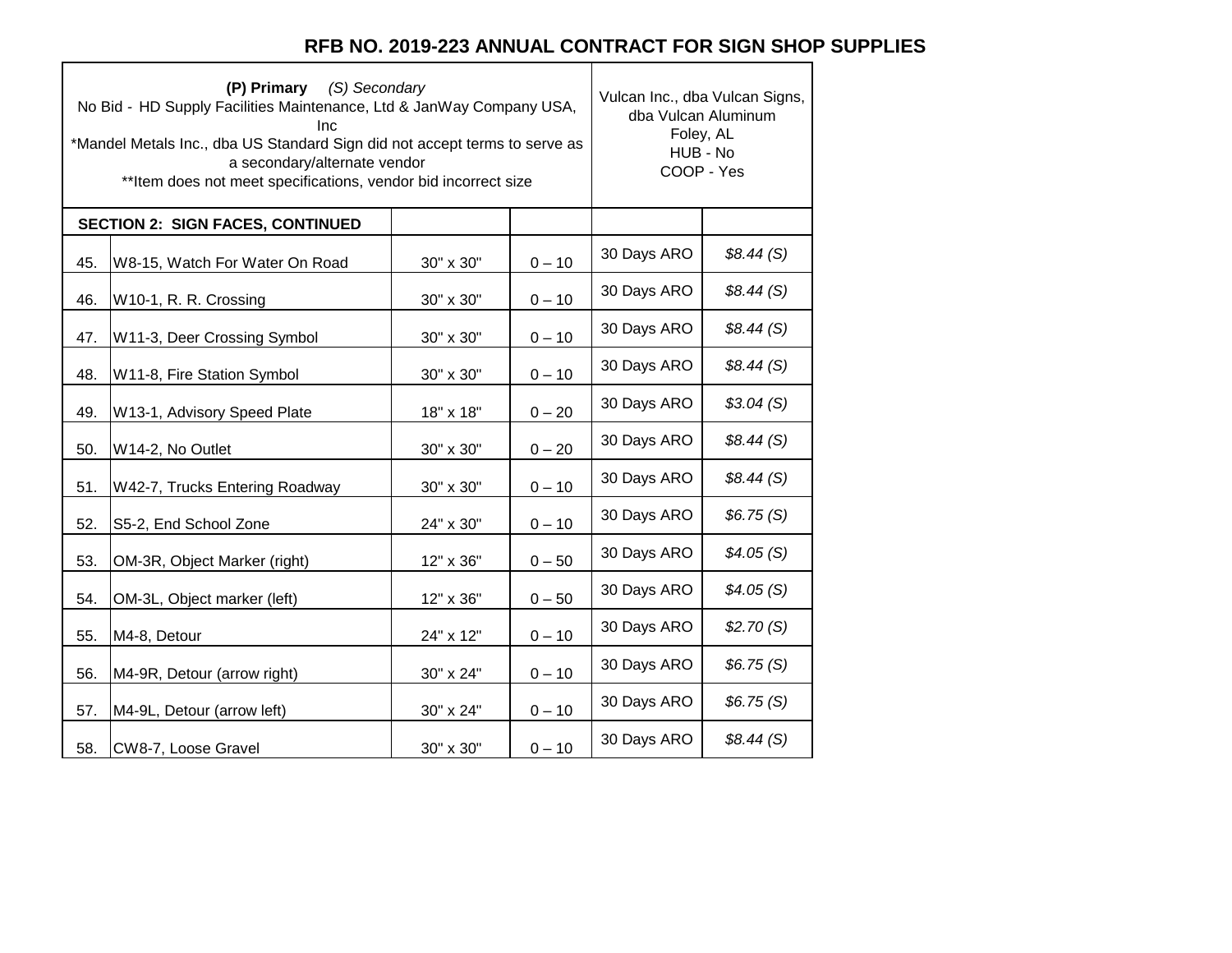| (P) Primary (S) Secondary<br>No Bid - HD Supply Facilities Maintenance, Ltd & JanWay Company USA,<br><b>Inc</b><br>*Mandel Metals Inc., dba US Standard Sign did not accept terms to serve as<br>a secondary/alternate vendor<br>** Item does not meet specifications, vendor bid incorrect size |                                         |           |          | 3M Company<br>St. Paul, MN<br>HUB - No<br>COOP - Yes | <b>Custom Products Corporation</b><br>Jackson, MS<br>HUB - No<br>COOP - Yes |  |
|--------------------------------------------------------------------------------------------------------------------------------------------------------------------------------------------------------------------------------------------------------------------------------------------------|-----------------------------------------|-----------|----------|------------------------------------------------------|-----------------------------------------------------------------------------|--|
|                                                                                                                                                                                                                                                                                                  | <b>SECTION 2: SIGN FACES, CONTINUED</b> |           |          |                                                      |                                                                             |  |
| 59.                                                                                                                                                                                                                                                                                              | CW8-8, Rough Road                       | 30" x 30" | $0 - 10$ | No Bid                                               | No Bid                                                                      |  |
| 60.                                                                                                                                                                                                                                                                                              | CW8-11, Uneven Lanes                    | 30" x 30" | $0 - 10$ | No Bid                                               | No Bid                                                                      |  |
| 61.                                                                                                                                                                                                                                                                                              | CW8-12, No Center Stripe                | 30" x 30" | $0 - 10$ | No Bid                                               | No Bid                                                                      |  |
| 62.                                                                                                                                                                                                                                                                                              | CW9-1R, Right Lane Ends                 | 30" x 30" | $0 - 10$ | No Bid                                               | No Bid                                                                      |  |
| 63.                                                                                                                                                                                                                                                                                              | CW9-1L, Left Lane Ends                  | 30" x 30" | $0 - 10$ | No Bid                                               | No Bid                                                                      |  |
| 64.                                                                                                                                                                                                                                                                                              | CW9-2R, Lane Ends Merge Right           | 30" x 30" | $0 - 10$ | No Bid                                               | No Bid                                                                      |  |
| 65.                                                                                                                                                                                                                                                                                              | CW9-2L, Lane Ends Merge Left            | 30" x 30" | $0 - 10$ | No Bid                                               | No Bid                                                                      |  |
| 66.                                                                                                                                                                                                                                                                                              | CW20-1, Road Work Ahead                 | 30" x 30" | $0 - 10$ | No Bid                                               | No Bid                                                                      |  |
| 67.                                                                                                                                                                                                                                                                                              | CW20-2, Detour Ahead                    | 30" x 30" | $0 - 10$ | No Bid                                               | No Bid                                                                      |  |
| 68.                                                                                                                                                                                                                                                                                              | CW20-3, Road Closed                     | 30" x 30" | $0 - 10$ | No Bid                                               | No Bid                                                                      |  |
| 69.                                                                                                                                                                                                                                                                                              | CW20-5R, Right Lane Closed              | 30" x 30" | $0 - 10$ | No Bid                                               | No Bid                                                                      |  |
| 70.                                                                                                                                                                                                                                                                                              | CW20-5L, Left Lane Closed               | 30" x 30" | $0 - 10$ | No Bid                                               | No Bid                                                                      |  |
| 71.                                                                                                                                                                                                                                                                                              | CW20-7, Flagger Ahead                   | 30" x 30" | $0 - 10$ | No Bid                                               | No Bid                                                                      |  |
| 72.                                                                                                                                                                                                                                                                                              | CW20-7B, Be Prepared To Stop            | 30" x 30" | $0 - 10$ | No Bid                                               | No Bid                                                                      |  |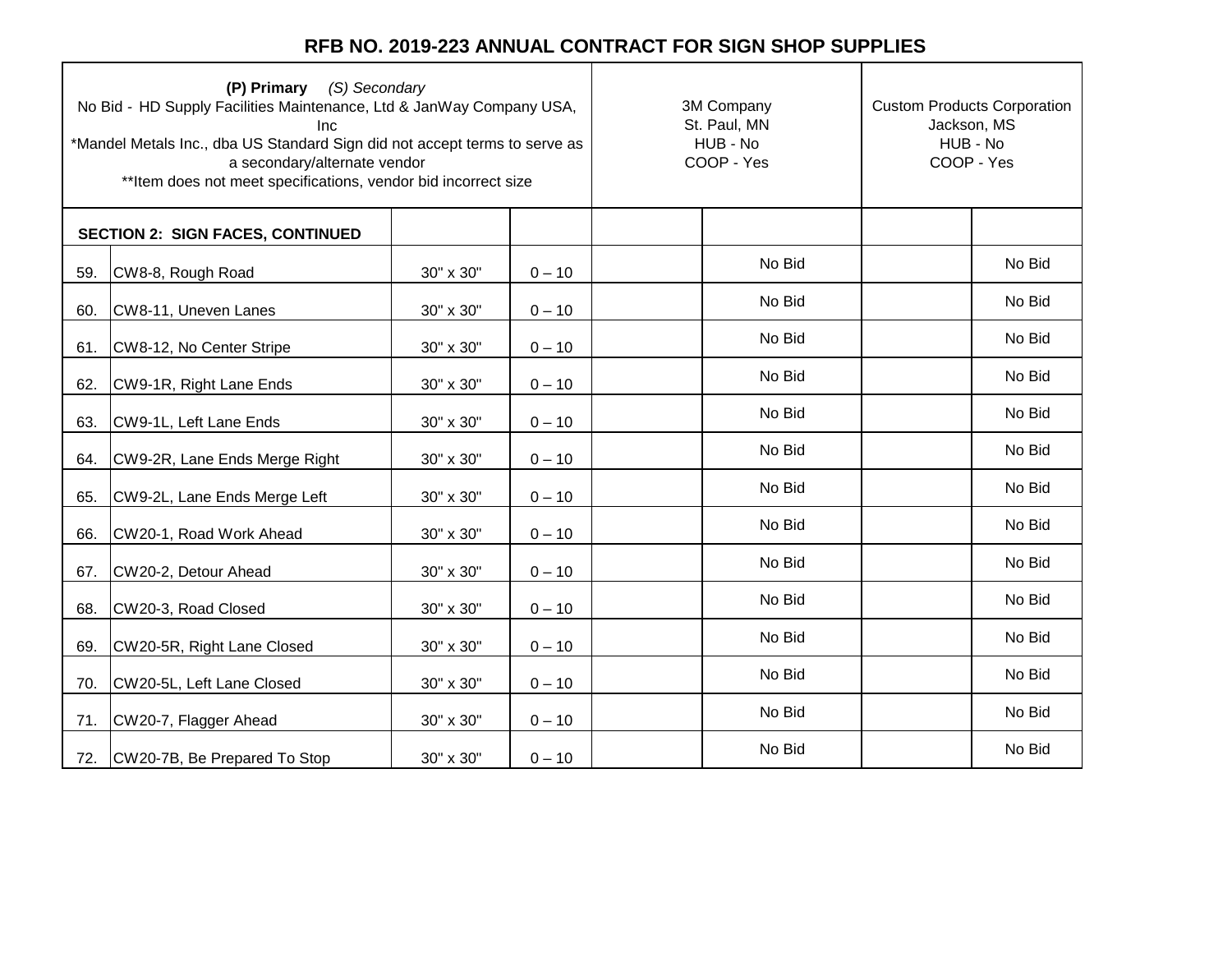|     | (P) Primary (S) Secondary<br>No Bid - HD Supply Facilities Maintenance, Ltd & JanWay Company USA,<br><b>Inc</b><br>*Mandel Metals Inc., dba US Standard Sign did not accept terms to serve as<br>a secondary/alternate vendor<br>** Item does not meet specifications, vendor bid incorrect size |           | <b>Hyatt's All Things Creative</b><br>Buffalo, NY<br>HUB - No<br>COOP - Yes | Mandel Metals Inc. dba US<br>Standard Sign<br>Franklin Park, IL<br>HUB - No<br>COOP - Yes |  |        |
|-----|--------------------------------------------------------------------------------------------------------------------------------------------------------------------------------------------------------------------------------------------------------------------------------------------------|-----------|-----------------------------------------------------------------------------|-------------------------------------------------------------------------------------------|--|--------|
|     | <b>SECTION 2: SIGN FACES, CONTINUED</b>                                                                                                                                                                                                                                                          |           |                                                                             |                                                                                           |  |        |
| 59. | CW8-8, Rough Road                                                                                                                                                                                                                                                                                | 30" x 30" | $0 - 10$                                                                    | No Bid                                                                                    |  | No Bid |
| 60. | CW8-11, Uneven Lanes                                                                                                                                                                                                                                                                             | 30" x 30" | $0 - 10$                                                                    | No Bid                                                                                    |  | No Bid |
| 61. | CW8-12, No Center Stripe                                                                                                                                                                                                                                                                         | 30" x 30" | $0 - 10$                                                                    | No Bid                                                                                    |  | No Bid |
| 62. | CW9-1R, Right Lane Ends                                                                                                                                                                                                                                                                          | 30" x 30" | $0 - 10$                                                                    | No Bid                                                                                    |  | No Bid |
| 63. | CW9-1L, Left Lane Ends                                                                                                                                                                                                                                                                           | 30" x 30" | $0 - 10$                                                                    | No Bid                                                                                    |  | No Bid |
| 64. | CW9-2R, Lane Ends Merge Right                                                                                                                                                                                                                                                                    | 30" x 30" | $0 - 10$                                                                    | No Bid                                                                                    |  | No Bid |
| 65. | CW9-2L, Lane Ends Merge Left                                                                                                                                                                                                                                                                     | 30" x 30" | $0 - 10$                                                                    | No Bid                                                                                    |  | No Bid |
| 66. | CW20-1, Road Work Ahead                                                                                                                                                                                                                                                                          | 30" x 30" | $0 - 10$                                                                    | No Bid                                                                                    |  | No Bid |
| 67. | CW20-2, Detour Ahead                                                                                                                                                                                                                                                                             | 30" x 30" | $0 - 10$                                                                    | No Bid                                                                                    |  | No Bid |
| 68. | CW20-3, Road Closed                                                                                                                                                                                                                                                                              | 30" x 30" | $0 - 10$                                                                    | No Bid                                                                                    |  | No Bid |
| 69. | CW20-5R, Right Lane Closed                                                                                                                                                                                                                                                                       | 30" x 30" | $0 - 10$                                                                    | No Bid                                                                                    |  | No Bid |
| 70. | CW20-5L, Left Lane Closed                                                                                                                                                                                                                                                                        | 30" x 30" | $0 - 10$                                                                    | No Bid                                                                                    |  | No Bid |
| 71. | CW20-7, Flagger Ahead                                                                                                                                                                                                                                                                            | 30" x 30" | $0 - 10$                                                                    | No Bid                                                                                    |  | No Bid |
|     | 72. CW20-7B, Be Prepared To Stop                                                                                                                                                                                                                                                                 | 30" x 30" | $0 - 10$                                                                    | No Bid                                                                                    |  | No Bid |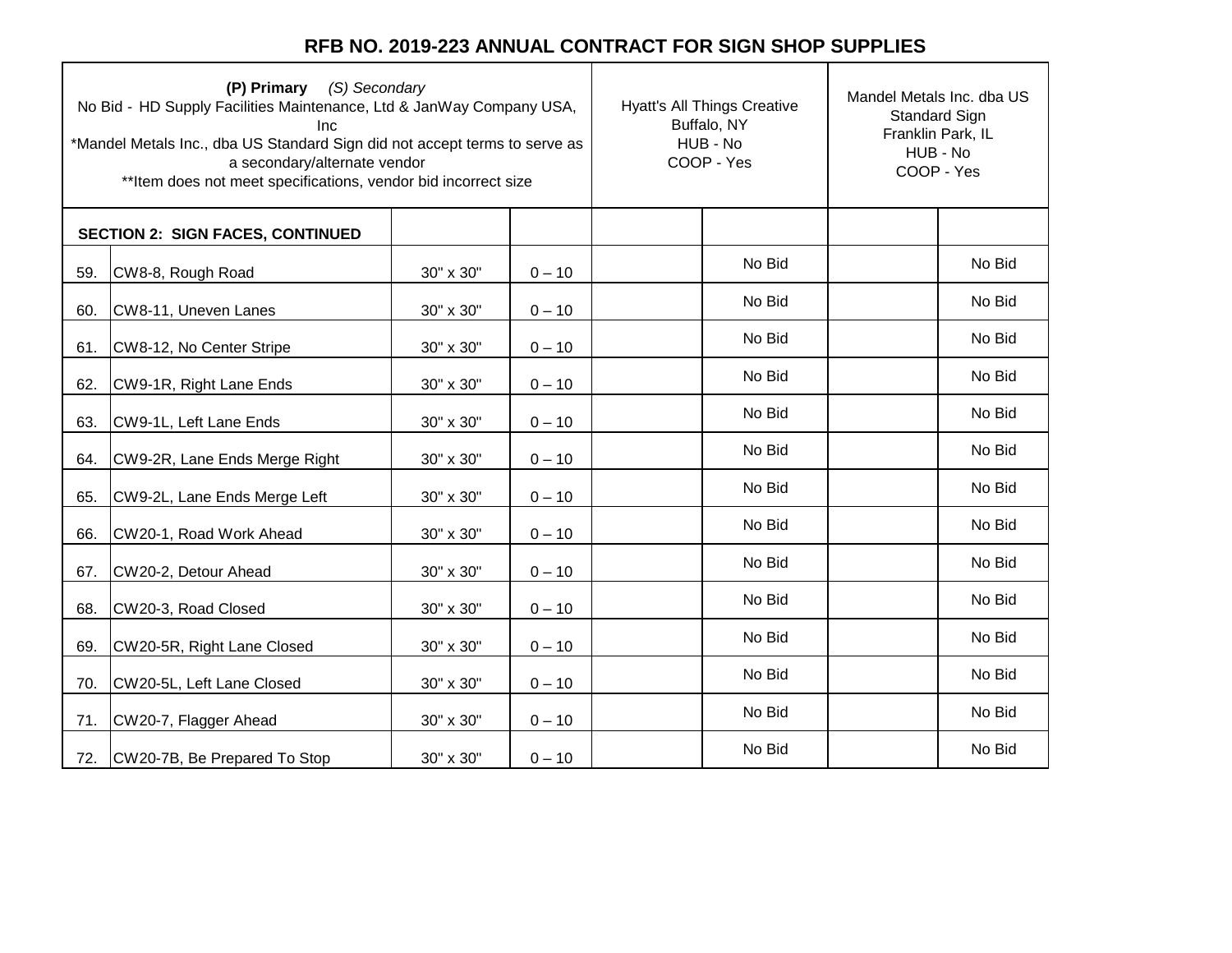|     | (P) Primary (S) Secondary<br>No Bid - HD Supply Facilities Maintenance, Ltd & JanWay Company USA,<br>Inc.<br>*Mandel Metals Inc., dba US Standard Sign did not accept terms to serve as<br>a secondary/alternate vendor<br>** Item does not meet specifications, vendor bid incorrect size | Osburn Associates, Inc.<br>Logan, OH<br>HUB - No<br>COOP - Yes |          | Reece Supply Company<br>Irving, TX<br>HUB - No<br>COOP - Yes |           |  |        |
|-----|--------------------------------------------------------------------------------------------------------------------------------------------------------------------------------------------------------------------------------------------------------------------------------------------|----------------------------------------------------------------|----------|--------------------------------------------------------------|-----------|--|--------|
|     | <b>SECTION 2: SIGN FACES, CONTINUED</b>                                                                                                                                                                                                                                                    |                                                                |          |                                                              |           |  |        |
| 59. | CW8-8, Rough Road                                                                                                                                                                                                                                                                          | 30" x 30"                                                      | $0 - 10$ | 30 days                                                      | \$7.13(P) |  | No Bid |
| 60. | CW8-11, Uneven Lanes                                                                                                                                                                                                                                                                       | 30" x 30"                                                      | $0 - 10$ | 30 days                                                      | \$7.13(P) |  | No Bid |
| 61. | CW8-12, No Center Stripe                                                                                                                                                                                                                                                                   | 30" x 30"                                                      | $0 - 10$ | 30 days                                                      | \$7.13(P) |  | No Bid |
| 62. | CW9-1R, Right Lane Ends                                                                                                                                                                                                                                                                    | 30" x 30"                                                      | $0 - 10$ | 30 days                                                      | \$7.13(P) |  | No Bid |
| 63. | CW9-1L, Left Lane Ends                                                                                                                                                                                                                                                                     | 30" x 30"                                                      | $0 - 10$ | 30 days                                                      | \$7.13(P) |  | No Bid |
| 64. | CW9-2R, Lane Ends Merge Right                                                                                                                                                                                                                                                              | 30" x 30"                                                      | $0 - 10$ | 30 days                                                      | \$7.13(P) |  | No Bid |
| 65. | CW9-2L, Lane Ends Merge Left                                                                                                                                                                                                                                                               | 30" x 30"                                                      | $0 - 10$ | 30 days                                                      | \$7.13(P) |  | No Bid |
| 66. | CW20-1, Road Work Ahead                                                                                                                                                                                                                                                                    | 30" x 30"                                                      | $0 - 10$ | 30 days                                                      | \$7.13(P) |  | No Bid |
| 67. | CW20-2, Detour Ahead                                                                                                                                                                                                                                                                       | 30" x 30"                                                      | $0 - 10$ | 30 days                                                      | \$7.13(P) |  | No Bid |
| 68. | CW20-3, Road Closed                                                                                                                                                                                                                                                                        | 30" x 30"                                                      | $0 - 10$ | 30 days                                                      | \$7.13(P) |  | No Bid |
| 69. | CW20-5R, Right Lane Closed                                                                                                                                                                                                                                                                 | 30" x 30"                                                      | $0 - 10$ | 30 days                                                      | \$7.13(P) |  | No Bid |
| 70. | CW20-5L, Left Lane Closed                                                                                                                                                                                                                                                                  | 30" x 30"                                                      | $0 - 10$ | 30 days                                                      | \$7.13(P) |  | No Bid |
| 71. | CW20-7, Flagger Ahead                                                                                                                                                                                                                                                                      | 30" x 30"                                                      | $0 - 10$ | 30 days                                                      | \$7.13(P) |  | No Bid |
| 72. | CW20-7B, Be Prepared To Stop                                                                                                                                                                                                                                                               | 30" x 30"                                                      | $0 - 10$ | 30 days                                                      | \$7.13(P) |  | No Bid |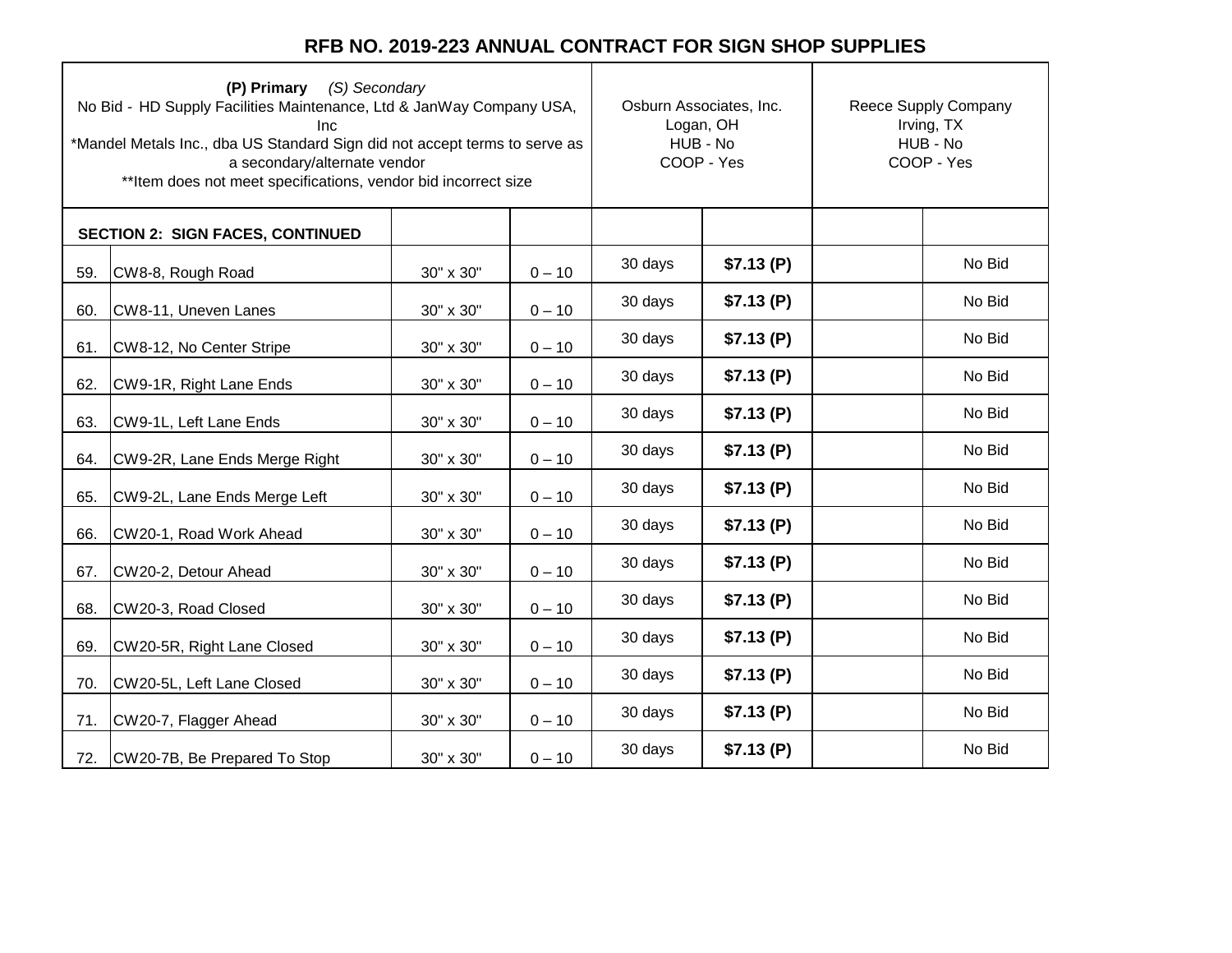٦

 $\top$ 

|     | (P) Primary (S) Secondary<br>No Bid - HD Supply Facilities Maintenance, Ltd & JanWay Company USA,<br>Inc<br>*Mandel Metals Inc., dba US Standard Sign did not accept terms to serve as<br>a secondary/alternate vendor<br>** Item does not meet specifications, vendor bid incorrect size | Vulcan Inc., dba Vulcan Signs,<br>dba Vulcan Aluminum<br>Foley, AL<br>HUB - No<br>COOP - Yes |          |             |           |
|-----|-------------------------------------------------------------------------------------------------------------------------------------------------------------------------------------------------------------------------------------------------------------------------------------------|----------------------------------------------------------------------------------------------|----------|-------------|-----------|
|     | <b>SECTION 2: SIGN FACES, CONTINUED</b>                                                                                                                                                                                                                                                   |                                                                                              |          |             |           |
| 59. | CW8-8, Rough Road                                                                                                                                                                                                                                                                         | 30" x 30"                                                                                    | $0 - 10$ | 30 Days ARO | \$8.44(S) |
| 60. | CW8-11, Uneven Lanes                                                                                                                                                                                                                                                                      | 30" x 30"                                                                                    | $0 - 10$ | 30 Days ARO | \$8.44(S) |
| 61. | CW8-12, No Center Stripe                                                                                                                                                                                                                                                                  | 30" x 30"                                                                                    | $0 - 10$ | 30 Days ARO | \$8.44(S) |
| 62. | CW9-1R, Right Lane Ends                                                                                                                                                                                                                                                                   | 30" x 30"                                                                                    | $0 - 10$ | 30 Days ARO | \$8.44(S) |
| 63. | CW9-1L, Left Lane Ends                                                                                                                                                                                                                                                                    | 30" x 30"                                                                                    | $0 - 10$ | 30 Days ARO | \$8.44(S) |
| 64. | CW9-2R, Lane Ends Merge Right                                                                                                                                                                                                                                                             | 30" x 30"                                                                                    | $0 - 10$ | 30 Days ARO | \$8.44(S) |
| 65. | CW9-2L, Lane Ends Merge Left                                                                                                                                                                                                                                                              | 30" x 30"                                                                                    | $0 - 10$ | 30 Days ARO | \$8.44(S) |
| 66. | CW20-1, Road Work Ahead                                                                                                                                                                                                                                                                   | 30" x 30"                                                                                    | $0 - 10$ | 30 Days ARO | \$8.44(S) |
| 67. | CW20-2, Detour Ahead                                                                                                                                                                                                                                                                      | 30" x 30"                                                                                    | $0 - 10$ | 30 Days ARO | \$8.44(S) |
| 68. | CW20-3, Road Closed                                                                                                                                                                                                                                                                       | 30" x 30"                                                                                    | $0 - 10$ | 30 Days ARO | \$8.44(S) |
| 69. | CW20-5R, Right Lane Closed                                                                                                                                                                                                                                                                | 30" x 30"                                                                                    | $0 - 10$ | 30 Days ARO | \$8.44(S) |
| 70. | CW20-5L, Left Lane Closed                                                                                                                                                                                                                                                                 | 30" x 30"                                                                                    | $0 - 10$ | 30 Days ARO | \$8.44(S) |
| 71. | CW20-7, Flagger Ahead                                                                                                                                                                                                                                                                     | 30" x 30"                                                                                    | $0 - 10$ | 30 Days ARO | \$8.44(S) |
| 72. | CW20-7B, Be Prepared To Stop                                                                                                                                                                                                                                                              | 30" x 30"                                                                                    | $0 - 10$ | 30 Days ARO | \$8.44(S) |

 $\Gamma$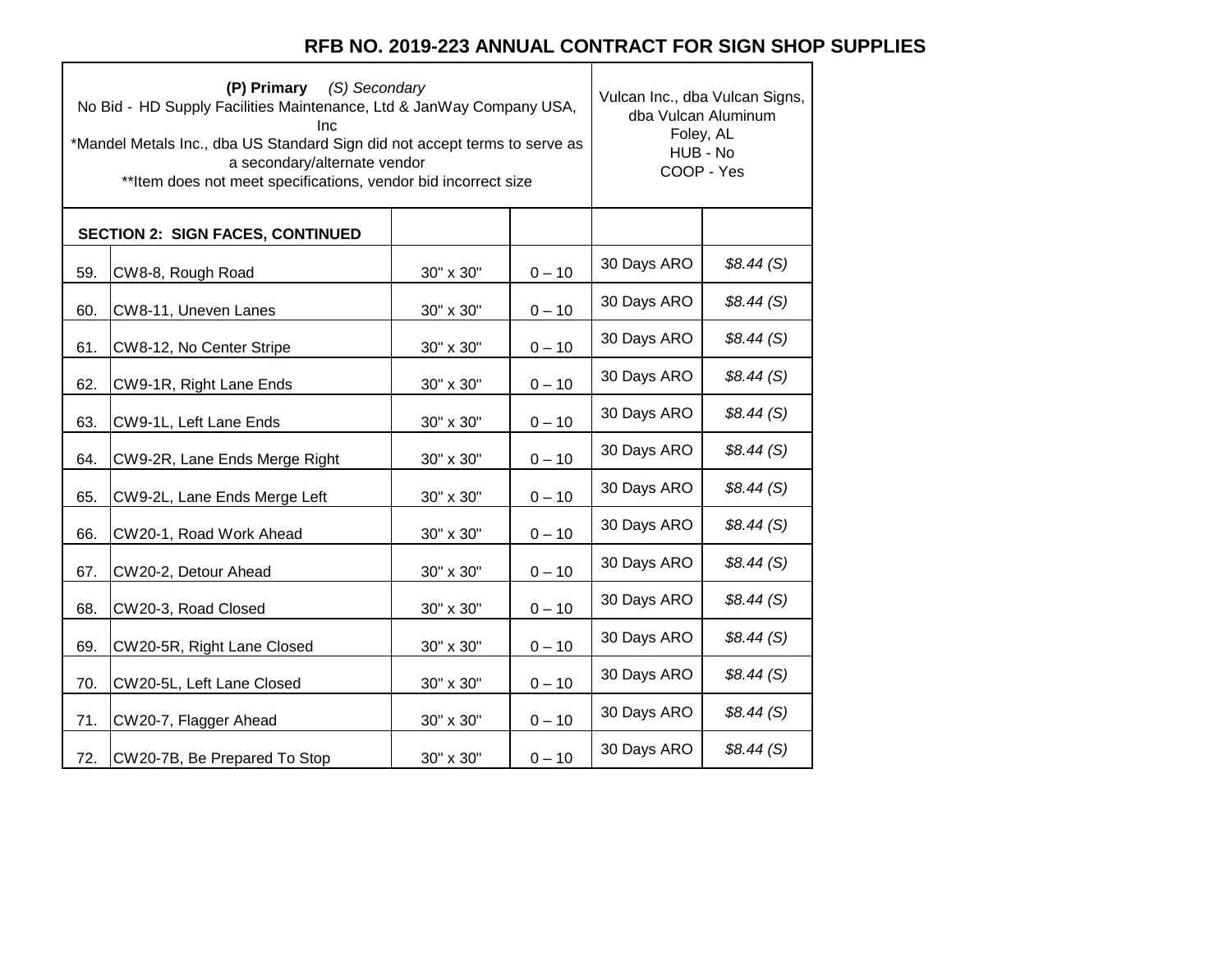┑

| (P) Primary (S) Secondary<br>No Bid - HD Supply Facilities Maintenance, Ltd & JanWay Company USA,<br>Inc<br>*Mandel Metals Inc., dba US Standard Sign did not accept terms to serve as<br>a secondary/alternate vendor<br>** Item does not meet specifications, vendor bid incorrect size |                                                                                               |           | 3M Company<br>St. Paul, MN<br>HUB - No<br>COOP - Yes | <b>Custom Products Corporation</b><br>Jackson, MS<br>HUB - No<br>COOP - Yes |        |
|-------------------------------------------------------------------------------------------------------------------------------------------------------------------------------------------------------------------------------------------------------------------------------------------|-----------------------------------------------------------------------------------------------|-----------|------------------------------------------------------|-----------------------------------------------------------------------------|--------|
|                                                                                                                                                                                                                                                                                           | <b>SECTION 2: SIGN FACES, CONTINUED</b>                                                       |           |                                                      |                                                                             |        |
| 73.                                                                                                                                                                                                                                                                                       | CW21-2, Fresh Oil                                                                             | 30" x 30" | $0 - 10$                                             | No Bid                                                                      | No Bid |
| 74.                                                                                                                                                                                                                                                                                       | CW21-5, Shoulder Work                                                                         | 30" x 30" | $0 - 10$                                             | No Bid                                                                      | No Bid |
| 75.                                                                                                                                                                                                                                                                                       | CW21-14, Uneven Lanes                                                                         | 30" x 30" | $0 - 10$                                             | No Bid                                                                      | No Bid |
| 76.                                                                                                                                                                                                                                                                                       | CW21-8, Slow                                                                                  | 30" x 30" | $0 - 10$                                             | No Bid                                                                      | No Bid |
| 77.                                                                                                                                                                                                                                                                                       | G20-2A, End Road Work                                                                         | 48" x 24" | $0 - 10$                                             | No Bid                                                                      | No Bid |
| 78.                                                                                                                                                                                                                                                                                       | W41-1, Blank Face, Yellow with Black<br>Border                                                | 30" x 30" | $0 - 100$                                            | No Bid                                                                      | No Bid |
| 79.                                                                                                                                                                                                                                                                                       | W41-2, Blank Face, Orange with Black<br>Border                                                | 30" x 30" | $0 - 100$                                            | No Bid                                                                      | No Bid |
| 80.                                                                                                                                                                                                                                                                                       | "County Maintenance Ends", White with<br><b>Black Border</b>                                  | 24" x 10" | $0 - 25$                                             | No Bid                                                                      | No Bid |
| 81.                                                                                                                                                                                                                                                                                       | "County Maintenance Begins", White<br>with Black<br>Border                                    | 24" x 10" | $0 - 25$                                             | No Bid                                                                      | No Bid |
|                                                                                                                                                                                                                                                                                           | <b>MINIMUM PERCENTAGE DISCOUNT FROM LIST PRICE FOR SIMILAR</b><br><b>ITEMS NOT SPECIFIED:</b> |           |                                                      |                                                                             | 3%     |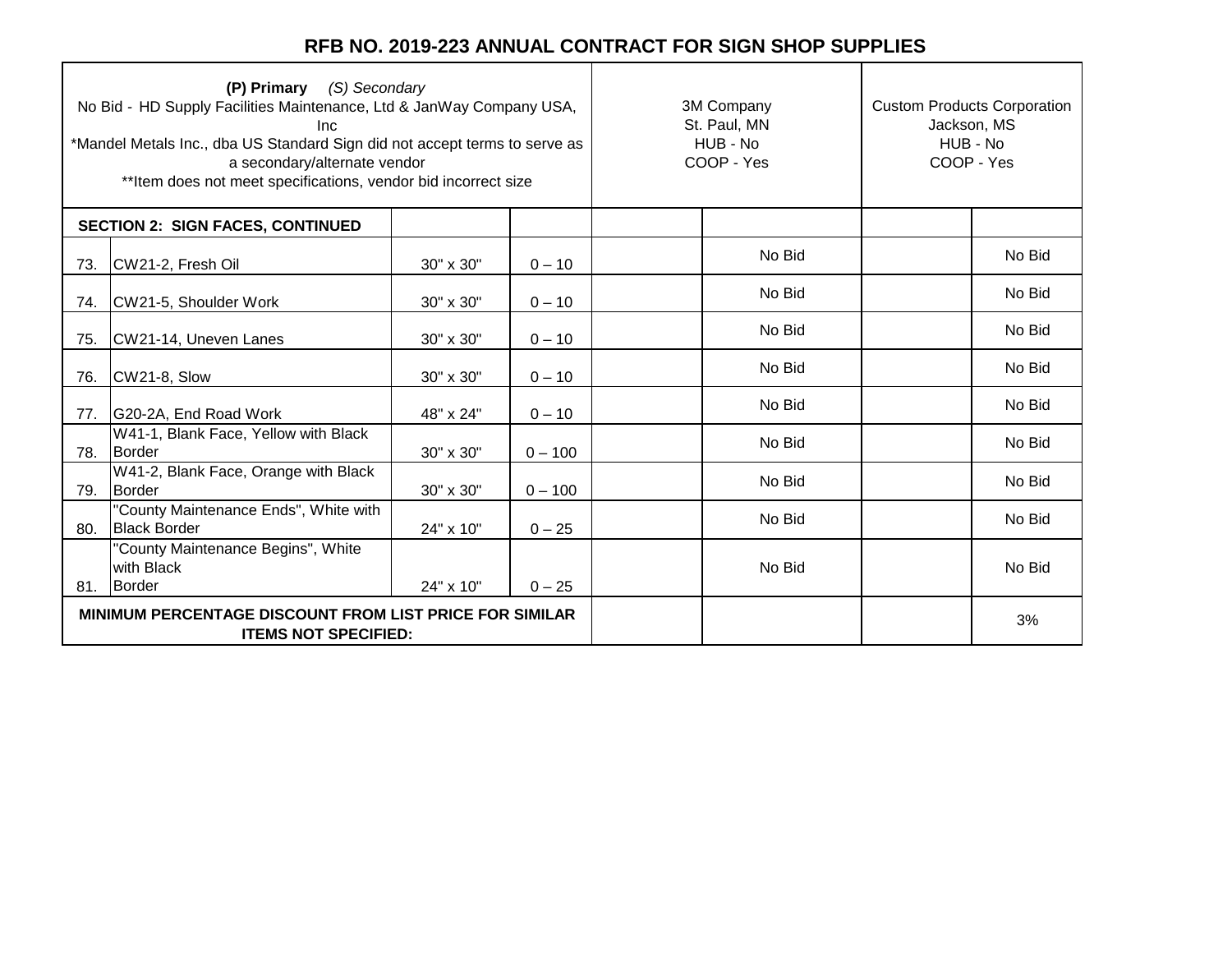| (P) Primary (S) Secondary<br>No Bid - HD Supply Facilities Maintenance, Ltd & JanWay Company USA,<br>Inc.<br>*Mandel Metals Inc., dba US Standard Sign did not accept terms to serve as<br>a secondary/alternate vendor<br>** Item does not meet specifications, vendor bid incorrect size |                                                                                               |           |           | <b>Hyatt's All Things Creative</b><br>Buffalo, NY<br>HUB - No<br>COOP - Yes |        | Mandel Metals Inc. dba US<br><b>Standard Sign</b><br>Franklin Park, IL<br>HUB - No<br>COOP - Yes |        |
|--------------------------------------------------------------------------------------------------------------------------------------------------------------------------------------------------------------------------------------------------------------------------------------------|-----------------------------------------------------------------------------------------------|-----------|-----------|-----------------------------------------------------------------------------|--------|--------------------------------------------------------------------------------------------------|--------|
|                                                                                                                                                                                                                                                                                            | <b>SECTION 2: SIGN FACES, CONTINUED</b>                                                       |           |           |                                                                             |        |                                                                                                  |        |
| 73.                                                                                                                                                                                                                                                                                        | CW21-2, Fresh Oil                                                                             | 30" x 30" | $0 - 10$  |                                                                             | No Bid |                                                                                                  | No Bid |
| 74.                                                                                                                                                                                                                                                                                        | CW21-5, Shoulder Work                                                                         | 30" x 30" | $0 - 10$  |                                                                             | No Bid |                                                                                                  | No Bid |
| 75.                                                                                                                                                                                                                                                                                        | CW21-14, Uneven Lanes                                                                         | 30" x 30" | $0 - 10$  |                                                                             | No Bid |                                                                                                  | No Bid |
| 76.                                                                                                                                                                                                                                                                                        | CW21-8, Slow                                                                                  | 30" x 30" | $0 - 10$  |                                                                             | No Bid |                                                                                                  | No Bid |
| 77.                                                                                                                                                                                                                                                                                        | G20-2A, End Road Work                                                                         | 48" x 24" | $0 - 10$  |                                                                             | No Bid |                                                                                                  | No Bid |
| 78.                                                                                                                                                                                                                                                                                        | W41-1, Blank Face, Yellow with Black<br>Border                                                | 30" x 30" | $0 - 100$ |                                                                             | No Bid |                                                                                                  | No Bid |
| 79.                                                                                                                                                                                                                                                                                        | W41-2, Blank Face, Orange with Black<br>Border                                                | 30" x 30" | $0 - 100$ |                                                                             | No Bid |                                                                                                  | No Bid |
| 80.                                                                                                                                                                                                                                                                                        | "County Maintenance Ends", White with<br><b>Black Border</b>                                  | 24" x 10" | $0 - 25$  |                                                                             | No Bid |                                                                                                  | No Bid |
| 81.                                                                                                                                                                                                                                                                                        | "County Maintenance Begins", White<br>with Black<br>Border                                    | 24" x 10" | $0 - 25$  |                                                                             | No Bid |                                                                                                  | No Bid |
|                                                                                                                                                                                                                                                                                            | <b>MINIMUM PERCENTAGE DISCOUNT FROM LIST PRICE FOR SIMILAR</b><br><b>ITEMS NOT SPECIFIED:</b> |           |           |                                                                             |        |                                                                                                  |        |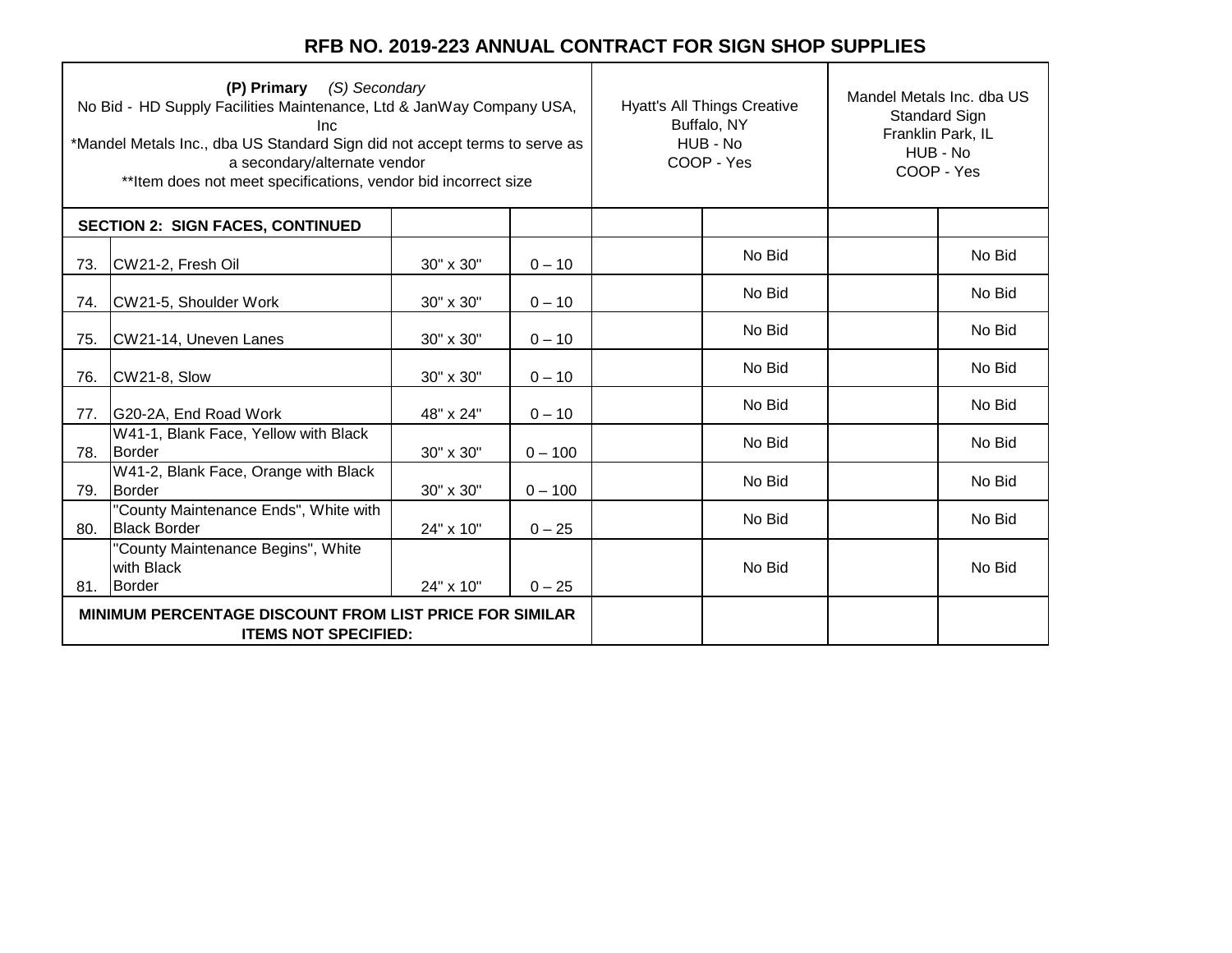|     | (P) Primary (S) Secondary<br>No Bid - HD Supply Facilities Maintenance, Ltd & JanWay Company USA,<br>Inc.<br>*Mandel Metals Inc., dba US Standard Sign did not accept terms to serve as<br>a secondary/alternate vendor<br>** Item does not meet specifications, vendor bid incorrect size | Osburn Associates, Inc.<br>Logan, OH<br>HUB - No<br>COOP - Yes |           | Reece Supply Company<br>Irving, TX<br>HUB - No<br>COOP - Yes |           |  |        |
|-----|--------------------------------------------------------------------------------------------------------------------------------------------------------------------------------------------------------------------------------------------------------------------------------------------|----------------------------------------------------------------|-----------|--------------------------------------------------------------|-----------|--|--------|
|     | <b>SECTION 2: SIGN FACES, CONTINUED</b>                                                                                                                                                                                                                                                    |                                                                |           |                                                              |           |  |        |
| 73. | CW21-2, Fresh Oil                                                                                                                                                                                                                                                                          | 30" x 30"                                                      | $0 - 10$  | 30 days                                                      | \$7.13(P) |  | No Bid |
| 74. | CW21-5, Shoulder Work                                                                                                                                                                                                                                                                      | 30" x 30"                                                      | $0 - 10$  | 30 days                                                      | \$7.13(P) |  | No Bid |
| 75. | CW21-14, Uneven Lanes                                                                                                                                                                                                                                                                      | 30" x 30"                                                      | $0 - 10$  | 30 days                                                      | \$7.13(P) |  | No Bid |
| 76. | CW21-8, Slow                                                                                                                                                                                                                                                                               | 30" x 30"                                                      | $0 - 10$  | 30 days                                                      | \$7.13(P) |  | No Bid |
| 77. | G20-2A, End Road Work                                                                                                                                                                                                                                                                      | 48" x 24"                                                      | $0 - 10$  | 30 days                                                      | \$9.12(P) |  | No Bid |
| 78. | W41-1, Blank Face, Yellow with Black<br>Border                                                                                                                                                                                                                                             | 30" x 30"                                                      | $0 - 100$ | 30 days                                                      | \$7.13(P) |  | No Bid |
| 79. | W41-2, Blank Face, Orange with Black<br>Border                                                                                                                                                                                                                                             | 30" x 30"                                                      | $0 - 100$ | 30 days                                                      | \$7.13(P) |  | No Bid |
| 80. | "County Maintenance Ends", White with<br><b>Black Border</b>                                                                                                                                                                                                                               | 24" x 10"                                                      | $0 - 25$  | 30 days                                                      | \$1.90(P) |  | No Bid |
|     | "County Maintenance Begins", White<br>with Black<br>81. Border                                                                                                                                                                                                                             | 24" x 10"                                                      | $0 - 25$  | 30 days                                                      | \$1.90(P) |  | No Bid |
|     | <b>MINIMUM PERCENTAGE DISCOUNT FROM LIST PRICE FOR SIMILAR</b><br><b>ITEMS NOT SPECIFIED:</b>                                                                                                                                                                                              |                                                                |           |                                                              | 5%        |  |        |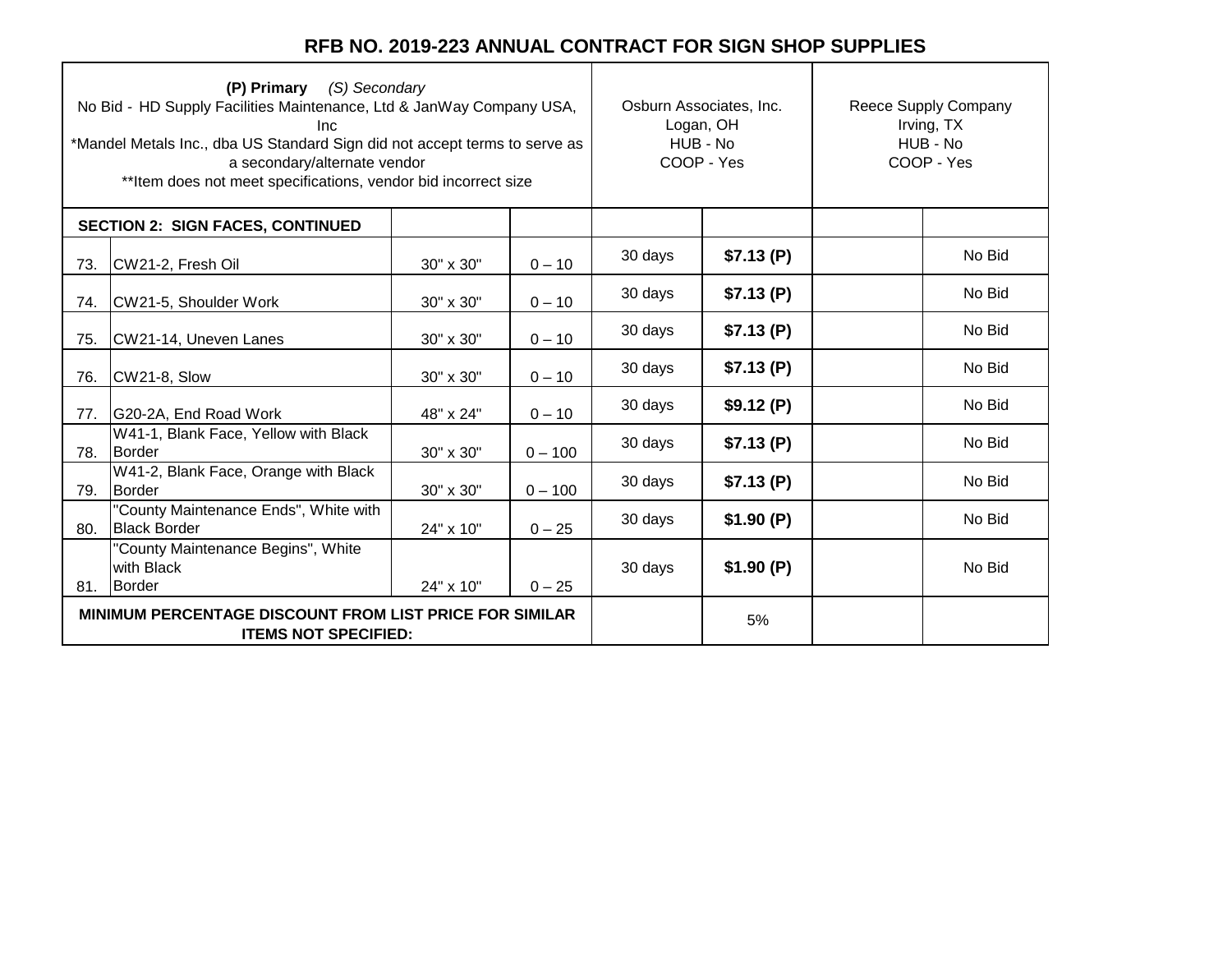٦

 $\top$ 

|     | (P) Primary (S) Secondary<br>No Bid - HD Supply Facilities Maintenance, Ltd & JanWay Company USA,<br>Inc.<br>*Mandel Metals Inc., dba US Standard Sign did not accept terms to serve as<br>a secondary/alternate vendor<br>** Item does not meet specifications, vendor bid incorrect size | Vulcan Inc., dba Vulcan Signs,<br>dba Vulcan Aluminum<br>Foley, AL<br>HUB - No<br>COOP - Yes |           |             |            |
|-----|--------------------------------------------------------------------------------------------------------------------------------------------------------------------------------------------------------------------------------------------------------------------------------------------|----------------------------------------------------------------------------------------------|-----------|-------------|------------|
|     | <b>SECTION 2: SIGN FACES, CONTINUED</b>                                                                                                                                                                                                                                                    |                                                                                              |           |             |            |
| 73. | CW21-2, Fresh Oil                                                                                                                                                                                                                                                                          | 30" x 30"                                                                                    | $0 - 10$  | 30 Days ARO | \$8.44(S)  |
| 74. | CW21-5, Shoulder Work                                                                                                                                                                                                                                                                      | 30" x 30"                                                                                    | $0 - 10$  | 30 Days ARO | \$8.44(S)  |
| 75. | CW21-14, Uneven Lanes                                                                                                                                                                                                                                                                      | 30" x 30"                                                                                    | $0 - 10$  | 30 Days ARO | \$8.44(S)  |
| 76. | CW21-8, Slow                                                                                                                                                                                                                                                                               | 30" x 30"                                                                                    | $0 - 10$  | 30 Days ARO | \$8.44(S)  |
| 77. | G20-2A, End Road Work                                                                                                                                                                                                                                                                      | 48" x 24"                                                                                    | $0 - 10$  | 30 Days ARO | \$10.80(S) |
| 78. | W41-1, Blank Face, Yellow with Black<br><b>Border</b>                                                                                                                                                                                                                                      | 30" x 30"                                                                                    | $0 - 100$ | 30 Days ARO | \$8.44(S)  |
| 79. | W41-2, Blank Face, Orange with Black<br><b>Border</b>                                                                                                                                                                                                                                      | 30" x 30"                                                                                    | $0 - 100$ | 30 Days ARO | \$8.44(S)  |
| 80. | "County Maintenance Ends", White with<br><b>Black Border</b>                                                                                                                                                                                                                               | 24" x 10"                                                                                    | $0 - 25$  | 30 Days ARO | \$2.25(S)  |
| 81. | "County Maintenance Begins", White<br>with Black<br><b>Border</b>                                                                                                                                                                                                                          | 24" x 10"                                                                                    | $0 - 25$  | 30 Days ARO | \$2.25(S)  |
|     | <b>MINIMUM PERCENTAGE DISCOUNT FROM LIST PRICE FOR SIMILAR</b><br><b>ITEMS NOT SPECIFIED:</b>                                                                                                                                                                                              |                                                                                              | 0%        |             |            |

 $\Gamma$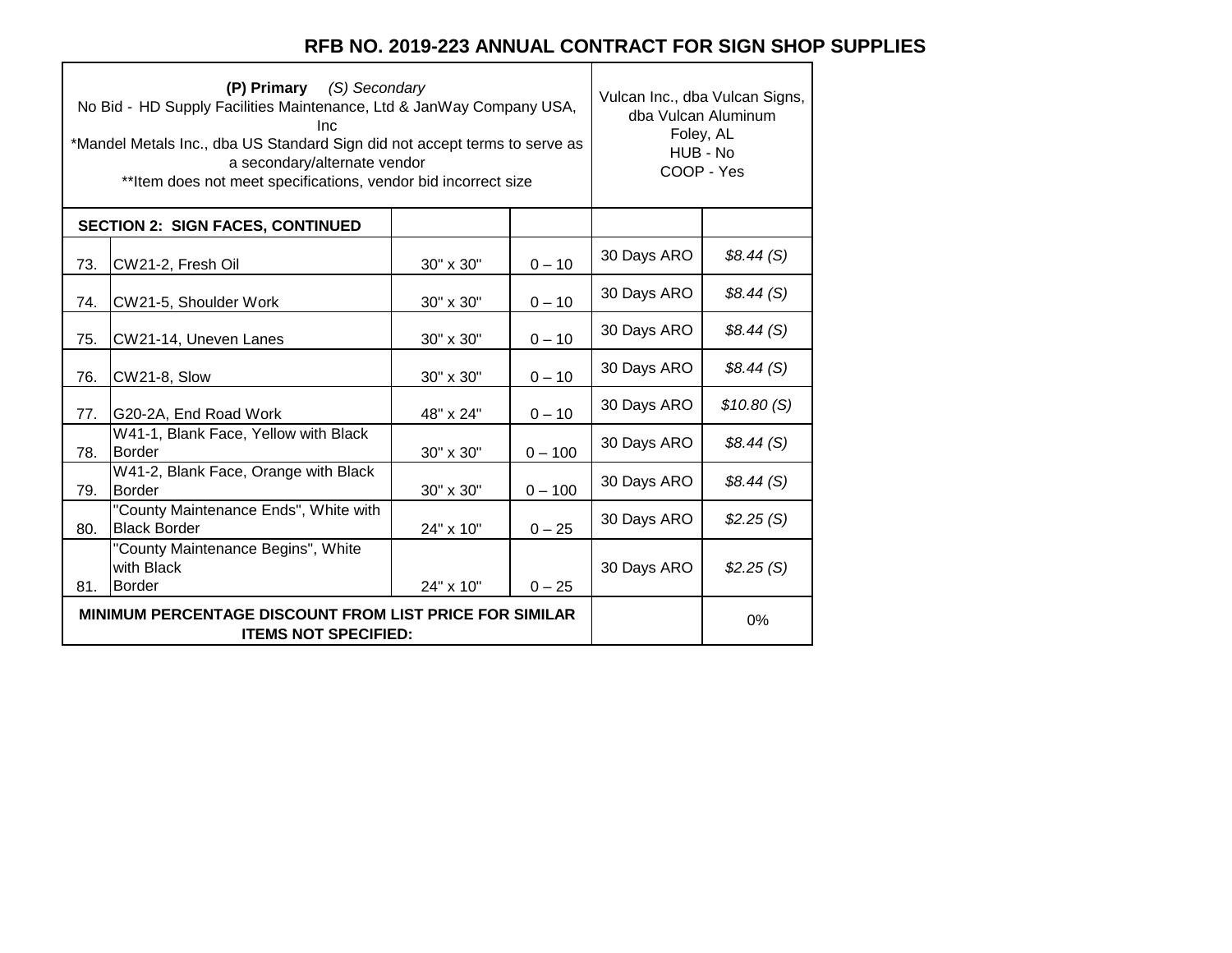|    | (P) Primary (S) Secondary<br>No Bid - HD Supply Facilities Maintenance, Ltd & JanWay Company USA,<br>Inc<br>*Mandel Metals Inc., dba US Standard Sign did not accept terms to serve as<br>a secondary/alternate vendor<br>** Item does not meet specifications, vendor bid incorrect size |                                      |               | 3M Company<br>St. Paul, MN<br>HUB - No<br>COOP - Yes |             | <b>Custom Products Corporation</b><br>Jackson, MS<br>HUB - No<br>COOP - Yes |          |
|----|-------------------------------------------------------------------------------------------------------------------------------------------------------------------------------------------------------------------------------------------------------------------------------------------|--------------------------------------|---------------|------------------------------------------------------|-------------|-----------------------------------------------------------------------------|----------|
|    | <b>SECTION 3: REFLECTIVE SHEETING</b>                                                                                                                                                                                                                                                     |                                      |               |                                                      |             |                                                                             |          |
| 1. | White, high intensity prismatic grade<br>pressure sensitive                                                                                                                                                                                                                               | 30" x 50 yards                       | $0 - 6$ rolls | 20 days ARO                                          | \$438.75(S) | 14 days                                                                     | \$663.75 |
| 2. | Yellow, high intensity prismatic grade<br>pressure sensitive                                                                                                                                                                                                                              | 30" x 50 yards                       | $0 - 2$ rolls | 20 days ARO                                          | \$438.75(S) | 14 days                                                                     | \$663.75 |
| 3. | Orange, high intensity prismatic grade<br>pressure sensitive                                                                                                                                                                                                                              | $30'' \times 50$ yards   0 - 2 rolls |               | 20 days ARO                                          | \$438.75(S) | 14 days                                                                     | \$663.75 |
|    | MINIMUM PERCENTAGE DISCOUNT FROM LIST PRICE FOR SIMILAR<br><b>ITEMS NOT SPECIFIED:</b>                                                                                                                                                                                                    |                                      |               |                                                      | 16%         |                                                                             | 3%       |
|    | SECTION 4: GERBER EDGE FOILS, SPOT AND PROCESS COLORS, CONTINUED                                                                                                                                                                                                                          |                                      |               |                                                      |             |                                                                             |          |
| 1. | Apple Green, P77679A-GCS-196                                                                                                                                                                                                                                                              | Gerber Edge<br><b>FX Foil</b>        | $0 - 2$       |                                                      | No Bid      |                                                                             | No Bid   |
| 2. | Black, P77684A-GCS-12                                                                                                                                                                                                                                                                     | Gerber Edge<br><b>FX Foil</b>        | $0 - 10$      |                                                      | No Bid      |                                                                             | No Bid   |
| 3. | Cobalt Blue, P77693A-GCS-37                                                                                                                                                                                                                                                               | Gerber Edge<br><b>FX Foil</b>        | $0 - 6$       |                                                      | No Bid      |                                                                             | No Bid   |
| 4. | Olympic Blue, P77733A-GCS-57                                                                                                                                                                                                                                                              | Gerber Edge<br><b>FX Foil</b>        | $0 - 2$       |                                                      | No Bid      |                                                                             | No Bid   |
| 5. | White, P77788A-GCS-10                                                                                                                                                                                                                                                                     | Gerber Edge<br><b>FX Foil</b>        | $0 - 2$       |                                                      | No Bid      |                                                                             | No Bid   |
| 6. | Yellow, P77789A-GCS-15                                                                                                                                                                                                                                                                    | Gerber Edge<br><b>FX Foil</b>        | $0 - 2$       |                                                      | No Bid      |                                                                             | No Bid   |
| 7. | Ruby Red, P77753A-GCS-53                                                                                                                                                                                                                                                                  | Gerber Edge<br><b>FX Foil</b>        | $0 - 10$      |                                                      | No Bid      |                                                                             | No Bid   |
| 8. | Gold, P77700A-GCS-631                                                                                                                                                                                                                                                                     | Gerber Edge<br><b>FX Foil</b>        | $0 - 2$       |                                                      | No Bid      |                                                                             | No Bid   |
| 9. | Silver, P77755A-GCS-620                                                                                                                                                                                                                                                                   | Gerber Edge<br><b>FX Foil</b>        | $0 - 2$       |                                                      | No Bid      |                                                                             | No Bid   |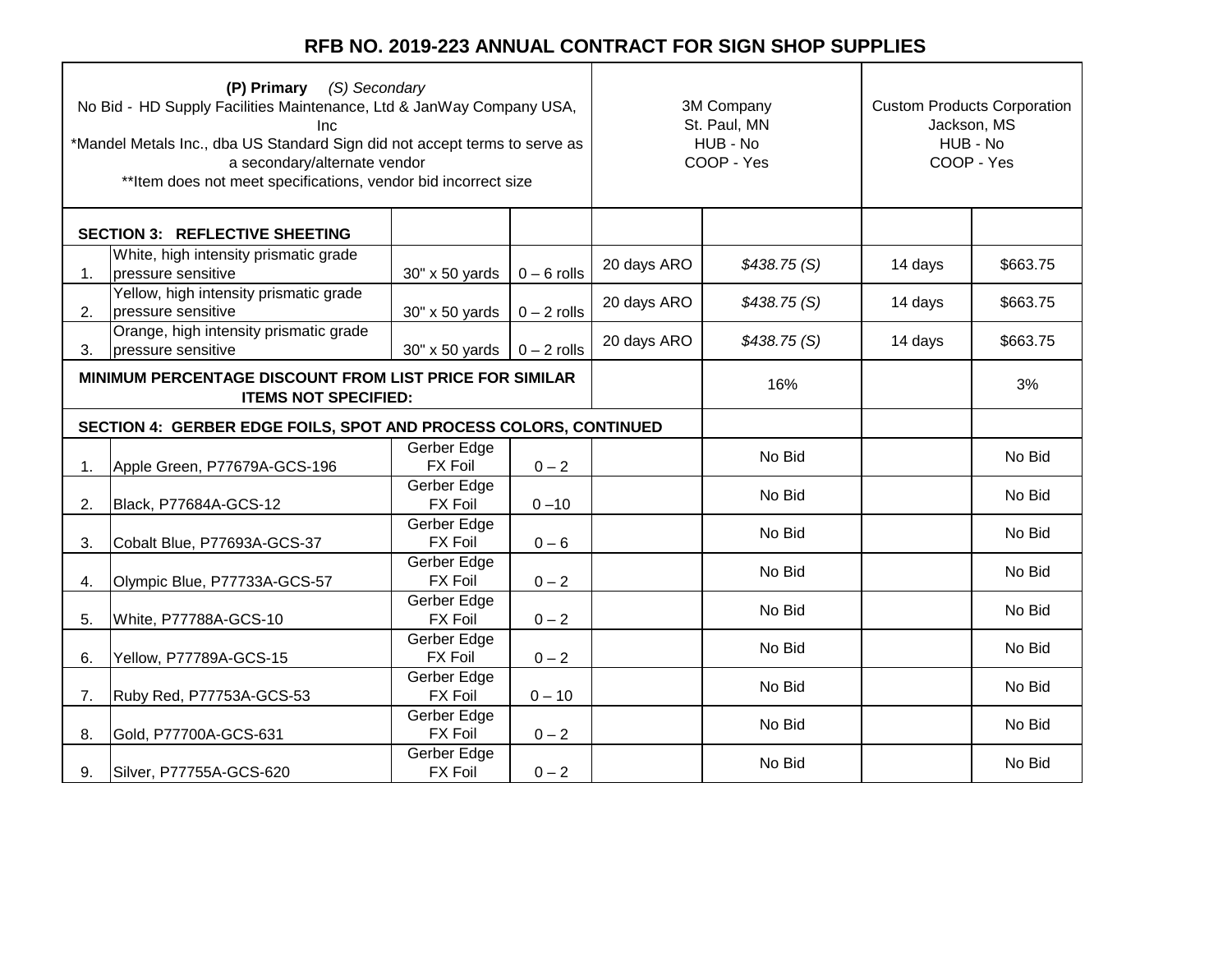| (P) Primary (S) Secondary<br>No Bid - HD Supply Facilities Maintenance, Ltd & JanWay Company USA,<br>Inc<br>*Mandel Metals Inc., dba US Standard Sign did not accept terms to serve as<br>a secondary/alternate vendor<br>** Item does not meet specifications, vendor bid incorrect size |                                                                                        | <b>Hyatt's All Things Creative</b><br>Buffalo, NY<br>HUB - No<br>COOP - Yes |               | Mandel Metals Inc. dba US<br><b>Standard Sign</b><br>Franklin Park, IL<br>HUB - No<br>COOP - Yes |             |  |        |
|-------------------------------------------------------------------------------------------------------------------------------------------------------------------------------------------------------------------------------------------------------------------------------------------|----------------------------------------------------------------------------------------|-----------------------------------------------------------------------------|---------------|--------------------------------------------------------------------------------------------------|-------------|--|--------|
|                                                                                                                                                                                                                                                                                           | <b>SECTION 3: REFLECTIVE SHEETING</b>                                                  |                                                                             |               |                                                                                                  |             |  |        |
| 1.                                                                                                                                                                                                                                                                                        | White, high intensity prismatic grade<br>pressure sensitive                            | 30" x 50 yards                                                              | $0 - 6$ rolls |                                                                                                  | No Bid      |  | No Bid |
| 2.                                                                                                                                                                                                                                                                                        | Yellow, high intensity prismatic grade<br>pressure sensitive                           | 30" x 50 yards                                                              | $0 - 2$ rolls |                                                                                                  | No Bid      |  | No Bid |
| 3.                                                                                                                                                                                                                                                                                        | Orange, high intensity prismatic grade<br>pressure sensitive                           | $30'' \times 50$ yards   0 - 2 rolls                                        |               |                                                                                                  | No Bid      |  | No Bid |
|                                                                                                                                                                                                                                                                                           | MINIMUM PERCENTAGE DISCOUNT FROM LIST PRICE FOR SIMILAR<br><b>ITEMS NOT SPECIFIED:</b> |                                                                             |               |                                                                                                  |             |  |        |
|                                                                                                                                                                                                                                                                                           | SECTION 4: GERBER EDGE FOILS, SPOT AND PROCESS COLORS, CO                              |                                                                             |               |                                                                                                  |             |  |        |
| 1.                                                                                                                                                                                                                                                                                        | Apple Green, P77679A-GCS-196                                                           | Gerber Edge<br><b>FX Foil</b>                                               | $0 - 2$       | 4-5 Days ARO                                                                                     | \$108.77(S) |  | No Bid |
| 2.                                                                                                                                                                                                                                                                                        | Black, P77684A-GCS-12                                                                  | Gerber Edge<br><b>FX Foil</b>                                               | $0 - 10$      | 4-5 Days ARO                                                                                     | \$108.77(S) |  | No Bid |
| 3.                                                                                                                                                                                                                                                                                        | Cobalt Blue, P77693A-GCS-37                                                            | Gerber Edge<br><b>FX Foil</b>                                               | $0 - 6$       | 4-5 Days ARO                                                                                     | \$108.77(S) |  | No Bid |
| 4.                                                                                                                                                                                                                                                                                        | Olympic Blue, P77733A-GCS-57                                                           | Gerber Edge<br><b>FX Foil</b>                                               | $0 - 2$       | 4-5 Days ARO                                                                                     | \$108.77(S) |  | No Bid |
| 5.                                                                                                                                                                                                                                                                                        | White, P77788A-GCS-10                                                                  | Gerber Edge<br><b>FX Foil</b>                                               | $0 - 2$       | 4-5 Days ARO                                                                                     | \$108.77(S) |  | No Bid |
| 6.                                                                                                                                                                                                                                                                                        | Yellow, P77789A-GCS-15                                                                 | Gerber Edge<br><b>FX Foil</b>                                               | $0 - 2$       | 4-5 Days ARO                                                                                     | \$108.77(S) |  | No Bid |
| 7.                                                                                                                                                                                                                                                                                        | Ruby Red, P77753A-GCS-53                                                               | Gerber Edge<br><b>FX Foil</b>                                               | $0 - 10$      | 4-5 Days ARO                                                                                     | \$108.77(S) |  | No Bid |
| 8.                                                                                                                                                                                                                                                                                        | Gold, P77700A-GCS-631                                                                  | Gerber Edge<br><b>FX Foil</b>                                               | $0 - 2$       | 4-5 Days ARO                                                                                     | \$214.46(S) |  | No Bid |
| 9.                                                                                                                                                                                                                                                                                        | Silver, P77755A-GCS-620                                                                | Gerber Edge<br><b>FX Foil</b>                                               | $0 - 2$       | 4-5 Days ARO                                                                                     | \$214.46(S) |  | No Bid |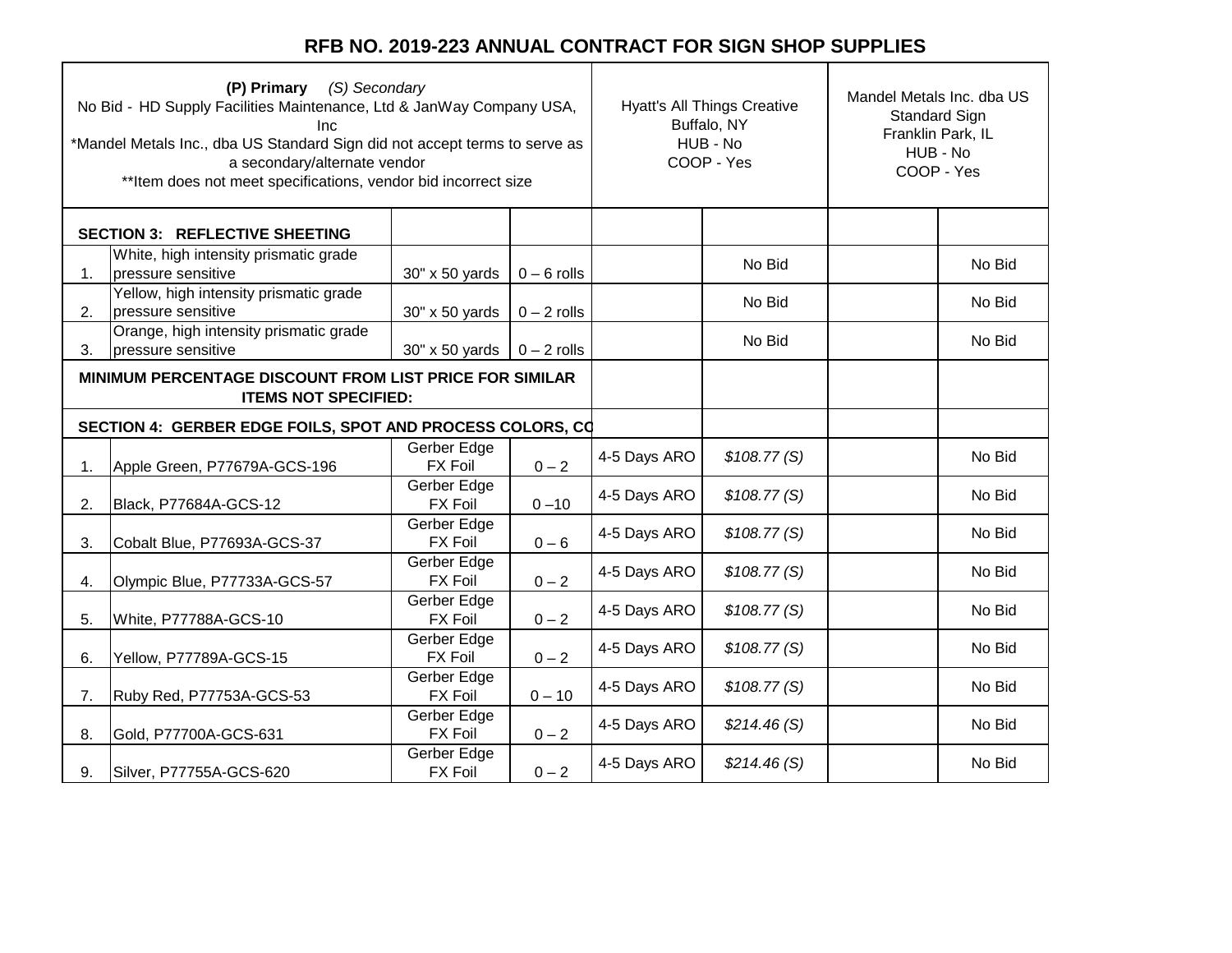| (P) Primary (S) Secondary<br>No Bid - HD Supply Facilities Maintenance, Ltd & JanWay Company USA,<br><b>Inc</b><br>*Mandel Metals Inc., dba US Standard Sign did not accept terms to serve as<br>a secondary/alternate vendor<br>** Item does not meet specifications, vendor bid incorrect size |                                                                                        | Osburn Associates, Inc.<br>Logan, OH<br>HUB - No<br>COOP - Yes |               | Reece Supply Company<br>Irving, TX<br>HUB - No<br>COOP - Yes |             |         |            |
|--------------------------------------------------------------------------------------------------------------------------------------------------------------------------------------------------------------------------------------------------------------------------------------------------|----------------------------------------------------------------------------------------|----------------------------------------------------------------|---------------|--------------------------------------------------------------|-------------|---------|------------|
|                                                                                                                                                                                                                                                                                                  | <b>SECTION 3: REFLECTIVE SHEETING</b>                                                  |                                                                |               |                                                              |             |         |            |
| 1.                                                                                                                                                                                                                                                                                               | White, high intensity prismatic grade<br>pressure sensitive                            | 30" x 50 yards                                                 | $0 - 6$ rolls | 5-7 days                                                     | \$386.25(P) | 2 Weeks | \$786.48   |
| 2.                                                                                                                                                                                                                                                                                               | Yellow, high intensity prismatic grade<br>pressure sensitive                           | 30" x 50 yards                                                 | $0 - 2$ rolls | 5-7 days                                                     | \$386.25(P) |         | No Bid     |
| 3.                                                                                                                                                                                                                                                                                               | Orange, high intensity prismatic grade<br>pressure sensitive                           | 30" x 50 yards                                                 | $0 - 2$ rolls | 5-7 days                                                     | \$386.25(P) |         | No Bid     |
|                                                                                                                                                                                                                                                                                                  | MINIMUM PERCENTAGE DISCOUNT FROM LIST PRICE FOR SIMILAR<br><b>ITEMS NOT SPECIFIED:</b> |                                                                |               |                                                              | 2%          |         | 16%        |
|                                                                                                                                                                                                                                                                                                  | SECTION 4: GERBER EDGE FOILS, SPOT AND PROCESS COLORS, CO                              |                                                                |               |                                                              |             |         |            |
| 1.                                                                                                                                                                                                                                                                                               | Apple Green, P77679A-GCS-196                                                           | Gerber Edge<br><b>FX Foil</b>                                  | $0 - 2$       |                                                              | No Bid      | 2 Weeks | \$81.58(P) |
| 2.                                                                                                                                                                                                                                                                                               | Black, P77684A-GCS-12                                                                  | Gerber Edge<br><b>FX Foil</b>                                  | $0 - 10$      |                                                              | No Bid      | 2 Weeks | \$81.58(P) |
| 3.                                                                                                                                                                                                                                                                                               | Cobalt Blue, P77693A-GCS-37                                                            | Gerber Edge<br><b>FX Foil</b>                                  | $0 - 6$       |                                                              | No Bid      | 2 Weeks | \$81.58(P) |
| 4.                                                                                                                                                                                                                                                                                               | Olympic Blue, P77733A-GCS-57                                                           | Gerber Edge<br><b>FX Foil</b>                                  | $0 - 2$       |                                                              | No Bid      | 2 Weeks | \$81.58(P) |
| 5.                                                                                                                                                                                                                                                                                               | White, P77788A-GCS-10                                                                  | Gerber Edge<br><b>FX Foil</b>                                  | $0 - 2$       |                                                              | No Bid      | 2 Weeks | \$81.58(P) |
| 6.                                                                                                                                                                                                                                                                                               | Yellow, P77789A-GCS-15                                                                 | Gerber Edge<br><b>FX Foil</b>                                  | $0 - 2$       |                                                              | No Bid      | 2 Weeks | \$81.58(P) |
| 7.                                                                                                                                                                                                                                                                                               | Ruby Red, P77753A-GCS-53                                                               | Gerber Edge<br><b>FX Foil</b>                                  | $0 - 10$      |                                                              | No Bid      | 2 Weeks | \$81.58(P) |
| 8.                                                                                                                                                                                                                                                                                               | Gold, P77700A-GCS-631                                                                  | Gerber Edge<br><b>FX Foil</b>                                  | $0 - 2$       |                                                              | No Bid      | 2 Weeks | \$81.58(P) |
| 9.                                                                                                                                                                                                                                                                                               | Silver, P77755A-GCS-620                                                                | Gerber Edge<br><b>FX Foil</b>                                  | $0 - 2$       |                                                              | No Bid      | 2 Weeks | \$81.58(P) |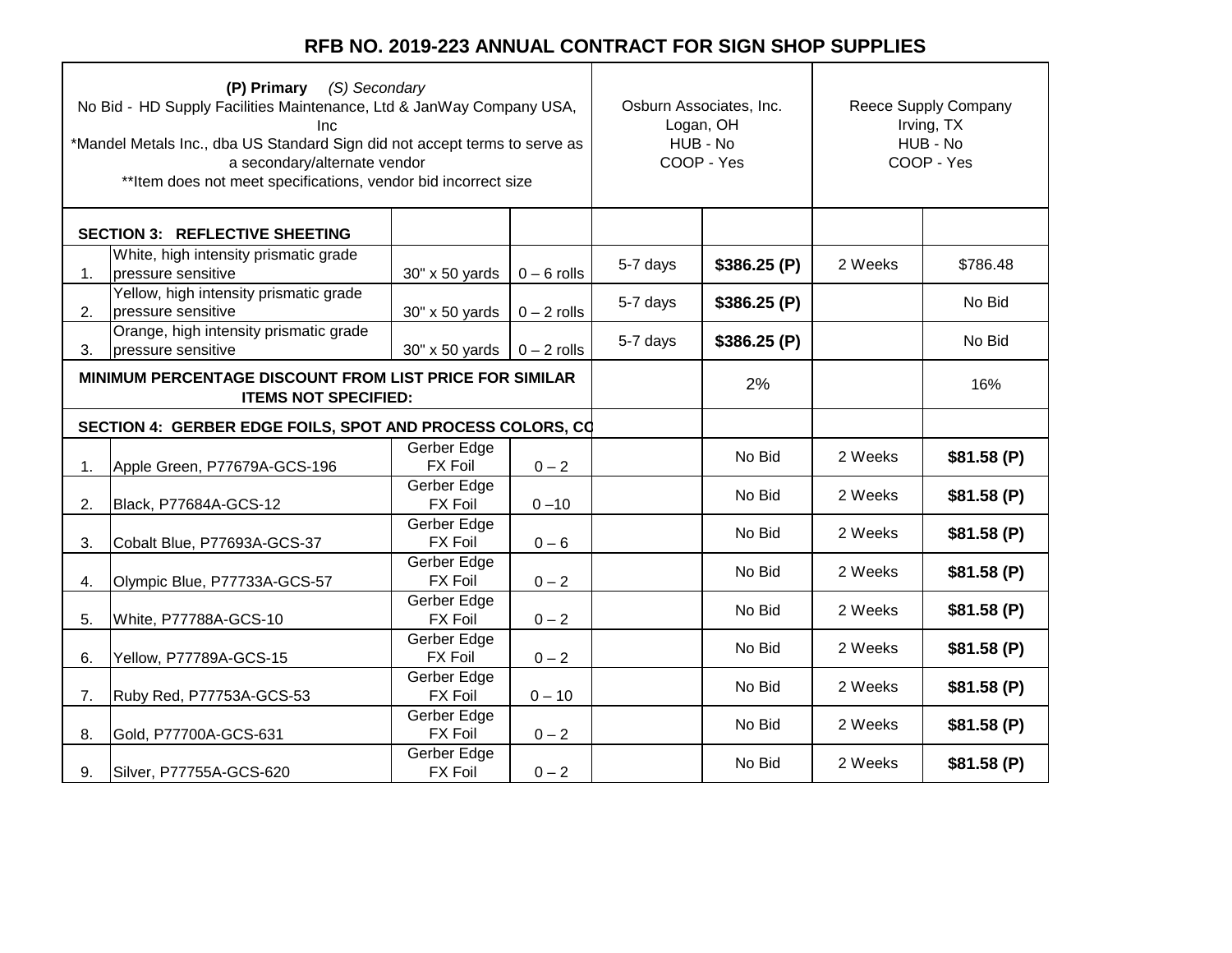٦

 $\top$ 

|    | (P) Primary (S) Secondary<br>No Bid - HD Supply Facilities Maintenance, Ltd & JanWay Company USA,<br>Inc.<br>*Mandel Metals Inc., dba US Standard Sign did not accept terms to serve as<br>a secondary/alternate vendor<br>** Item does not meet specifications, vendor bid incorrect size | Vulcan Inc., dba Vulcan Signs,<br>dba Vulcan Aluminum<br>Foley, AL<br>HUB - No<br>COOP - Yes |               |             |          |
|----|--------------------------------------------------------------------------------------------------------------------------------------------------------------------------------------------------------------------------------------------------------------------------------------------|----------------------------------------------------------------------------------------------|---------------|-------------|----------|
|    | <b>SECTION 3: REFLECTIVE SHEETING</b>                                                                                                                                                                                                                                                      |                                                                                              |               |             |          |
| 1. | White, high intensity prismatic grade<br>pressure sensitive                                                                                                                                                                                                                                | 30" x 50 yards                                                                               | $0 - 6$ rolls | 30 Days ARO | \$453.75 |
| 2. | Yellow, high intensity prismatic grade<br>pressure sensitive                                                                                                                                                                                                                               | 30" x 50 yards                                                                               | $0 - 2$ rolls | 30 Days ARO | \$453.75 |
| 3. | Orange, high intensity prismatic grade<br>pressure sensitive                                                                                                                                                                                                                               | 30" x 50 yards                                                                               | $0 - 2$ rolls | 30 Days ARO | \$453.75 |
|    | MINIMUM PERCENTAGE DISCOUNT FROM LIST PRICE FOR SIMILAR<br><b>ITEMS NOT SPECIFIED:</b>                                                                                                                                                                                                     |                                                                                              | 0%            |             |          |
|    | SECTION 4: GERBER EDGE FOILS, SPOT AND PROCESS COLORS, CO                                                                                                                                                                                                                                  |                                                                                              |               |             |          |
| 1. | Apple Green, P77679A-GCS-196                                                                                                                                                                                                                                                               | Gerber Edge<br><b>FX Foil</b>                                                                | $0 - 2$       |             | No Bid   |
| 2. | Black, P77684A-GCS-12                                                                                                                                                                                                                                                                      | Gerber Edge<br><b>FX Foil</b>                                                                | $0 - 10$      |             | No Bid   |
| 3. | Cobalt Blue, P77693A-GCS-37                                                                                                                                                                                                                                                                | Gerber Edge<br><b>FX Foil</b>                                                                | $0 - 6$       |             | No Bid   |
| 4. | Olympic Blue, P77733A-GCS-57                                                                                                                                                                                                                                                               | Gerber Edge<br><b>FX Foil</b>                                                                | $0 - 2$       |             | No Bid   |
| 5. | White, P77788A-GCS-10                                                                                                                                                                                                                                                                      | Gerber Edge<br><b>FX Foil</b>                                                                | $0 - 2$       |             | No Bid   |
| 6. | Yellow, P77789A-GCS-15                                                                                                                                                                                                                                                                     | Gerber Edge<br><b>FX Foil</b>                                                                | $0 - 2$       |             | No Bid   |
| 7. | Ruby Red, P77753A-GCS-53                                                                                                                                                                                                                                                                   | Gerber Edge<br><b>FX Foil</b>                                                                | $0 - 10$      |             | No Bid   |
| 8. | Gold, P77700A-GCS-631                                                                                                                                                                                                                                                                      | Gerber Edge<br><b>FX Foil</b>                                                                | $0 - 2$       |             | No Bid   |
| 9. | Silver, P77755A-GCS-620                                                                                                                                                                                                                                                                    | Gerber Edge<br><b>FX Foil</b>                                                                | $0 - 2$       |             | No Bid   |

 $\Gamma$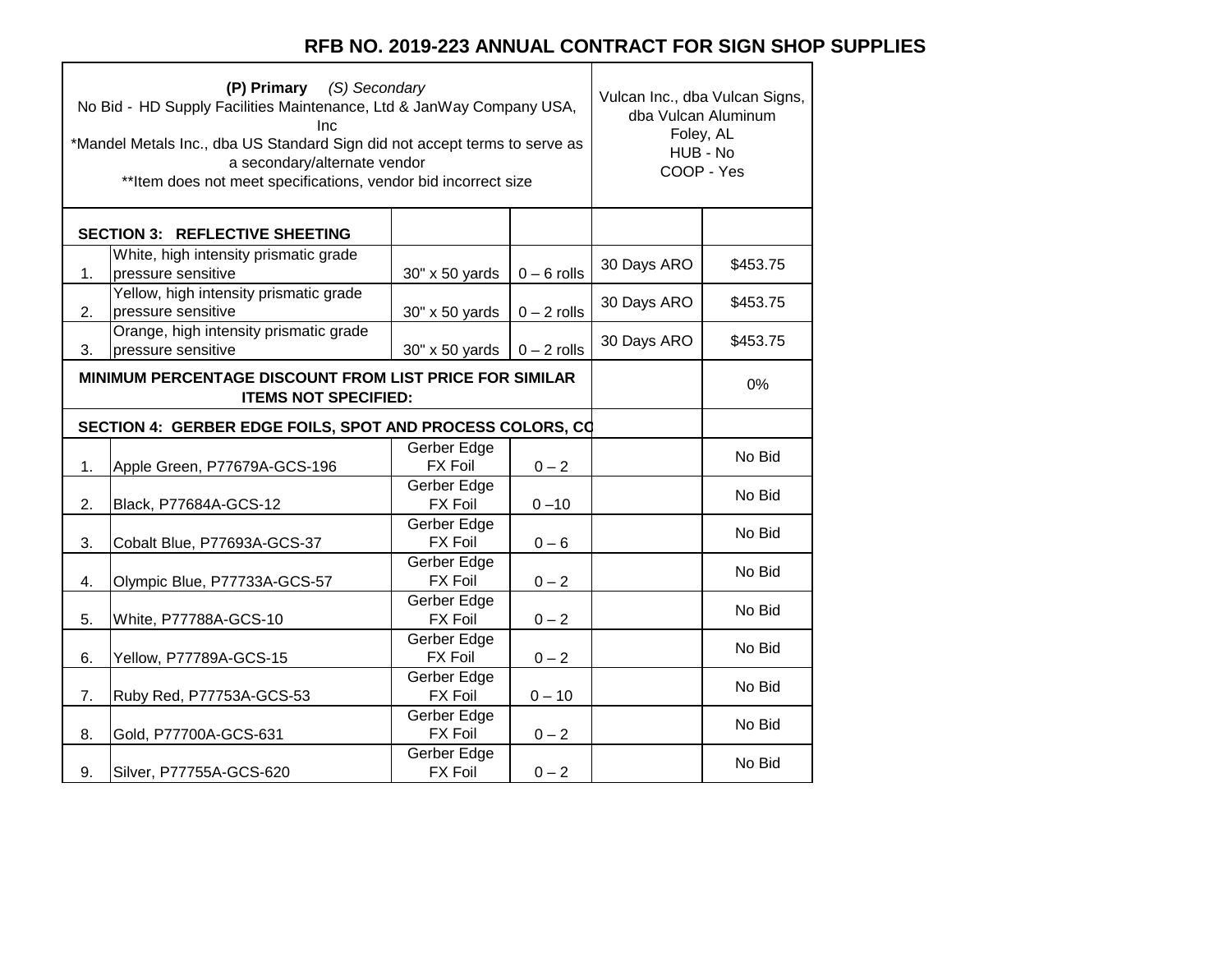|     | (P) Primary (S) Secondary<br>No Bid - HD Supply Facilities Maintenance, Ltd & JanWay Company USA,<br>Inc<br>*Mandel Metals Inc., dba US Standard Sign did not accept terms to serve as<br>a secondary/alternate vendor<br>** Item does not meet specifications, vendor bid incorrect size |                               |          | 3M Company<br>St. Paul, MN<br>HUB - No<br>COOP - Yes |          | <b>Custom Products Corporation</b><br>Jackson, MS<br>HUB - No<br>COOP - Yes |        |
|-----|-------------------------------------------------------------------------------------------------------------------------------------------------------------------------------------------------------------------------------------------------------------------------------------------|-------------------------------|----------|------------------------------------------------------|----------|-----------------------------------------------------------------------------|--------|
|     | SECTION 4: GERBER EDGE FOILS, SPOT AND PROCESS COLORS, CONTINUED                                                                                                                                                                                                                          |                               |          |                                                      |          |                                                                             |        |
| 10. | Process Pro Black, P77740A-GCP-812                                                                                                                                                                                                                                                        | Gerber Edge<br><b>FX Foil</b> | $0 - 2$  |                                                      | No Bid   |                                                                             | No Bid |
| 11. | Process Pro Cyan, P77742A-GCP-807                                                                                                                                                                                                                                                         | Gerber Edge<br><b>FX Foil</b> | $0 - 2$  |                                                      | No Bid   |                                                                             | No Bid |
| 12. | Process Pro Magenta, P77744A-GCP-87                                                                                                                                                                                                                                                       | Gerber Edge<br><b>FX Foil</b> | $0 - 4$  |                                                      | No Bid   |                                                                             | No Bid |
|     |                                                                                                                                                                                                                                                                                           | Gerber Edge<br><b>FX Foil</b> |          |                                                      | No Bid   |                                                                             | No Bid |
| 13. | Process Pro Yellow, P77746A-GCP-805                                                                                                                                                                                                                                                       |                               | $0 - 2$  |                                                      | No Bid   |                                                                             | No Bid |
| 14. | Abrasion Guard, P8187A<br>$0 - 6$<br>MINIMUM PERCENTAGE DISCOUNT FROM LIST PRICE FOR SIMILAR<br><b>ITEMS NOT SPECIFIED:</b>                                                                                                                                                               |                               |          |                                                      |          |                                                                             |        |
|     | SECTION 5: 3M SCOTCHLITE SERIES 680 REFLECTIVE FILM, PUNCHED FOR 15" PLOTTER                                                                                                                                                                                                              |                               |          |                                                      |          |                                                                             |        |
| 1.  | 680-10 White                                                                                                                                                                                                                                                                              | 15" x 50 yards                | $0 - 7$  |                                                      | No Bid   |                                                                             | No Bid |
| 2.  | 680-75 Blue                                                                                                                                                                                                                                                                               | 15" x 50 yards                | $0 - 5$  |                                                      | No Bid   |                                                                             | No Bid |
| 3.  | 680-72 Red                                                                                                                                                                                                                                                                                | 15 " x 50 yards               | $0 - 2$  |                                                      | No Bid   |                                                                             | No Bid |
|     | MINIMUM PERCENTAGE DISCOUNT FROM LIST PRICE FOR SIMILAR<br><b>ITEMS NOT SPECIFIED:</b>                                                                                                                                                                                                    |                               |          |                                                      |          |                                                                             | 3%     |
|     | <b>SECTION 6: APPLICATION TAPE</b>                                                                                                                                                                                                                                                        |                               |          |                                                      |          |                                                                             |        |
| 1.  | 592U High Tack                                                                                                                                                                                                                                                                            | 6" x 100 yards                | $0 - 15$ | 20 days ARO                                          | \$40.50  |                                                                             | No Bid |
| 2.  | 592U High Tack                                                                                                                                                                                                                                                                            | 12" x 100 yards               | $0-8$    | 20 days ARO                                          | \$81.00  |                                                                             | No Bid |
| 3.  | 592U High Tack                                                                                                                                                                                                                                                                            | 24" x 100 yards               | $0 - 4$  | 20 days ARO                                          | \$162.00 |                                                                             | No Bid |
|     | MINIMUM PERCENTAGE DISCOUNT FROM LIST PRICE FOR SIMILAR<br><b>ITEMS NOT SPECIFIED:</b>                                                                                                                                                                                                    |                               |          |                                                      | 16%      |                                                                             |        |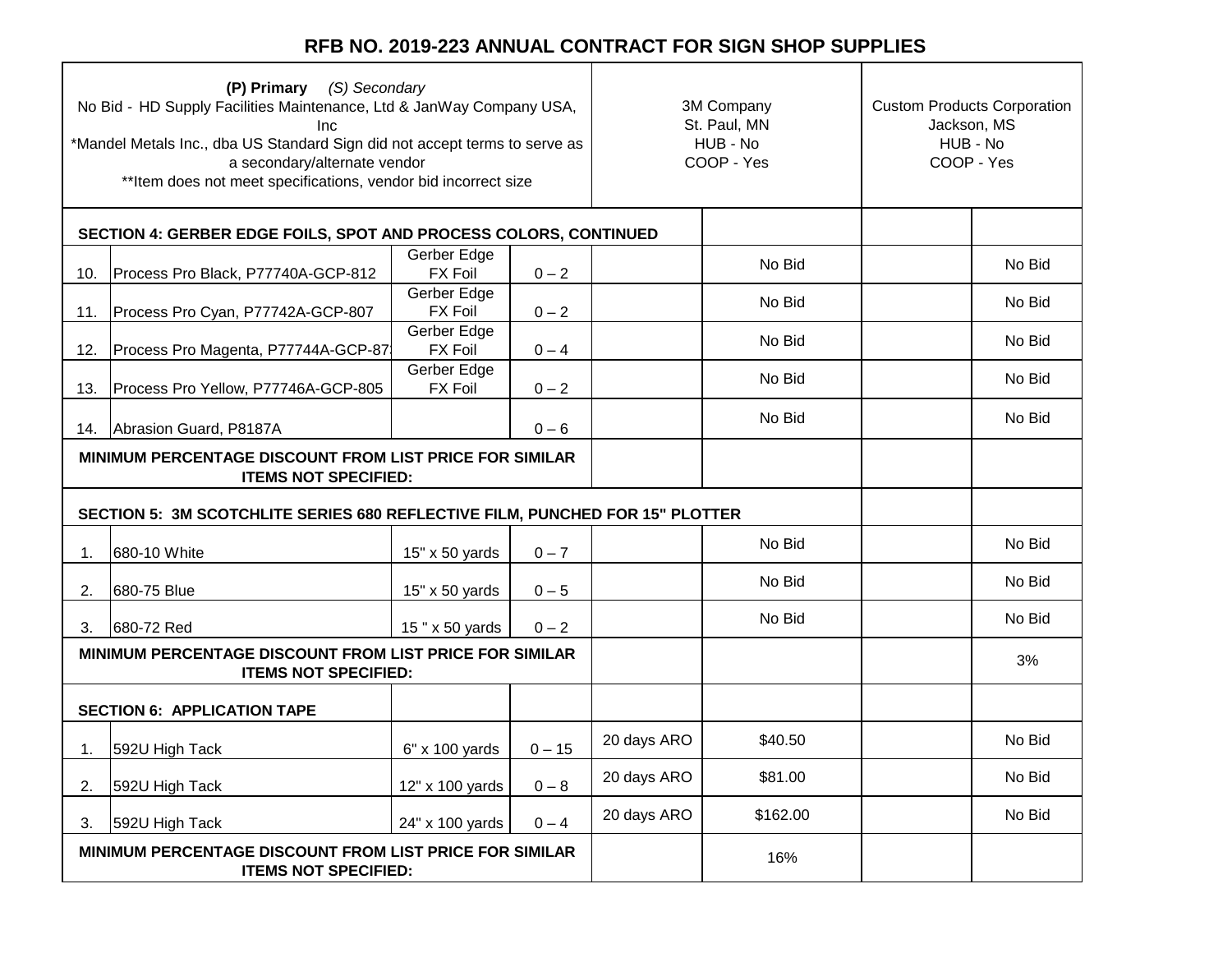|     | (P) Primary (S) Secondary<br>No Bid - HD Supply Facilities Maintenance, Ltd & JanWay Company USA,<br>Inc<br>*Mandel Metals Inc., dba US Standard Sign did not accept terms to serve as<br>a secondary/alternate vendor<br>** Item does not meet specifications, vendor bid incorrect size |                               |          | <b>Hyatt's All Things Creative</b><br>Buffalo, NY<br>HUB - No<br>COOP - Yes |             | Mandel Metals Inc. dba US<br>Standard Sign<br>Franklin Park, IL<br>HUB - No<br>COOP - Yes |        |
|-----|-------------------------------------------------------------------------------------------------------------------------------------------------------------------------------------------------------------------------------------------------------------------------------------------|-------------------------------|----------|-----------------------------------------------------------------------------|-------------|-------------------------------------------------------------------------------------------|--------|
|     | SECTION 4: GERBER EDGE FOILS, SPOT AND PROCESS COLORS, CO                                                                                                                                                                                                                                 |                               |          |                                                                             |             |                                                                                           |        |
| 10. | Process Pro Black, P77740A-GCP-812                                                                                                                                                                                                                                                        | Gerber Edge<br><b>FX Foil</b> | $0 - 2$  | 4-5 Days ARO                                                                | \$108.77(S) |                                                                                           | No Bid |
| 11. | Process Pro Cyan, P77742A-GCP-807                                                                                                                                                                                                                                                         | Gerber Edge<br><b>FX Foil</b> | $0 - 2$  | 4-5 Days ARO                                                                | \$108.77(S) |                                                                                           | No Bid |
| 12. | Process Pro Magenta, P77744A-GCP-87                                                                                                                                                                                                                                                       | Gerber Edge<br>FX Foil        | $0 - 4$  | 4-5 Days ARO                                                                | \$108.77(S) |                                                                                           | No Bid |
| 13. | Process Pro Yellow, P77746A-GCP-805                                                                                                                                                                                                                                                       | Gerber Edge<br><b>FX Foil</b> | $0 - 2$  | 4-5 Days ARO                                                                | \$108.77(S) |                                                                                           | No Bid |
| 14. | Abrasion Guard, P8187A                                                                                                                                                                                                                                                                    |                               | $0 - 6$  | 4-5 Days ARO                                                                | \$198.30(S) |                                                                                           | No Bid |
|     | MINIMUM PERCENTAGE DISCOUNT FROM LIST PRICE FOR SIMILAR<br><b>ITEMS NOT SPECIFIED:</b>                                                                                                                                                                                                    |                               |          |                                                                             | 4%          |                                                                                           |        |
|     | SECTION 5: 3M SCOTCHLITE SERIES 680 REFLECTIVE FILM, PUNCHE                                                                                                                                                                                                                               |                               |          |                                                                             |             |                                                                                           |        |
| 1.  | 680-10 White                                                                                                                                                                                                                                                                              | 15" x 50 yards                | $0 - 7$  | 4-5 Days ARO                                                                | \$792.60(S) |                                                                                           | No Bid |
| 2.  | 680-75 Blue                                                                                                                                                                                                                                                                               | $15" \times 50$ yards         | $0 - 5$  | 4-5 Days ARO                                                                | \$792.60(S) |                                                                                           | No Bid |
| 3.  | 680-72 Red                                                                                                                                                                                                                                                                                | 15" x 50 yards                | $0 - 2$  | 4-5 Days ARO                                                                | \$792.60(P) |                                                                                           | No Bid |
|     | MINIMUM PERCENTAGE DISCOUNT FROM LIST PRICE FOR SIMILAR<br><b>ITEMS NOT SPECIFIED:</b>                                                                                                                                                                                                    |                               |          |                                                                             | 10%         |                                                                                           |        |
|     | <b>SECTION 6: APPLICATION TAPE</b>                                                                                                                                                                                                                                                        |                               |          |                                                                             |             |                                                                                           |        |
| 1.  | 592U High Tack                                                                                                                                                                                                                                                                            | 6" x 100 yards                | $0 - 15$ | 5-7 Days ARO                                                                | \$38.95(S)  |                                                                                           | No Bid |
| 2.  | 592U High Tack                                                                                                                                                                                                                                                                            | 12" x 100 yards               | $0 - 8$  | 5-7 Days ARO                                                                | \$71.91(S)  |                                                                                           | No Bid |
| 3.  | 592U High Tack                                                                                                                                                                                                                                                                            | 24" x 100 yards               | $0 - 4$  | 5-7 Days ARO                                                                | \$143.82(S) |                                                                                           | No Bid |
|     | MINIMUM PERCENTAGE DISCOUNT FROM LIST PRICE FOR SIMILAR<br><b>ITEMS NOT SPECIFIED:</b>                                                                                                                                                                                                    |                               |          |                                                                             | 0%          |                                                                                           |        |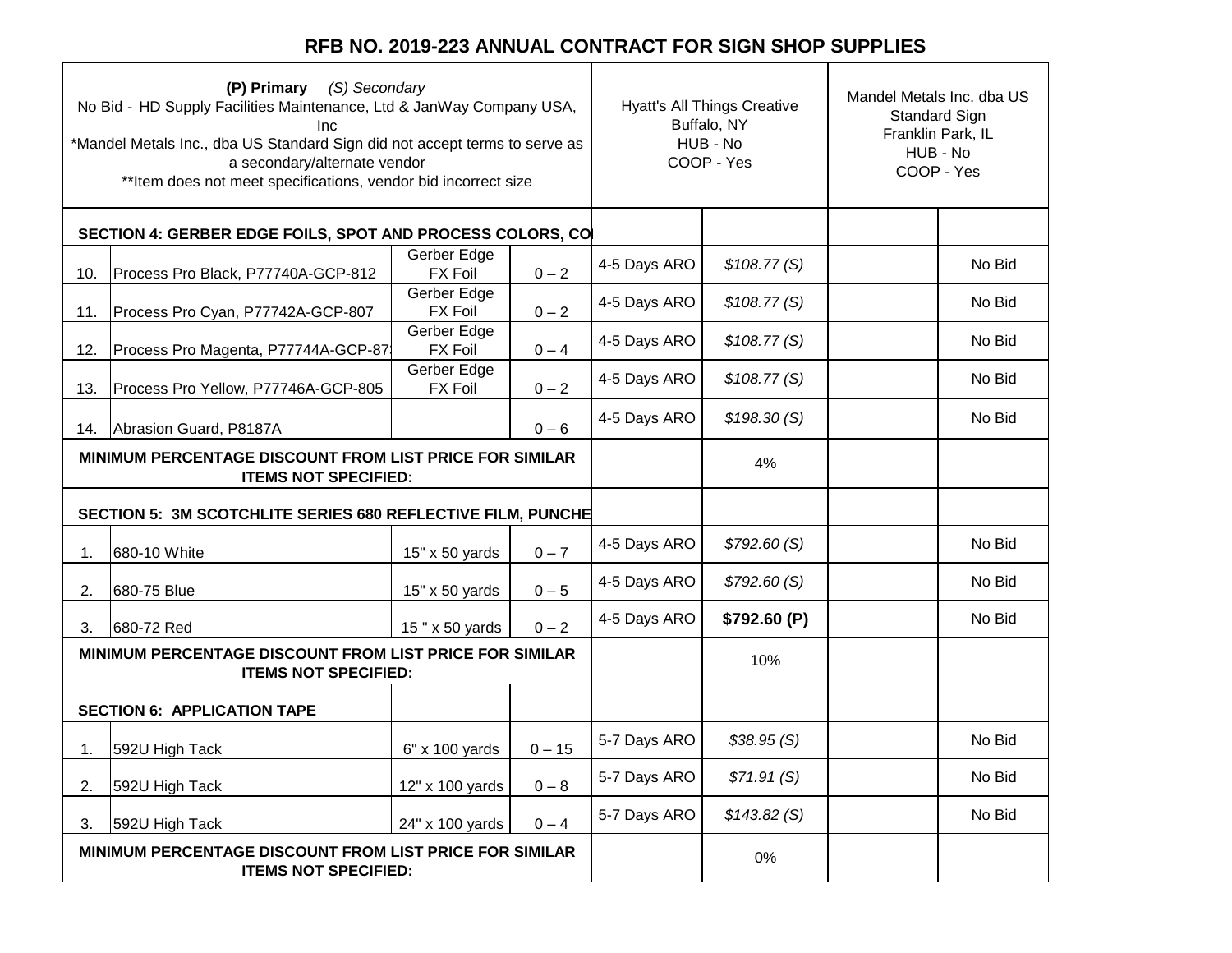|     | (P) Primary (S) Secondary<br>No Bid - HD Supply Facilities Maintenance, Ltd & JanWay Company USA,<br>Inc<br>*Mandel Metals Inc., dba US Standard Sign did not accept terms to serve as<br>a secondary/alternate vendor<br>** Item does not meet specifications, vendor bid incorrect size |                               | Osburn Associates, Inc.<br>Logan, OH<br>HUB - No<br>COOP - Yes |        | Reece Supply Company<br>Irving, TX<br>HUB - No<br>COOP - Yes |             |
|-----|-------------------------------------------------------------------------------------------------------------------------------------------------------------------------------------------------------------------------------------------------------------------------------------------|-------------------------------|----------------------------------------------------------------|--------|--------------------------------------------------------------|-------------|
|     | SECTION 4: GERBER EDGE FOILS, SPOT AND PROCESS COLORS, CO                                                                                                                                                                                                                                 |                               |                                                                |        |                                                              |             |
| 10. | Process Pro Black, P77740A-GCP-812                                                                                                                                                                                                                                                        | Gerber Edge<br><b>FX Foil</b> | $0 - 2$                                                        | No Bid | 2 Weeks                                                      | \$81.58(P)  |
| 11. | Process Pro Cyan, P77742A-GCP-807                                                                                                                                                                                                                                                         | Gerber Edge<br><b>FX Foil</b> | $0 - 2$                                                        | No Bid | 2 Weeks                                                      | \$81.58(P)  |
| 12. | Process Pro Magenta, P77744A-GCP-87                                                                                                                                                                                                                                                       | Gerber Edge<br><b>FX Foil</b> | $0 - 4$                                                        | No Bid | 2 Weeks                                                      | \$81.58(P)  |
| 13. | Process Pro Yellow, P77746A-GCP-805                                                                                                                                                                                                                                                       | Gerber Edge<br><b>FX Foil</b> | $0 - 2$                                                        | No Bid | 2 Weeks                                                      | \$81.58(P)  |
|     | 14. Abrasion Guard, P8187A                                                                                                                                                                                                                                                                |                               | $0 - 6$                                                        | No Bid | 2 Weeks                                                      | \$148.73(P) |
|     | MINIMUM PERCENTAGE DISCOUNT FROM LIST PRICE FOR SIMILAR<br><b>ITEMS NOT SPECIFIED:</b>                                                                                                                                                                                                    |                               |                                                                | 16%    |                                                              |             |
|     | SECTION 5: 3M SCOTCHLITE SERIES 680 REFLECTIVE FILM, PUNCHE                                                                                                                                                                                                                               |                               |                                                                |        |                                                              |             |
| 1.  | 680-10 White                                                                                                                                                                                                                                                                              | 15" x 50 yards                | $0 - 7$                                                        | No Bid | 2 Weeks                                                      | \$633.01(P) |
| 2.  | 680-75 Blue                                                                                                                                                                                                                                                                               | $15" \times 50$ yards         | $0 - 5$                                                        | No Bid | 2 Weeks                                                      | \$665.47(P) |
| 3.  | 680-72 Red                                                                                                                                                                                                                                                                                | 15" x 50 yards                | $0 - 2$                                                        | No Bid |                                                              | No Bid      |
|     | MINIMUM PERCENTAGE DISCOUNT FROM LIST PRICE FOR SIMILAR<br><b>ITEMS NOT SPECIFIED:</b>                                                                                                                                                                                                    |                               |                                                                |        |                                                              | 16%         |
|     | <b>SECTION 6: APPLICATION TAPE</b>                                                                                                                                                                                                                                                        |                               |                                                                |        |                                                              |             |
| 1.  | 592U High Tack                                                                                                                                                                                                                                                                            | 6" x 100 yards                | $0 - 15$                                                       | No Bid | 2 Weeks                                                      | \$17.38(P)  |
| 2.  | 592U High Tack                                                                                                                                                                                                                                                                            | 12" x 100 yards               | $0 - 8$                                                        | No Bid | 2 Weeks                                                      | \$34.75(P)  |
| 3.  | 592U High Tack                                                                                                                                                                                                                                                                            | 24" x 100 yards               | $0 - 4$                                                        | No Bid | 2 Weeks                                                      | \$72.97(P)  |
|     | MINIMUM PERCENTAGE DISCOUNT FROM LIST PRICE FOR SIMILAR<br><b>ITEMS NOT SPECIFIED:</b>                                                                                                                                                                                                    |                               |                                                                |        |                                                              |             |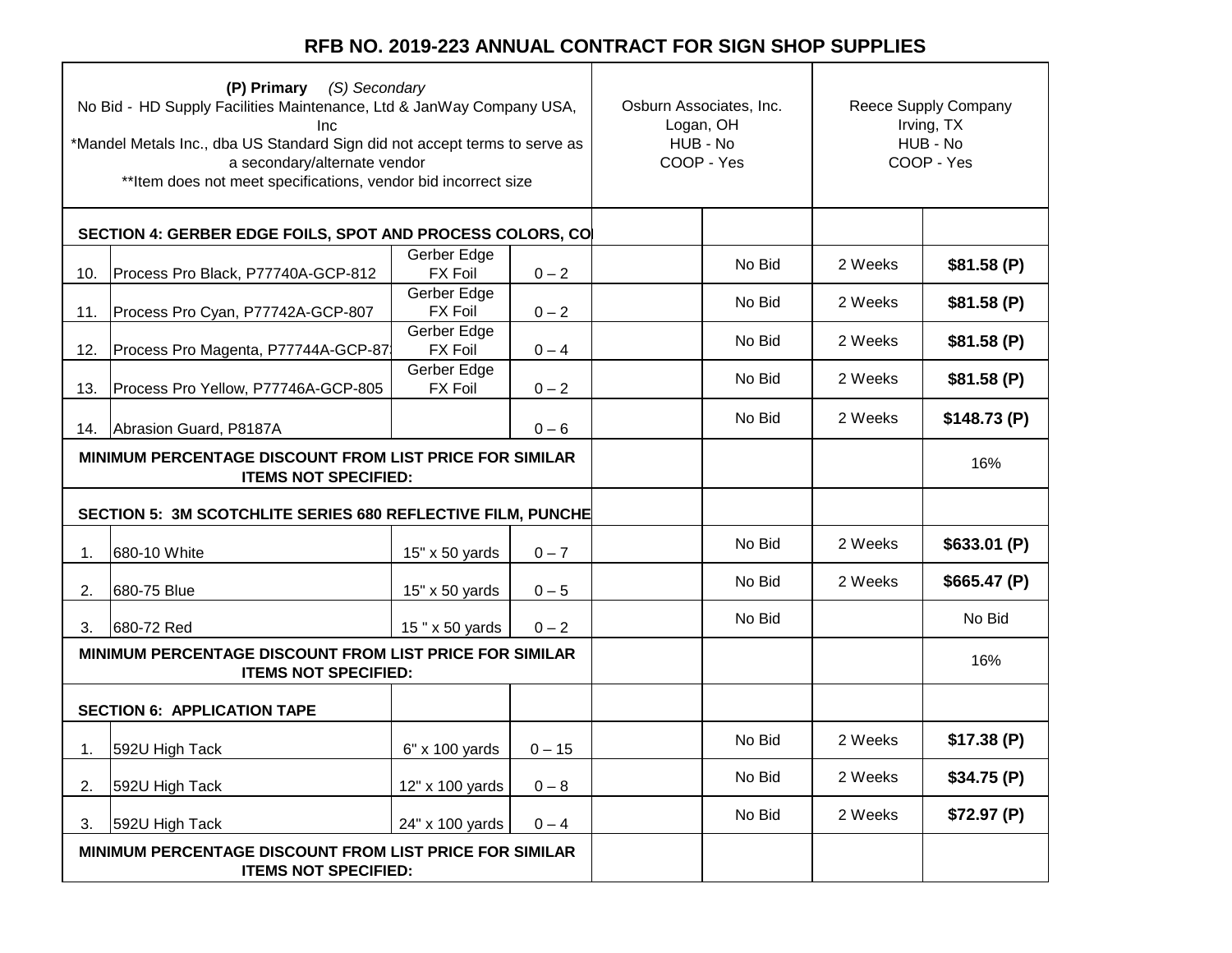┑

|     | (P) Primary (S) Secondary<br>No Bid - HD Supply Facilities Maintenance, Ltd & JanWay Company USA,<br>Inc<br>*Mandel Metals Inc., dba US Standard Sign did not accept terms to serve as<br>a secondary/alternate vendor<br>** Item does not meet specifications, vendor bid incorrect size |                               | Vulcan Inc., dba Vulcan Signs,<br>dba Vulcan Aluminum<br>Foley, AL<br>HUB - No<br>COOP - Yes |  |        |
|-----|-------------------------------------------------------------------------------------------------------------------------------------------------------------------------------------------------------------------------------------------------------------------------------------------|-------------------------------|----------------------------------------------------------------------------------------------|--|--------|
|     | SECTION 4: GERBER EDGE FOILS, SPOT AND PROCESS COLORS, CO                                                                                                                                                                                                                                 |                               |                                                                                              |  | No Bid |
| 10. | Process Pro Black, P77740A-GCP-812                                                                                                                                                                                                                                                        | Gerber Edge<br><b>FX Foil</b> | $0 - 2$                                                                                      |  | No Bid |
| 11. | Process Pro Cyan, P77742A-GCP-807                                                                                                                                                                                                                                                         | Gerber Edge<br><b>FX Foil</b> | $0 - 2$                                                                                      |  | No Bid |
| 12. | Process Pro Magenta, P77744A-GCP-87                                                                                                                                                                                                                                                       | Gerber Edge<br><b>FX Foil</b> | $0 - 4$                                                                                      |  | No Bid |
| 13. | Process Pro Yellow, P77746A-GCP-805                                                                                                                                                                                                                                                       | Gerber Edge<br><b>FX Foil</b> | $0 - 2$                                                                                      |  | No Bid |
| 14. | Abrasion Guard, P8187A                                                                                                                                                                                                                                                                    |                               | $0 - 6$                                                                                      |  | No Bid |
|     | MINIMUM PERCENTAGE DISCOUNT FROM LIST PRICE FOR SIMILAR<br><b>ITEMS NOT SPECIFIED:</b>                                                                                                                                                                                                    |                               |                                                                                              |  |        |
|     | SECTION 5: 3M SCOTCHLITE SERIES 680 REFLECTIVE FILM, PUNCHE                                                                                                                                                                                                                               |                               |                                                                                              |  |        |
| 1.  | 680-10 White                                                                                                                                                                                                                                                                              | 15" x 50 yards                | $0 - 7$                                                                                      |  | No Bid |
| 2.  | 680-75 Blue                                                                                                                                                                                                                                                                               | 15" x 50 yards                | $0 - 5$                                                                                      |  | No Bid |
| 3.  | 680-72 Red                                                                                                                                                                                                                                                                                | 15" x 50 yards                | $0 - 2$                                                                                      |  | No Bid |
|     | MINIMUM PERCENTAGE DISCOUNT FROM LIST PRICE FOR SIMILAR<br><b>ITEMS NOT SPECIFIED:</b>                                                                                                                                                                                                    |                               |                                                                                              |  |        |
|     | <b>SECTION 6: APPLICATION TAPE</b>                                                                                                                                                                                                                                                        |                               |                                                                                              |  |        |
| 1.  | 592U High Tack                                                                                                                                                                                                                                                                            | 6" x 100 yards                | $0 - 15$                                                                                     |  | No Bid |
| 2.  | 592U High Tack                                                                                                                                                                                                                                                                            | 12" x 100 yards               | $0 - 8$                                                                                      |  | No Bid |
| 3.  | 592U High Tack                                                                                                                                                                                                                                                                            | 24" x 100 yards               | $0 - 4$                                                                                      |  | No Bid |
|     | MINIMUM PERCENTAGE DISCOUNT FROM LIST PRICE FOR SIMILAR<br><b>ITEMS NOT SPECIFIED:</b>                                                                                                                                                                                                    |                               |                                                                                              |  |        |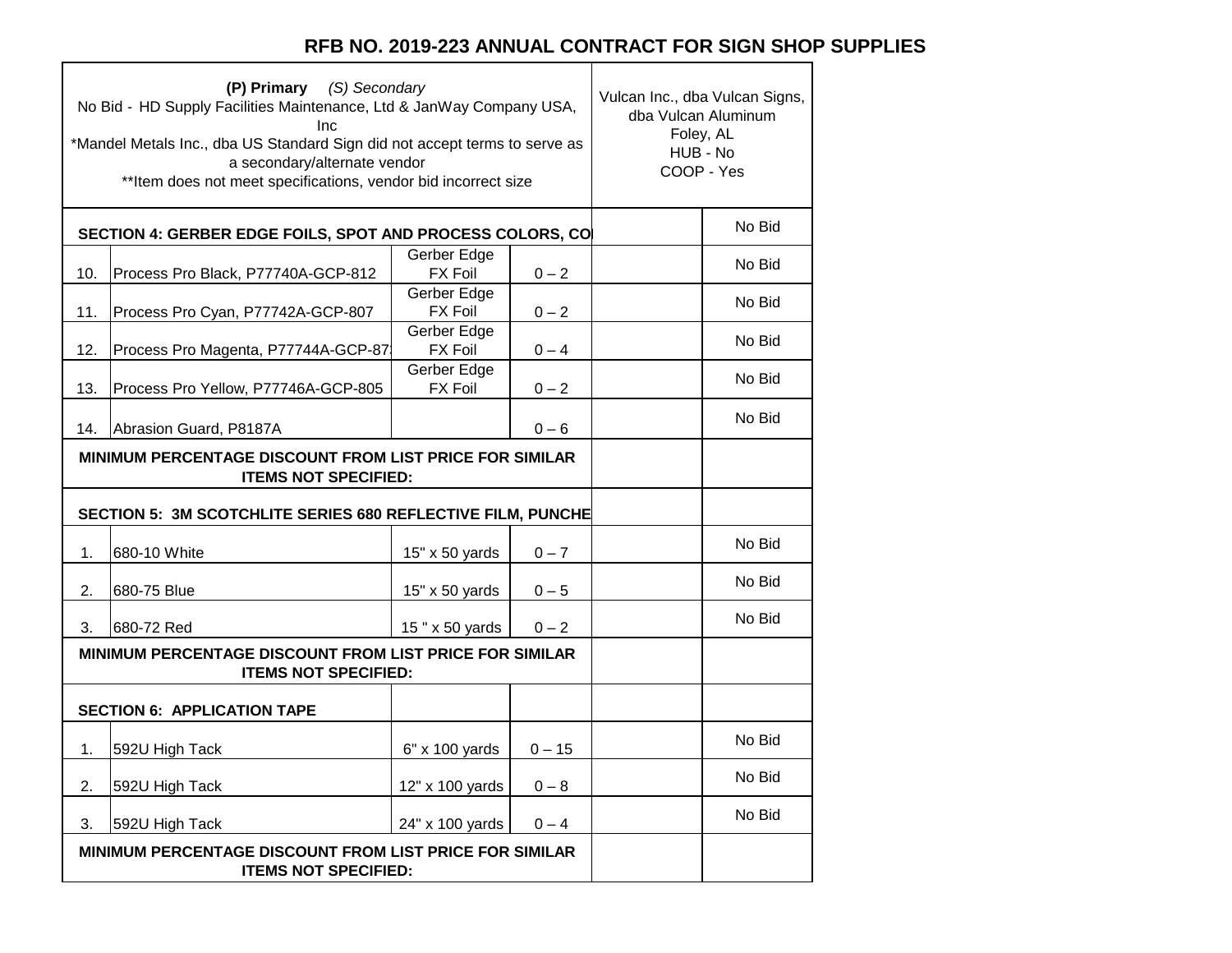| (P) Primary (S) Secondary<br>No Bid - HD Supply Facilities Maintenance, Ltd & JanWay Company USA,<br>Inc<br>*Mandel Metals Inc., dba US Standard Sign did not accept terms to serve as<br>a secondary/alternate vendor<br>** Item does not meet specifications, vendor bid incorrect size |                                                                                        | 3M Company<br>St. Paul, MN<br>HUB - No<br>COOP - Yes | <b>Custom Products Corporation</b><br>Jackson, MS<br>HUB - No<br>COOP - Yes |               |  |        |
|-------------------------------------------------------------------------------------------------------------------------------------------------------------------------------------------------------------------------------------------------------------------------------------------|----------------------------------------------------------------------------------------|------------------------------------------------------|-----------------------------------------------------------------------------|---------------|--|--------|
|                                                                                                                                                                                                                                                                                           | <b>SECTION 7: INK JET MEDIA</b>                                                        |                                                      |                                                                             |               |  |        |
| 1.                                                                                                                                                                                                                                                                                        | SOC-ROL-ESMSGP-100-30, Glossy<br>Paper                                                 | 30" x 100'                                           | $0 - 2$                                                                     | No Bid        |  | No Bid |
| 2.                                                                                                                                                                                                                                                                                        | MMIDMW, Magnetic Inkjet Material                                                       | 24" x 25'                                            | $0 - 2$                                                                     | No Bid        |  | No Bid |
| 3.                                                                                                                                                                                                                                                                                        | SOC-ENVDNJET520-30, 16 oz. SCRIM<br><b>Banner Material</b>                             | 30" x 98'                                            | $0 - 1$                                                                     | No Bid        |  | No Bid |
| 4.                                                                                                                                                                                                                                                                                        | 3M Scotchlite Reflective 680-10, White,<br>Unpunched                                   | 24" x 50 yds                                         | $0 - 4$                                                                     | \$1,200.00(P) |  | No Bid |
| 5.                                                                                                                                                                                                                                                                                        | 3M Scotchlite Reflective 680-75, Blue,<br>Unpunched                                    | 30" x 50 yds.                                        | $0 - 2$                                                                     | \$2,191.60(P) |  | No Bid |
| 6.                                                                                                                                                                                                                                                                                        | Orcal Intermediate Cal651-10, White,<br>Unpunched                                      | 30" x 50 yds.                                        | $0 - 5$                                                                     | No Bid        |  | No Bid |
| 7.                                                                                                                                                                                                                                                                                        | Orcal Intermediate Cal651-70, Black,<br>Unpunched                                      | 30" x 50 yds.                                        | $0 - 5$                                                                     | No Bid        |  | No Bid |
| 8.                                                                                                                                                                                                                                                                                        | Orajet 3165RA Calendered Film w/Rapid<br> Air                                          | 30" x 150'                                           | $0 - 5$                                                                     | No Bid        |  | No Bid |
| 9.                                                                                                                                                                                                                                                                                        | Orajet 3165RA Calendered Film w/Rapid<br>Air                                           | 50" x 150'                                           | $0 - 5$                                                                     | No Bid        |  | No Bid |
| 10.                                                                                                                                                                                                                                                                                       | Arlon 3270 Overlaminate 2 mil Gloss<br>pressure sensitive                              | 48" x 150'                                           | $0 - 5$                                                                     | No Bid        |  | No Bid |
|                                                                                                                                                                                                                                                                                           | MINIMUM PERCENTAGE DISCOUNT FROM LIST PRICE FOR SIMILAR<br><b>ITEMS NOT SPECIFIED:</b> |                                                      |                                                                             | 0%            |  |        |
|                                                                                                                                                                                                                                                                                           | <b>SECTION 8: ROLAND INKS</b>                                                          |                                                      |                                                                             |               |  |        |
| 1.                                                                                                                                                                                                                                                                                        | SOC-ROL-ESL3-BK (Ecosol, Max Black<br>Ink 220 ml)                                      |                                                      | $0 - 5$                                                                     | No Bid        |  | No Bid |
| 2.                                                                                                                                                                                                                                                                                        | SOC-ROL-ESL3-CY (Ecosol, Max Cyan<br>Ink 220 ml)                                       |                                                      | $0 - 5$                                                                     | No Bid        |  | No Bid |
| 3.                                                                                                                                                                                                                                                                                        | SOC-ROL-ESL3-MG (Ecosol, Max<br>Magenta Ink 220 ml)                                    |                                                      | $0 - 5$                                                                     | No Bid        |  | No Bid |
| 4.                                                                                                                                                                                                                                                                                        | SOC-ROL-ESL3-YE (Ecosol, Max<br>Yellow Ink 220 ml)                                     |                                                      | $0 - 5$                                                                     | No Bid        |  | No Bid |
|                                                                                                                                                                                                                                                                                           | MINIMUM PERCENTAGE DISCOUNT FROM LIST PRICE FOR SIMILAR                                |                                                      |                                                                             |               |  |        |
|                                                                                                                                                                                                                                                                                           | <b>ITEMS NOT SPECIFIED:</b>                                                            |                                                      |                                                                             |               |  |        |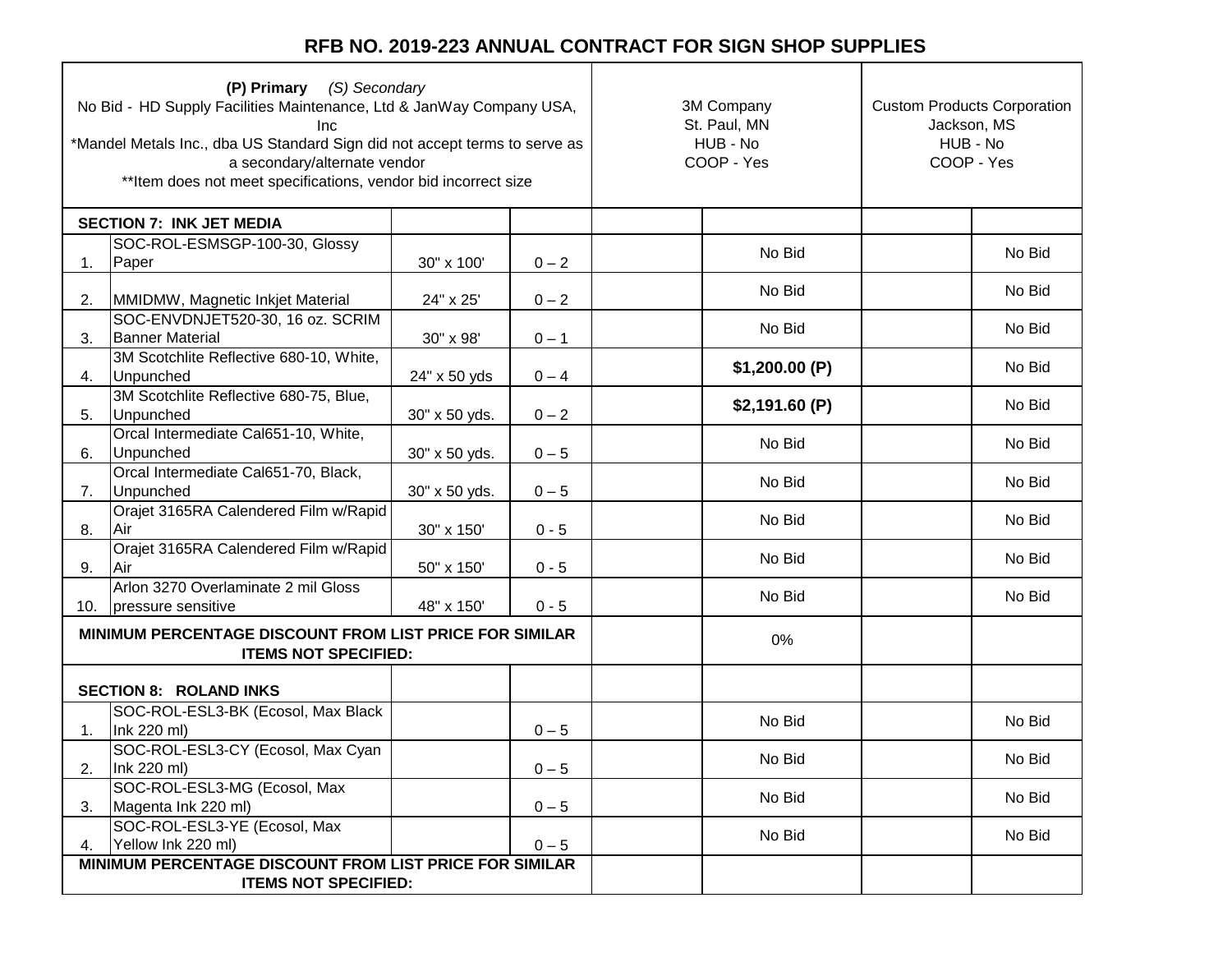| (P) Primary (S) Secondary<br>No Bid - HD Supply Facilities Maintenance, Ltd & JanWay Company USA,<br>Inc<br>*Mandel Metals Inc., dba US Standard Sign did not accept terms to serve as<br>a secondary/alternate vendor<br>** Item does not meet specifications, vendor bid incorrect size |                                                                                        |               |         | <b>Hyatt's All Things Creative</b><br>Buffalo, NY<br>HUB - No<br>COOP - Yes |             | Mandel Metals Inc. dba US<br>Standard Sign<br>Franklin Park, IL<br>HUB - No<br>COOP - Yes |        |
|-------------------------------------------------------------------------------------------------------------------------------------------------------------------------------------------------------------------------------------------------------------------------------------------|----------------------------------------------------------------------------------------|---------------|---------|-----------------------------------------------------------------------------|-------------|-------------------------------------------------------------------------------------------|--------|
|                                                                                                                                                                                                                                                                                           | <b>SECTION 7: INK JET MEDIA</b>                                                        |               |         |                                                                             |             |                                                                                           |        |
| 1.                                                                                                                                                                                                                                                                                        | SOC-ROL-ESMSGP-100-30, Glossy<br>Paper                                                 | 30" x 100'    | $0 - 2$ |                                                                             | No Bid      |                                                                                           | No Bid |
| 2.                                                                                                                                                                                                                                                                                        | MMIDMW, Magnetic Inkjet Material                                                       | 24" x 25'     | $0 - 2$ |                                                                             | No Bid      |                                                                                           | No Bid |
| 3.                                                                                                                                                                                                                                                                                        | SOC-ENVDNJET520-30, 16 oz. SCRIM<br><b>Banner Material</b>                             | 30" x 98'     | $0 - 1$ |                                                                             | No Bid      |                                                                                           | No Bid |
| 4.                                                                                                                                                                                                                                                                                        | 3M Scotchlite Reflective 680-10, White,<br>Unpunched                                   | 24" x 50 yds  | $0 - 4$ |                                                                             | No Bid      |                                                                                           | No Bid |
| 5.                                                                                                                                                                                                                                                                                        | 3M Scotchlite Reflective 680-75, Blue,<br>Unpunched                                    | 30" x 50 yds. | $0 - 2$ |                                                                             | No Bid      |                                                                                           | No Bid |
| 6.                                                                                                                                                                                                                                                                                        | Orcal Intermediate Cal651-10, White,<br>Unpunched                                      | 30" x 50 yds. | $0 - 5$ |                                                                             | No Bid      |                                                                                           | No Bid |
| 7.                                                                                                                                                                                                                                                                                        | Orcal Intermediate Cal651-70, Black,<br>Unpunched                                      | 30" x 50 yds. | $0 - 5$ |                                                                             | No Bid      |                                                                                           | No Bid |
| 8.                                                                                                                                                                                                                                                                                        | Orajet 3165RA Calendered Film w/Rapid<br>.<br>Air                                      | 30" x 150'    | $0 - 5$ | 3-5 Days ARO                                                                | \$159.98(P) |                                                                                           | No Bid |
| 9.                                                                                                                                                                                                                                                                                        | Orajet 3165RA Calendered Film w/Rapid<br>.<br>Air                                      | 50" x 150'    | $0 - 5$ | 3-5 Days ARO                                                                | \$292.23(P) |                                                                                           | No Bid |
| 10.                                                                                                                                                                                                                                                                                       | Arlon 3270 Overlaminate 2 mil Gloss<br>pressure sensitive                              | 48" x 150'    | $0 - 5$ |                                                                             | No Bid      |                                                                                           | No Bid |
|                                                                                                                                                                                                                                                                                           | MINIMUM PERCENTAGE DISCOUNT FROM LIST PRICE FOR SIMILAR<br><b>ITEMS NOT SPECIFIED:</b> |               |         |                                                                             | 0%          |                                                                                           |        |
|                                                                                                                                                                                                                                                                                           | <b>SECTION 8: ROLAND INKS</b>                                                          |               |         |                                                                             |             |                                                                                           |        |
| 1.                                                                                                                                                                                                                                                                                        | SOC-ROL-ESL3-BK (Ecosol, Max Black<br>Ink 220 ml)                                      |               | $0 - 5$ |                                                                             | No Bid      |                                                                                           | No Bid |
| 2.                                                                                                                                                                                                                                                                                        | SOC-ROL-ESL3-CY (Ecosol, Max Cyan<br>Ink 220 ml)                                       |               | $0 - 5$ |                                                                             | No Bid      |                                                                                           | No Bid |
| 3.                                                                                                                                                                                                                                                                                        | SOC-ROL-ESL3-MG (Ecosol, Max<br>Magenta Ink 220 ml)                                    |               | $0 - 5$ |                                                                             | No Bid      |                                                                                           | No Bid |
| 4.                                                                                                                                                                                                                                                                                        | SOC-ROL-ESL3-YE (Ecosol, Max<br>Yellow Ink 220 ml)                                     |               | $0 - 5$ |                                                                             | No Bid      |                                                                                           | No Bid |
|                                                                                                                                                                                                                                                                                           | MINIMUM PERCENTAGE DISCOUNT FROM LIST PRICE FOR SIMILAR                                |               |         |                                                                             |             |                                                                                           |        |
|                                                                                                                                                                                                                                                                                           | <b>ITEMS NOT SPECIFIED:</b>                                                            |               |         |                                                                             |             |                                                                                           |        |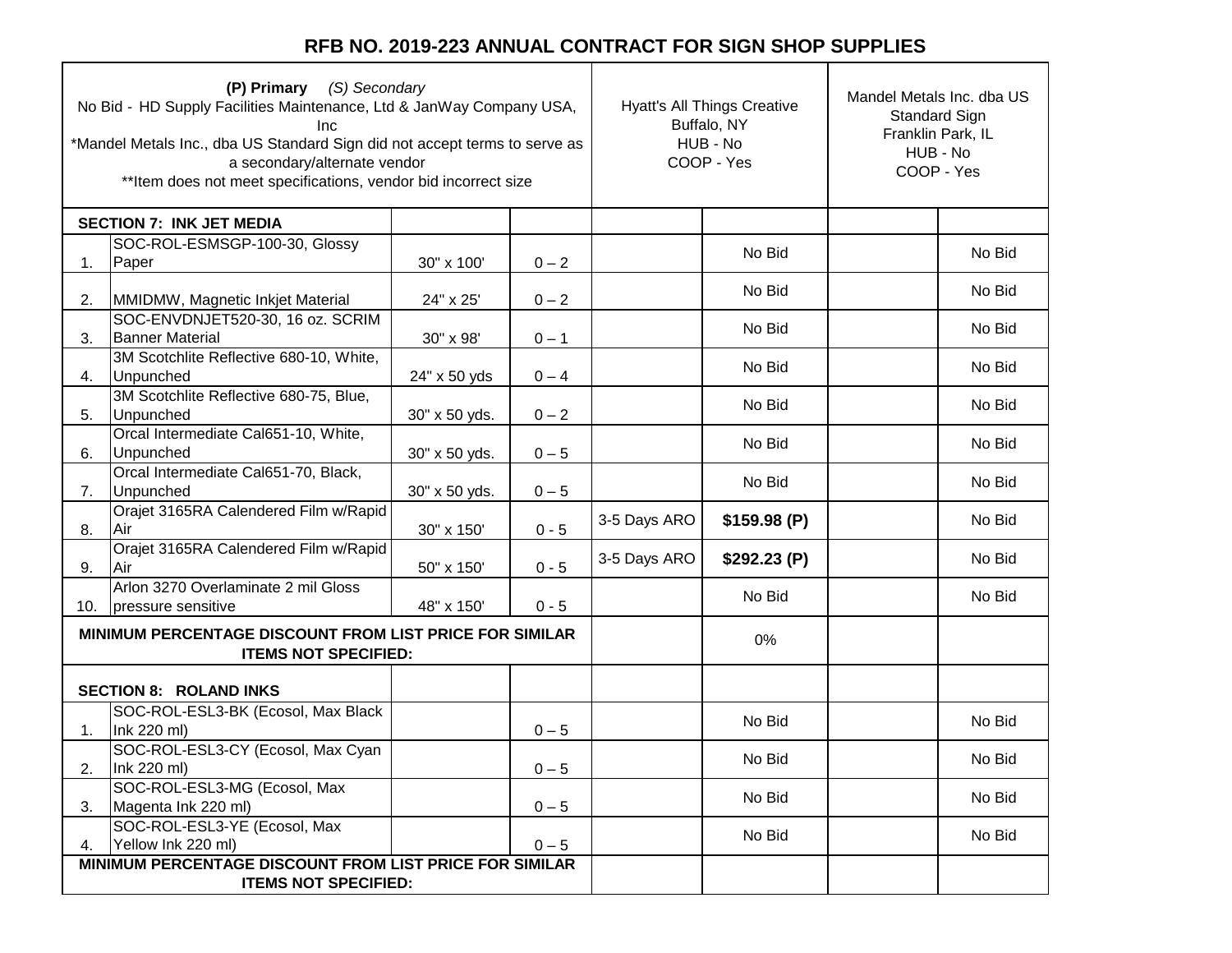| (P) Primary (S) Secondary<br>No Bid - HD Supply Facilities Maintenance, Ltd & JanWay Company USA,<br>Inc<br>*Mandel Metals Inc., dba US Standard Sign did not accept terms to serve as<br>a secondary/alternate vendor<br>** Item does not meet specifications, vendor bid incorrect size |                                                                                        |               | Osburn Associates, Inc.<br>Logan, OH<br>HUB - No<br>COOP - Yes | Reece Supply Company<br>Irving, TX<br>HUB - No<br>COOP - Yes |         |            |
|-------------------------------------------------------------------------------------------------------------------------------------------------------------------------------------------------------------------------------------------------------------------------------------------|----------------------------------------------------------------------------------------|---------------|----------------------------------------------------------------|--------------------------------------------------------------|---------|------------|
|                                                                                                                                                                                                                                                                                           | <b>SECTION 7: INK JET MEDIA</b>                                                        |               |                                                                |                                                              |         |            |
| 1.                                                                                                                                                                                                                                                                                        | SOC-ROL-ESMSGP-100-30, Glossy<br>Paper                                                 | 30" x 100'    | $0 - 2$                                                        | No Bid                                                       |         | No Bid     |
| 2.                                                                                                                                                                                                                                                                                        | MMIDMW, Magnetic Inkjet Material                                                       | 24" x 25'     | $0 - 2$                                                        | No Bid                                                       |         | No Bid     |
| 3.                                                                                                                                                                                                                                                                                        | SOC-ENVDNJET520-30, 16 oz. SCRIM<br><b>Banner Material</b>                             | 30" x 98'     | $0 - 1$                                                        | No Bid                                                       |         | No Bid     |
| 4.                                                                                                                                                                                                                                                                                        | 3M Scotchlite Reflective 680-10, White,<br>Unpunched                                   | 24" x 50 yds  | $0 - 4$                                                        | No Bid                                                       | 2 Weeks | 365.10**   |
| 5.                                                                                                                                                                                                                                                                                        | 3M Scotchlite Reflective 680-75, Blue,<br>Unpunched                                    | 30" x 50 yds. | $0 - 2$                                                        | No Bid                                                       |         | No Bid     |
| 6.                                                                                                                                                                                                                                                                                        | Orcal Intermediate Cal651-10, White,<br>Unpunched                                      | 30" x 50 yds. | $0 - 5$                                                        | No Bid                                                       |         | No Bid     |
| 7.                                                                                                                                                                                                                                                                                        | Orcal Intermediate Cal651-70, Black,<br>Unpunched                                      | 30" x 50 yds. | $0 - 5$                                                        | No Bid                                                       |         | No Bid     |
| 8.                                                                                                                                                                                                                                                                                        | Orajet 3165RA Calendered Film w/Rapid<br>l Air                                         | 30" x 150'    | $0 - 5$                                                        | No Bid                                                       |         | No Bid     |
| 9.                                                                                                                                                                                                                                                                                        | Orajet 3165RA Calendered Film w/Rapid<br><b>IAir</b>                                   | 50" x 150'    | $0 - 5$                                                        | No Bid                                                       |         | No Bid     |
| 10.                                                                                                                                                                                                                                                                                       | Arlon 3270 Overlaminate 2 mil Gloss<br>pressure sensitive                              | 48" x 150'    | $0 - 5$                                                        | No Bid                                                       |         | No Bid     |
|                                                                                                                                                                                                                                                                                           | MINIMUM PERCENTAGE DISCOUNT FROM LIST PRICE FOR SIMILAR<br><b>ITEMS NOT SPECIFIED:</b> |               |                                                                |                                                              |         | 16%        |
|                                                                                                                                                                                                                                                                                           | <b>SECTION 8: ROLAND INKS</b>                                                          |               |                                                                |                                                              |         |            |
| 1.                                                                                                                                                                                                                                                                                        | SOC-ROL-ESL3-BK (Ecosol, Max Black<br>Ink 220 ml)                                      |               | $0 - 5$                                                        | No Bid                                                       | 2 Weeks | \$42.80(P) |
| 2.                                                                                                                                                                                                                                                                                        | SOC-ROL-ESL3-CY (Ecosol, Max Cyan<br>Ink 220 ml)                                       |               | $0 - 5$                                                        | No Bid                                                       | 2 Weeks | \$42.80(P) |
| 3.                                                                                                                                                                                                                                                                                        | SOC-ROL-ESL3-MG (Ecosol, Max<br>Magenta Ink 220 ml)                                    |               | $0 - 5$                                                        | No Bid                                                       | 2 Weeks | \$42.80(P) |
| 4.                                                                                                                                                                                                                                                                                        | SOC-ROL-ESL3-YE (Ecosol, Max<br>Yellow Ink 220 ml)                                     |               | $0 - 5$                                                        | No Bid                                                       | 2 Weeks | \$42.80(P) |
|                                                                                                                                                                                                                                                                                           | MINIMUM PERCENTAGE DISCOUNT FROM LIST PRICE FOR SIMILAR<br><b>ITEMS NOT SPECIFIED:</b> |               |                                                                |                                                              |         | 16%        |
|                                                                                                                                                                                                                                                                                           |                                                                                        |               |                                                                |                                                              |         |            |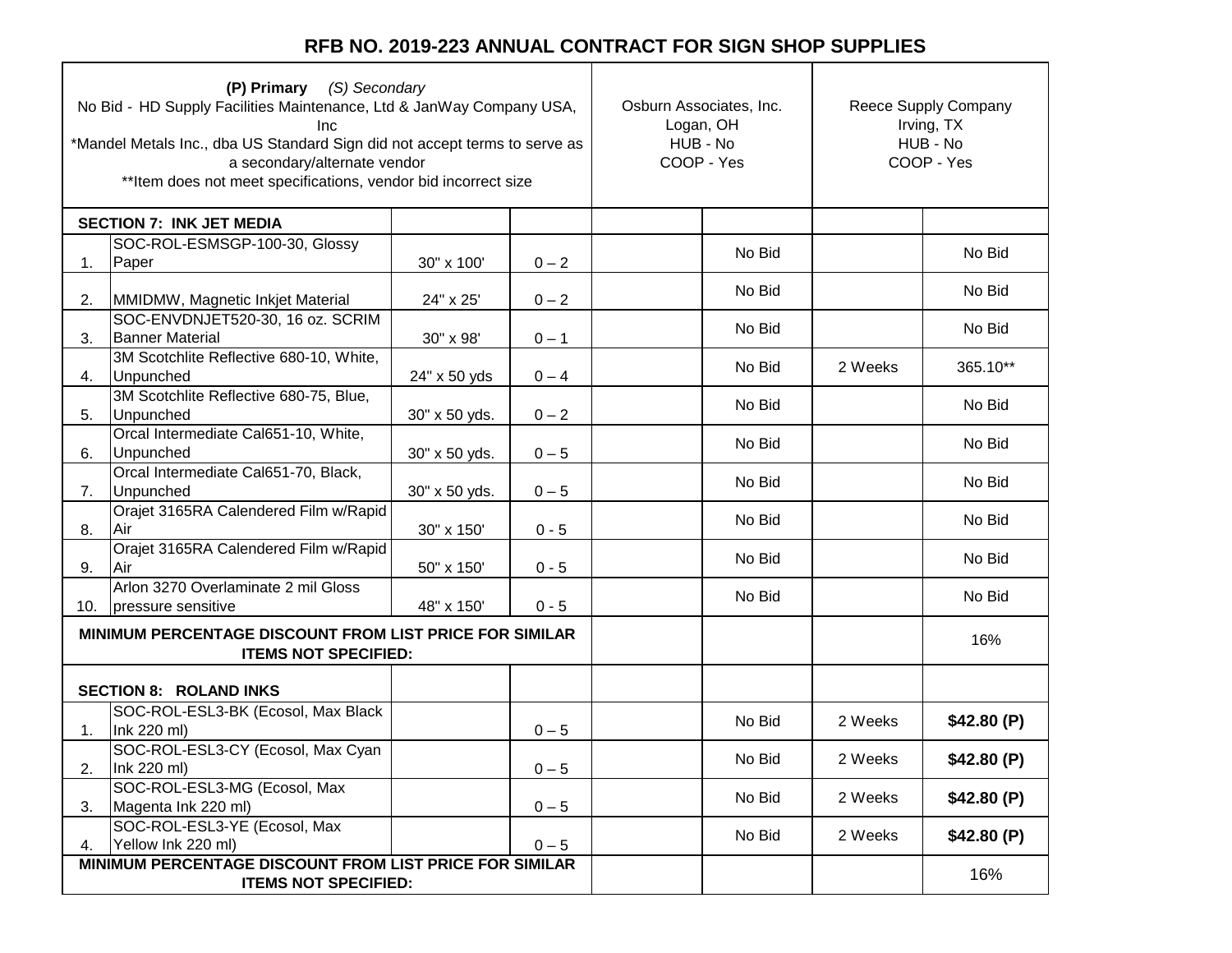┑

|     | (P) Primary (S) Secondary<br>No Bid - HD Supply Facilities Maintenance, Ltd & JanWay Company USA,<br>Inc<br>*Mandel Metals Inc., dba US Standard Sign did not accept terms to serve as<br>a secondary/alternate vendor<br>** Item does not meet specifications, vendor bid incorrect size |               | Vulcan Inc., dba Vulcan Signs,<br>dba Vulcan Aluminum<br>Foley, AL<br>HUB - No<br>COOP - Yes |  |        |
|-----|-------------------------------------------------------------------------------------------------------------------------------------------------------------------------------------------------------------------------------------------------------------------------------------------|---------------|----------------------------------------------------------------------------------------------|--|--------|
|     | <b>SECTION 7: INK JET MEDIA</b>                                                                                                                                                                                                                                                           |               |                                                                                              |  |        |
|     | SOC-ROL-ESMSGP-100-30, Glossy                                                                                                                                                                                                                                                             |               |                                                                                              |  | No Bid |
| 1.  | Paper                                                                                                                                                                                                                                                                                     | 30" x 100'    | $0 - 2$                                                                                      |  |        |
| 2.  | MMIDMW, Magnetic Inkjet Material                                                                                                                                                                                                                                                          | 24" x 25'     | $0 - 2$                                                                                      |  | No Bid |
| 3.  | SOC-ENVDNJET520-30, 16 oz. SCRIM<br><b>Banner Material</b>                                                                                                                                                                                                                                | 30" x 98'     | $0 - 1$                                                                                      |  | No Bid |
| 4.  | 3M Scotchlite Reflective 680-10, White,<br>Unpunched                                                                                                                                                                                                                                      | 24" x 50 yds  | $0 - 4$                                                                                      |  | No Bid |
| 5.  | 3M Scotchlite Reflective 680-75, Blue,<br>Unpunched                                                                                                                                                                                                                                       | 30" x 50 yds. | $0 - 2$                                                                                      |  | No Bid |
| 6.  | Orcal Intermediate Cal651-10, White,<br>Unpunched                                                                                                                                                                                                                                         | 30" x 50 yds. | $0 - 5$                                                                                      |  | No Bid |
| 7.  | Orcal Intermediate Cal651-70, Black,<br>Unpunched                                                                                                                                                                                                                                         | 30" x 50 yds. | $0 - 5$                                                                                      |  | No Bid |
| 8.  | Orajet 3165RA Calendered Film w/Rapid<br>Air                                                                                                                                                                                                                                              | 30" x 150'    | $0 - 5$                                                                                      |  | No Bid |
| 9.  | Orajet 3165RA Calendered Film w/Rapid<br>Air                                                                                                                                                                                                                                              | 50" x 150'    | $0 - 5$                                                                                      |  | No Bid |
|     | Arlon 3270 Overlaminate 2 mil Gloss                                                                                                                                                                                                                                                       |               |                                                                                              |  |        |
| 10. | pressure sensitive                                                                                                                                                                                                                                                                        | 48" x 150'    | $0 - 5$                                                                                      |  | No Bid |
|     | MINIMUM PERCENTAGE DISCOUNT FROM LIST PRICE FOR SIMILAR<br><b>ITEMS NOT SPECIFIED:</b>                                                                                                                                                                                                    |               |                                                                                              |  |        |
|     | <b>SECTION 8: ROLAND INKS</b>                                                                                                                                                                                                                                                             |               |                                                                                              |  |        |
| 1.  | SOC-ROL-ESL3-BK (Ecosol, Max Black<br>Ink 220 ml)                                                                                                                                                                                                                                         |               | $0 - 5$                                                                                      |  | No Bid |
|     | SOC-ROL-ESL3-CY (Ecosol, Max Cyan                                                                                                                                                                                                                                                         |               |                                                                                              |  | No Bid |
| 2.  | Ink 220 ml)<br>SOC-ROL-ESL3-MG (Ecosol, Max                                                                                                                                                                                                                                               |               | $0 - 5$                                                                                      |  | No Bid |
| 3.  | Magenta Ink 220 ml)                                                                                                                                                                                                                                                                       |               | $0 - 5$                                                                                      |  |        |
| 4.  | SOC-ROL-ESL3-YE (Ecosol, Max<br>Yellow Ink 220 ml)                                                                                                                                                                                                                                        |               | $0 - 5$                                                                                      |  | No Bid |
|     | MINIMUM PERCENTAGE DISCOUNT FROM LIST PRICE FOR SIMILAR                                                                                                                                                                                                                                   |               |                                                                                              |  |        |
|     | <b>ITEMS NOT SPECIFIED:</b>                                                                                                                                                                                                                                                               |               |                                                                                              |  |        |

Г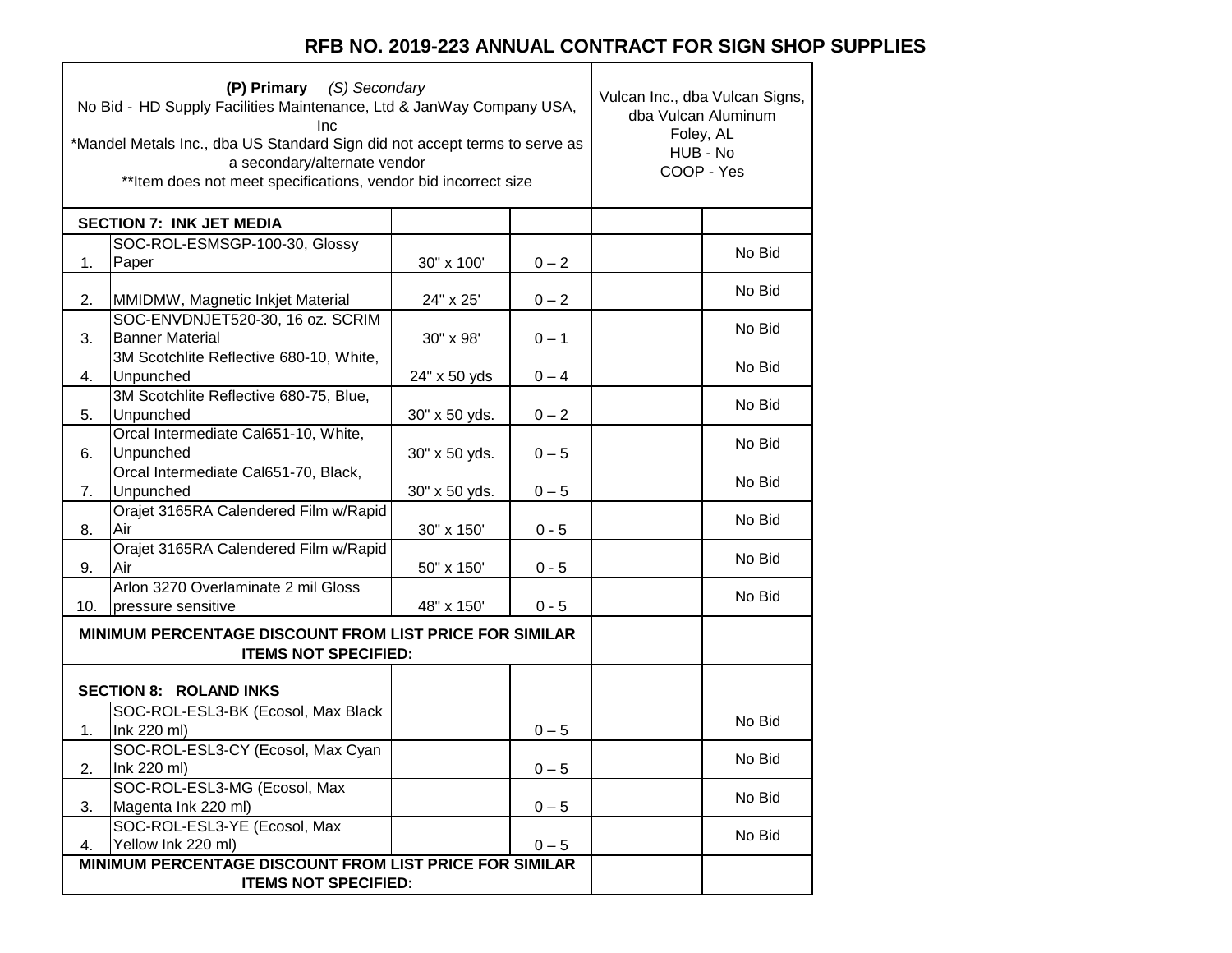| (P) Primary (S) Secondary<br>No Bid - HD Supply Facilities Maintenance, Ltd & JanWay Company USA,<br>Inc<br>*Mandel Metals Inc., dba US Standard Sign did not accept terms to serve as<br>a secondary/alternate vendor<br>** Item does not meet specifications, vendor bid incorrect size |                                                                                               |                       | 3M Company<br>St. Paul, MN<br>HUB - No<br>COOP - Yes |        | <b>Custom Products Corporation</b><br>Jackson, MS<br>HUB - No<br>COOP - Yes |             |
|-------------------------------------------------------------------------------------------------------------------------------------------------------------------------------------------------------------------------------------------------------------------------------------------|-----------------------------------------------------------------------------------------------|-----------------------|------------------------------------------------------|--------|-----------------------------------------------------------------------------|-------------|
|                                                                                                                                                                                                                                                                                           | <b>SECTION 9: CORRUGATED PLASTIC</b>                                                          |                       |                                                      |        |                                                                             |             |
| 1.                                                                                                                                                                                                                                                                                        | Intplast W10-4896 Inteplast, 10 mm,<br>white                                                  | 48 x 96<br>corrugated | $0 - 20$                                             | No Bid |                                                                             | No Bid      |
| 2.                                                                                                                                                                                                                                                                                        | Intplast W4-4896 Inteplast, 4 mm, white                                                       | 48 x 96<br>corrugated | $0 - 20$                                             | No Bid |                                                                             | No Bid      |
|                                                                                                                                                                                                                                                                                           | MINIMUM PERCENTAGE DISCOUNT FROM LIST PRICE FOR SIMILAR<br><b>ITEMS NOT SPECIFIED:</b>        |                       |                                                      |        |                                                                             |             |
|                                                                                                                                                                                                                                                                                           | SECTION 10: ORCAL INTERMEDIATE CAL651 PUNCHED 15"                                             |                       |                                                      |        |                                                                             |             |
| 1.                                                                                                                                                                                                                                                                                        | Orcal 651-10, White                                                                           | 15" x 50 yds.         | $0 - 10$                                             | No Bid | 14 Days                                                                     | \$205.25(S) |
| 2.                                                                                                                                                                                                                                                                                        | Orcal 651-65, Cobalt Blue                                                                     | 15" x 50 yds.         | $0 - 3$                                              | No Bid | 14 Days                                                                     | \$225.00(S) |
| 3.                                                                                                                                                                                                                                                                                        | Orcal 651-70, Black                                                                           | 15" x 50 yds.         | $0 - 5$                                              | No Bid | 14 Days                                                                     | \$205.25(S) |
| 4.                                                                                                                                                                                                                                                                                        | Orcal 651-21, Yellow                                                                          | 15" x 50 yds.         | $0 - 5$                                              | No Bid | 14 Days                                                                     | \$225.00(S) |
| 5.                                                                                                                                                                                                                                                                                        | Orcal 651-31, Red                                                                             | 15" x 50 yds.         | $0 - 5$                                              | No Bid | 14 Days                                                                     | \$225.00(S) |
| 6.                                                                                                                                                                                                                                                                                        | Orcal 651-000, Transparent                                                                    | 15" x 50 yds.         | $0 - 10$                                             | No Bid | 14 Days                                                                     | \$205.25(S) |
|                                                                                                                                                                                                                                                                                           | <b>MINIMUM PERCENTAGE DISCOUNT FROM LIST PRICE FOR SIMILAR</b><br><b>ITEMS NOT SPECIFIED:</b> |                       |                                                      |        |                                                                             | 0%          |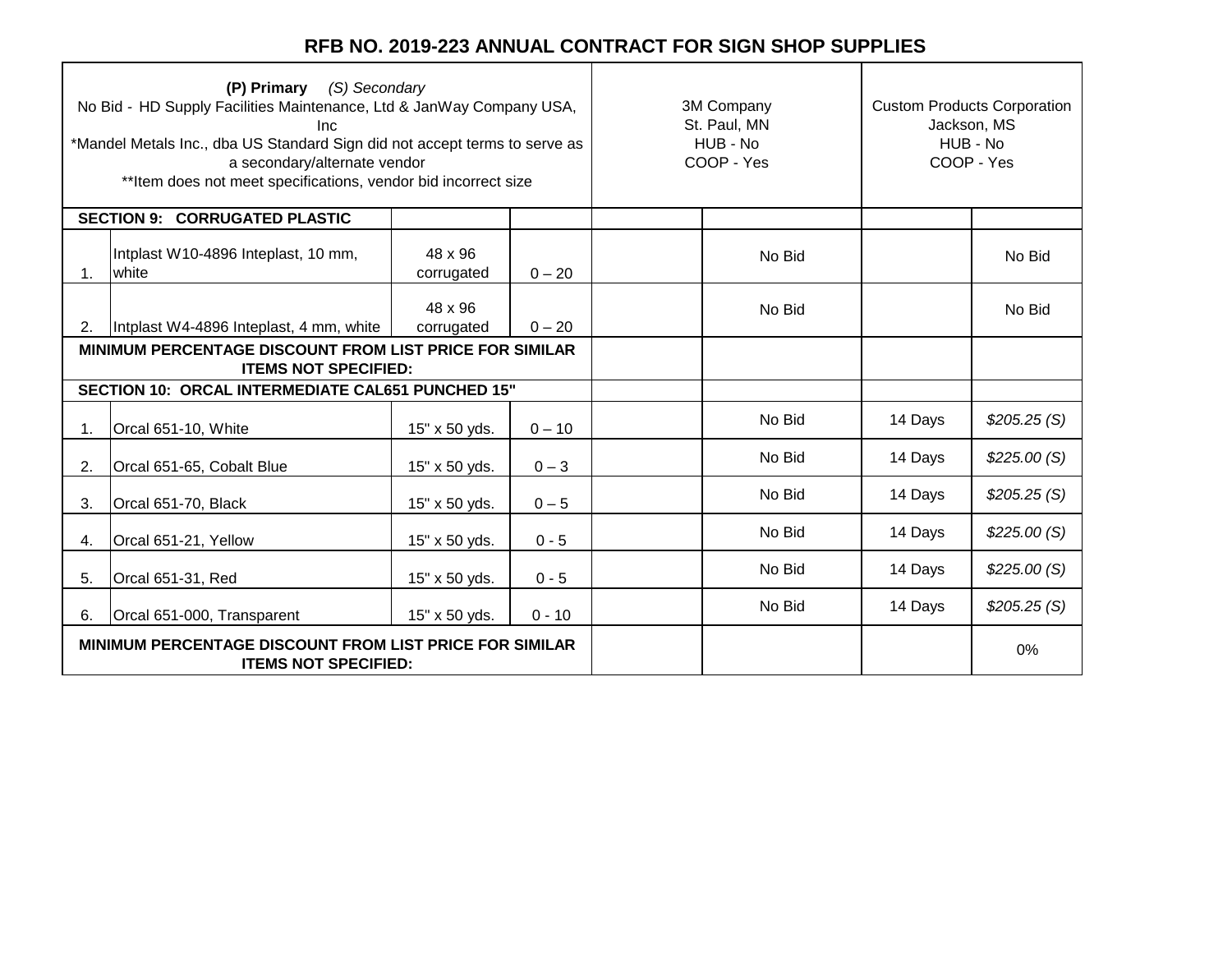| (P) Primary (S) Secondary<br>No Bid - HD Supply Facilities Maintenance, Ltd & JanWay Company USA,<br>Inc<br>*Mandel Metals Inc., dba US Standard Sign did not accept terms to serve as<br>a secondary/alternate vendor<br>** Item does not meet specifications, vendor bid incorrect size |                                                                                               |                       | <b>Hyatt's All Things Creative</b><br>Buffalo, NY<br>HUB - No<br>COOP - Yes |              | Mandel Metals Inc. dba US<br><b>Standard Sign</b><br>Franklin Park, IL<br>HUB - No<br>COOP - Yes |  |        |
|-------------------------------------------------------------------------------------------------------------------------------------------------------------------------------------------------------------------------------------------------------------------------------------------|-----------------------------------------------------------------------------------------------|-----------------------|-----------------------------------------------------------------------------|--------------|--------------------------------------------------------------------------------------------------|--|--------|
|                                                                                                                                                                                                                                                                                           | <b>CORRUGATED PLASTIC</b><br><b>SECTION 9:</b>                                                |                       |                                                                             |              |                                                                                                  |  |        |
| 1.                                                                                                                                                                                                                                                                                        | Intplast W10-4896 Inteplast, 10 mm,<br>white                                                  | 48 x 96<br>corrugated | $0 - 20$                                                                    |              | No Bid                                                                                           |  | No Bid |
| 2.                                                                                                                                                                                                                                                                                        | Intplast W4-4896 Inteplast, 4 mm, white                                                       | 48 x 96<br>corrugated | $0 - 20$                                                                    |              | No Bid                                                                                           |  | No Bid |
|                                                                                                                                                                                                                                                                                           | <b>MINIMUM PERCENTAGE DISCOUNT FROM LIST PRICE FOR SIMILAR</b><br><b>ITEMS NOT SPECIFIED:</b> |                       |                                                                             |              |                                                                                                  |  |        |
|                                                                                                                                                                                                                                                                                           | SECTION 10: ORCAL INTERMEDIATE CAL651 PUNCHED 15"                                             |                       |                                                                             |              |                                                                                                  |  |        |
| 1.                                                                                                                                                                                                                                                                                        | Orcal 651-10, White                                                                           | 15" x 50 yds.         | $0 - 10$                                                                    | 3-6 Days ARO | \$61.54(P)                                                                                       |  | No Bid |
| 2.                                                                                                                                                                                                                                                                                        | Orcal 651-65, Cobalt Blue                                                                     | 15" x 50 yds.         | $0 - 3$                                                                     | 3-6 Days ARO | \$81.20(P)                                                                                       |  | No Bid |
| 3.                                                                                                                                                                                                                                                                                        | Orcal 651-70, Black                                                                           | 15" x 50 yds.         | $0 - 5$                                                                     | 3-6 Days ARO | \$61.54(P)                                                                                       |  | No Bid |
| 4.                                                                                                                                                                                                                                                                                        | Orcal 651-21, Yellow                                                                          | 15" x 50 yds.         | $0 - 5$                                                                     | 3-6 Days ARO | \$81.20(P)                                                                                       |  | No Bid |
| 5.                                                                                                                                                                                                                                                                                        | Orcal 651-31, Red                                                                             | 15" x 50 yds.         | $0 - 5$                                                                     | 3-6 Days ARO | \$81.20(P)                                                                                       |  | No Bid |
| 6.                                                                                                                                                                                                                                                                                        | Orcal 651-000, Transparent                                                                    | 15" x 50 yds.         | $0 - 10$                                                                    | 3-6 Days ARO | \$71.92(P)                                                                                       |  | No Bid |
| <b>MINIMUM PERCENTAGE DISCOUNT FROM LIST PRICE FOR SIMILAR</b><br><b>ITEMS NOT SPECIFIED:</b>                                                                                                                                                                                             |                                                                                               |                       |                                                                             |              | 15%                                                                                              |  |        |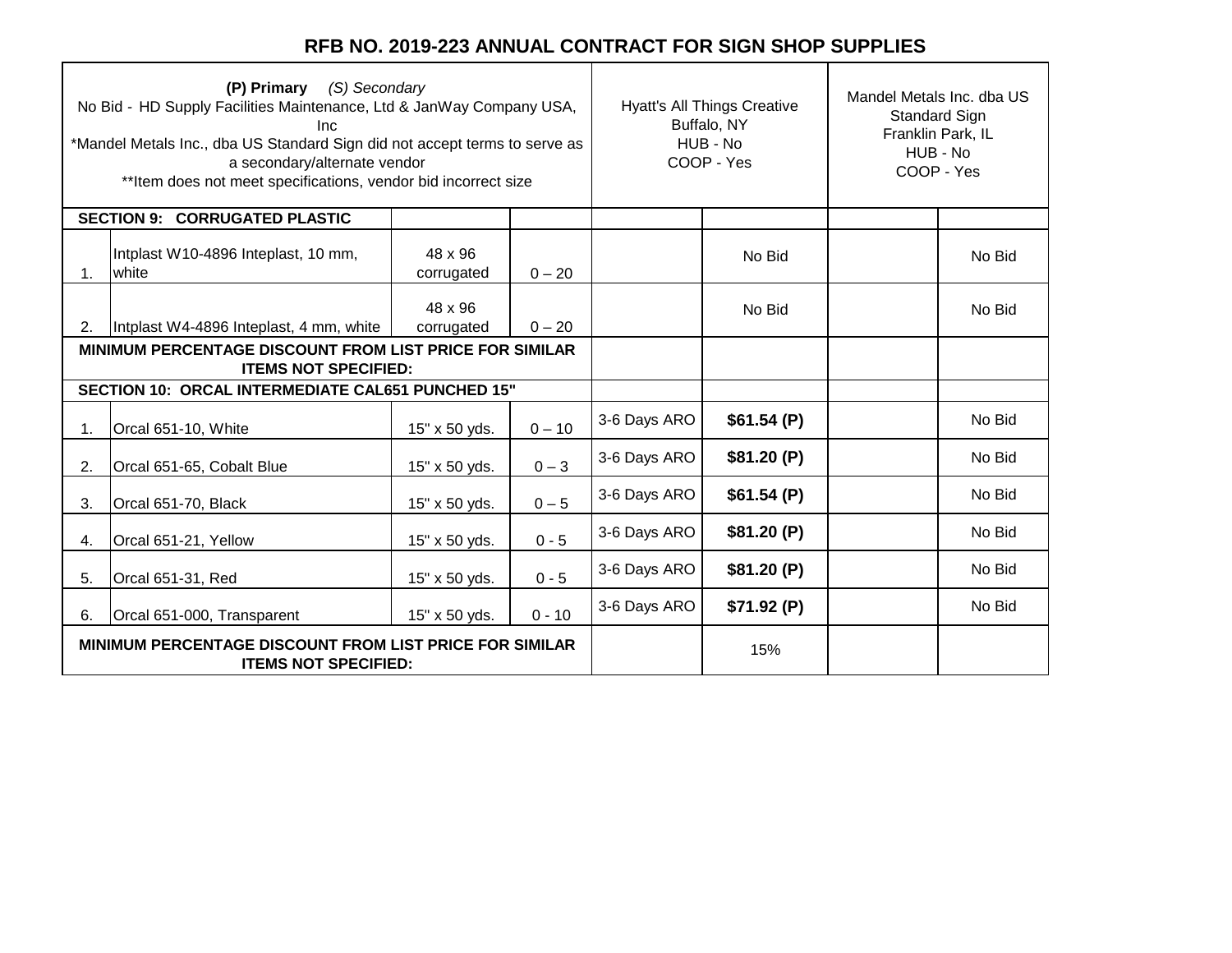| (P) Primary (S) Secondary<br>No Bid - HD Supply Facilities Maintenance, Ltd & JanWay Company USA,<br>Inc<br>*Mandel Metals Inc., dba US Standard Sign did not accept terms to serve as<br>a secondary/alternate vendor<br>** Item does not meet specifications, vendor bid incorrect size |                                                                                               |                       | Osburn Associates, Inc.<br>Logan, OH<br>HUB - No<br>COOP - Yes |  | Reece Supply Company<br>Irving, TX<br>HUB - No<br>COOP - Yes |         |            |
|-------------------------------------------------------------------------------------------------------------------------------------------------------------------------------------------------------------------------------------------------------------------------------------------|-----------------------------------------------------------------------------------------------|-----------------------|----------------------------------------------------------------|--|--------------------------------------------------------------|---------|------------|
|                                                                                                                                                                                                                                                                                           | <b>SECTION 9: CORRUGATED PLASTIC</b>                                                          |                       |                                                                |  |                                                              |         |            |
| 1.                                                                                                                                                                                                                                                                                        | Intplast W10-4896 Inteplast, 10 mm,<br>white                                                  | 48 x 96<br>corrugated | $0 - 20$                                                       |  | No Bid                                                       | 2 Weeks | \$26.47(P) |
| 2.                                                                                                                                                                                                                                                                                        | Intplast W4-4896 Inteplast, 4 mm, white                                                       | 48 x 96<br>corrugated | $0 - 20$                                                       |  | No Bid                                                       | 2 Weeks | \$8.34(P)  |
|                                                                                                                                                                                                                                                                                           | MINIMUM PERCENTAGE DISCOUNT FROM LIST PRICE FOR SIMILAR<br><b>ITEMS NOT SPECIFIED:</b>        |                       |                                                                |  |                                                              |         | 16%        |
|                                                                                                                                                                                                                                                                                           | SECTION 10: ORCAL INTERMEDIATE CAL651 PUNCHED 15"                                             |                       |                                                                |  |                                                              |         |            |
| 1.                                                                                                                                                                                                                                                                                        | Orcal 651-10, White                                                                           | 15" x 50 yds.         | $0 - 10$                                                       |  | No Bid                                                       |         | No Bid     |
| 2.                                                                                                                                                                                                                                                                                        | Orcal 651-65, Cobalt Blue                                                                     | 15" x 50 yds.         | $0 - 3$                                                        |  | No Bid                                                       |         | No Bid     |
| 3.                                                                                                                                                                                                                                                                                        | Orcal 651-70, Black                                                                           | 15" x 50 yds.         | $0 - 5$                                                        |  | No Bid                                                       |         | No Bid     |
| 4.                                                                                                                                                                                                                                                                                        | Orcal 651-21, Yellow                                                                          | 15" x 50 yds.         | $0 - 5$                                                        |  | No Bid                                                       |         | No Bid     |
| 5.                                                                                                                                                                                                                                                                                        | Orcal 651-31, Red                                                                             | 15" x 50 yds.         | $0 - 5$                                                        |  | No Bid                                                       |         | No Bid     |
| 6.                                                                                                                                                                                                                                                                                        | Orcal 651-000, Transparent                                                                    | 15" x 50 yds.         | $0 - 10$                                                       |  | No Bid                                                       |         | No Bid     |
|                                                                                                                                                                                                                                                                                           | <b>MINIMUM PERCENTAGE DISCOUNT FROM LIST PRICE FOR SIMILAR</b><br><b>ITEMS NOT SPECIFIED:</b> |                       |                                                                |  |                                                              |         |            |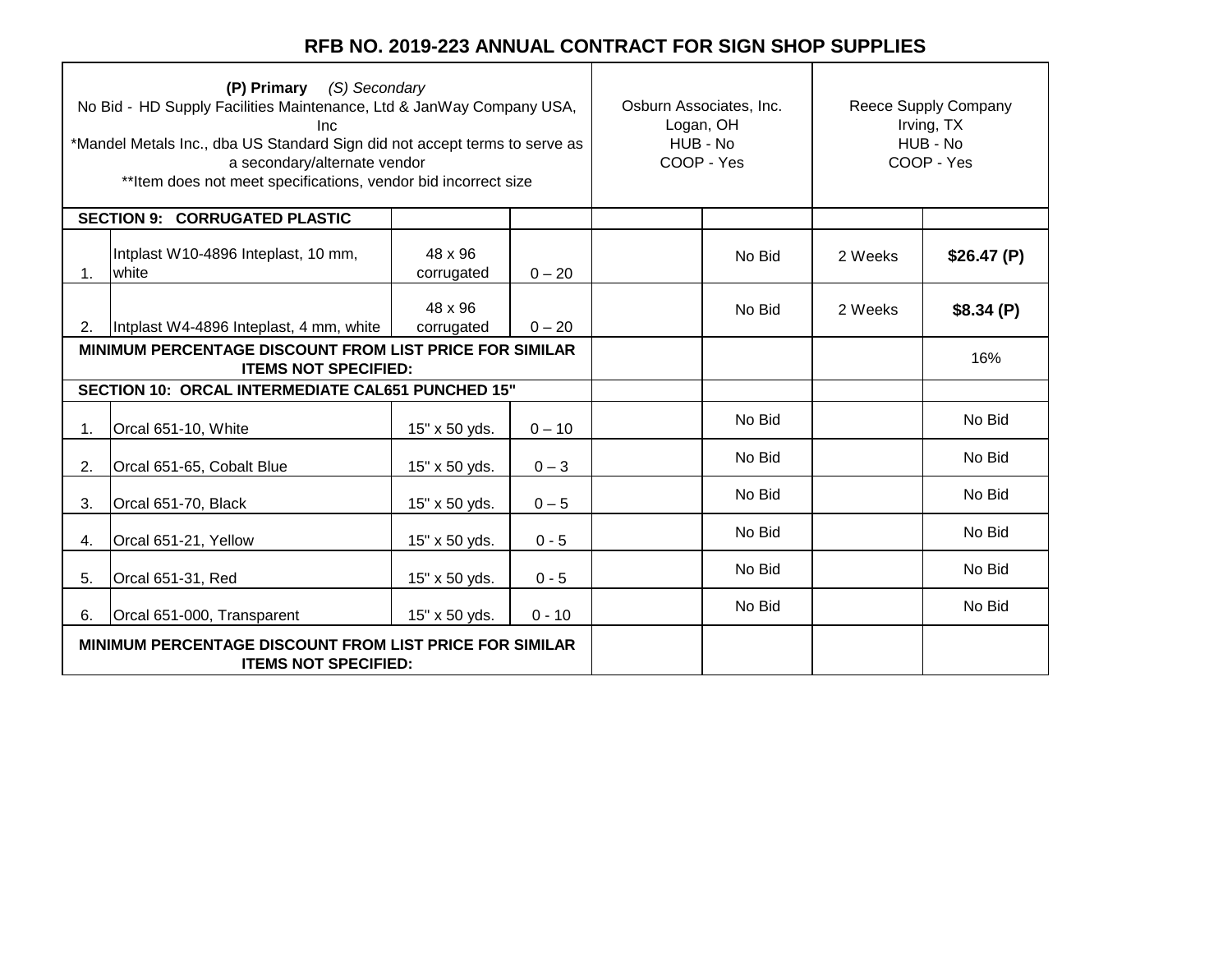٦

 $\top$ 

|    | (P) Primary (S) Secondary<br>No Bid - HD Supply Facilities Maintenance, Ltd & JanWay Company USA,<br><b>Inc</b><br>*Mandel Metals Inc., dba US Standard Sign did not accept terms to serve as<br>a secondary/alternate vendor<br>**Item does not meet specifications, vendor bid incorrect size | Vulcan Inc., dba Vulcan Signs,<br>dba Vulcan Aluminum<br>Foley, AL<br>HUB - No<br>COOP - Yes |          |        |        |
|----|-------------------------------------------------------------------------------------------------------------------------------------------------------------------------------------------------------------------------------------------------------------------------------------------------|----------------------------------------------------------------------------------------------|----------|--------|--------|
|    | <b>SECTION 9: CORRUGATED PLASTIC</b>                                                                                                                                                                                                                                                            |                                                                                              |          |        |        |
| 1. | Intplast W10-4896 Inteplast, 10 mm,<br>white                                                                                                                                                                                                                                                    | 48 x 96<br>corrugated                                                                        | $0 - 20$ |        | No Bid |
| 2. | Intplast W4-4896 Inteplast, 4 mm, white                                                                                                                                                                                                                                                         | 48 x 96<br>corrugated                                                                        | $0 - 20$ |        | No Bid |
|    | <b>MINIMUM PERCENTAGE DISCOUNT FROM LIST PRICE FOR SIMILAR</b><br><b>ITEMS NOT SPECIFIED:</b>                                                                                                                                                                                                   |                                                                                              |          |        |        |
|    | SECTION 10: ORCAL INTERMEDIATE CAL651 PUNCHED 15"                                                                                                                                                                                                                                               |                                                                                              |          |        |        |
| 1. | Orcal 651-10, White                                                                                                                                                                                                                                                                             | 15" x 50 yds.                                                                                | $0 - 10$ |        | No Bid |
| 2. | Orcal 651-65, Cobalt Blue                                                                                                                                                                                                                                                                       | 15" x 50 yds.                                                                                | $0 - 3$  |        | No Bid |
| 3. | Orcal 651-70, Black                                                                                                                                                                                                                                                                             | 15" x 50 yds.                                                                                | $0 - 5$  |        | No Bid |
| 4. | Orcal 651-21, Yellow                                                                                                                                                                                                                                                                            | 15" x 50 yds.                                                                                | $0 - 5$  |        | No Bid |
| 5. | Orcal 651-31, Red                                                                                                                                                                                                                                                                               | 15" x 50 yds.                                                                                | $0 - 5$  |        | No Bid |
| 6. | Orcal 651-000, Transparent                                                                                                                                                                                                                                                                      | $0 - 10$                                                                                     |          | No Bid |        |
|    | <b>MINIMUM PERCENTAGE DISCOUNT FROM LIST PRICE FOR SIMILAR</b><br><b>ITEMS NOT SPECIFIED:</b>                                                                                                                                                                                                   |                                                                                              |          |        |        |

 $\Gamma$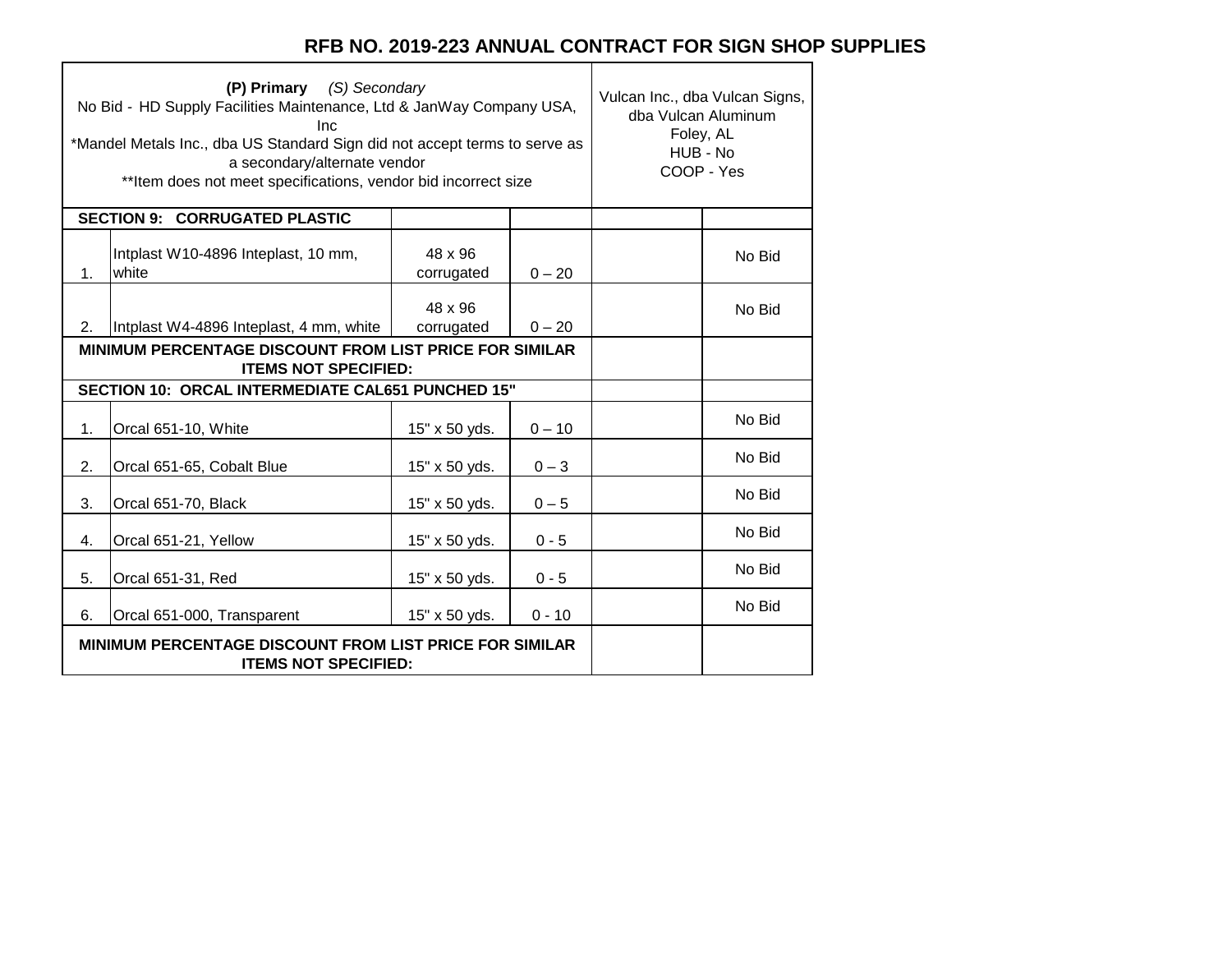| (P) Primary (S) Secondary<br>No Bid - HD Supply Facilities Maintenance, Ltd & JanWay Company USA,<br>Inc<br>*Mandel Metals Inc., dba US Standard Sign did not accept terms to serve as<br>a secondary/alternate vendor<br>** Item does not meet specifications, vendor bid incorrect size |                                                                                               |              |          | 3M Company<br>St. Paul, MN<br>HUB - No<br>COOP - Yes |             | <b>Custom Products Corporation</b><br>Jackson, MS<br>HUB - No<br>COOP - Yes |        |
|-------------------------------------------------------------------------------------------------------------------------------------------------------------------------------------------------------------------------------------------------------------------------------------------|-----------------------------------------------------------------------------------------------|--------------|----------|------------------------------------------------------|-------------|-----------------------------------------------------------------------------|--------|
|                                                                                                                                                                                                                                                                                           | SECTION 11: INK - MIMAKI LUS-170 UV                                                           |              |          |                                                      |             |                                                                             |        |
| 1.                                                                                                                                                                                                                                                                                        | Cyan                                                                                          | 1000 ML      | $0 - 5$  |                                                      | No Bid      |                                                                             | No Bid |
| 2.                                                                                                                                                                                                                                                                                        | Magenta                                                                                       | 1000 ML      | $0 - 5$  |                                                      | No Bid      |                                                                             | No Bid |
| 3.                                                                                                                                                                                                                                                                                        | Yellow                                                                                        | 1000 ML      | $0 - 5$  |                                                      | No Bid      |                                                                             | No Bid |
| 4.                                                                                                                                                                                                                                                                                        | <b>Black</b>                                                                                  | 1000 ML      | $0 - 5$  |                                                      | No Bid      |                                                                             | No Bid |
| 5.                                                                                                                                                                                                                                                                                        | Light Magenta                                                                                 | 1000 ML      | $0 - 5$  |                                                      | No Bid      |                                                                             | No Bid |
| 6.                                                                                                                                                                                                                                                                                        | Light Cyan                                                                                    | 1000 ML      | $0 - 5$  |                                                      | No Bid      |                                                                             | No Bid |
| 7.                                                                                                                                                                                                                                                                                        | White                                                                                         | 1000 ML      | $0 - 10$ |                                                      | No Bid      |                                                                             | No Bid |
|                                                                                                                                                                                                                                                                                           | <b>MINIMUM PERCENTAGE DISCOUNT FROM LIST PRICE FOR SIMILAR</b><br><b>ITEMS NOT SPECIFIED:</b> |              |          |                                                      |             |                                                                             |        |
|                                                                                                                                                                                                                                                                                           | SECTION 12: TRANSPARENT FILM - ORCAL 8300 TRANSPARENT CAL 3mil                                |              |          |                                                      |             |                                                                             |        |
| 1.                                                                                                                                                                                                                                                                                        | <b>GREEN 061 Film</b>                                                                         | 24" x 50 yds | $0 - 10$ | 20 days ARO                                          | \$276.00(S) |                                                                             |        |
| 2.                                                                                                                                                                                                                                                                                        | TRAFFIC BLUE 057 Film                                                                         | 24" x 50 yds | $0 - 5$  | 20 days ARO                                          | \$276.00(S) |                                                                             | No Bid |
| 3.                                                                                                                                                                                                                                                                                        | RED 031 Film                                                                                  | 30" x 50 yds | $0 - 5$  | 20 days ARO                                          | \$345.00(S) |                                                                             | No Bid |
| MINIMUM PERCENTAGE DISCOUNT FROM LIST PRICE FOR SIMILAR<br><b>ITEMS NOT SPECIFIED:</b>                                                                                                                                                                                                    |                                                                                               |              |          | 16%                                                  |             |                                                                             |        |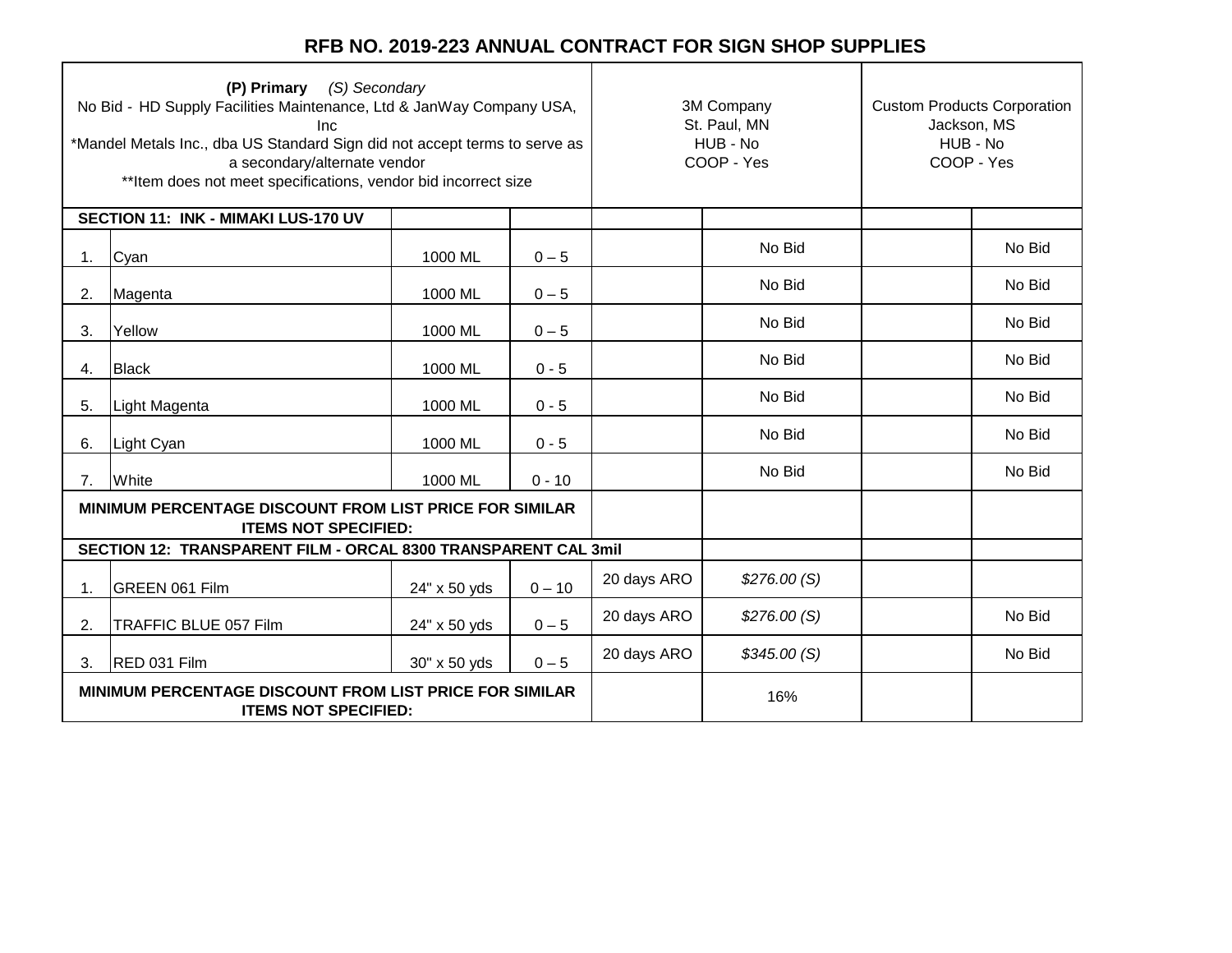| (P) Primary (S) Secondary<br>No Bid - HD Supply Facilities Maintenance, Ltd & JanWay Company USA,<br>Inc<br>*Mandel Metals Inc., dba US Standard Sign did not accept terms to serve as<br>a secondary/alternate vendor<br>** Item does not meet specifications, vendor bid incorrect size |                                                                                               |              | <b>Hyatt's All Things Creative</b><br>Buffalo, NY<br>HUB - No<br>COOP - Yes |              | Mandel Metals Inc. dba US<br>Standard Sign<br>Franklin Park, IL<br>HUB - No<br>COOP - Yes |  |        |
|-------------------------------------------------------------------------------------------------------------------------------------------------------------------------------------------------------------------------------------------------------------------------------------------|-----------------------------------------------------------------------------------------------|--------------|-----------------------------------------------------------------------------|--------------|-------------------------------------------------------------------------------------------|--|--------|
|                                                                                                                                                                                                                                                                                           | SECTION 11: INK - MIMAKI LUS-170 UV                                                           |              |                                                                             |              |                                                                                           |  |        |
| 1.                                                                                                                                                                                                                                                                                        | Cyan                                                                                          | 1000 ML      | $0 - 5$                                                                     |              | No Bid                                                                                    |  | No Bid |
| 2.                                                                                                                                                                                                                                                                                        | Magenta                                                                                       | 1000 ML      | $0 - 5$                                                                     |              | No Bid                                                                                    |  | No Bid |
| 3.                                                                                                                                                                                                                                                                                        | Yellow                                                                                        | 1000 ML      | $0 - 5$                                                                     |              | No Bid                                                                                    |  | No Bid |
| 4.                                                                                                                                                                                                                                                                                        | <b>Black</b>                                                                                  | 1000 ML      | $0 - 5$                                                                     |              | No Bid                                                                                    |  | No Bid |
| 5.                                                                                                                                                                                                                                                                                        | Light Magenta                                                                                 | 1000 ML      | $0 - 5$                                                                     |              | No Bid                                                                                    |  | No Bid |
| 6.                                                                                                                                                                                                                                                                                        | Light Cyan                                                                                    | 1000 ML      | $0 - 5$                                                                     |              | No Bid                                                                                    |  | No Bid |
| 7.                                                                                                                                                                                                                                                                                        | White                                                                                         | 1000 ML      | $0 - 10$                                                                    |              | No Bid                                                                                    |  | No Bid |
|                                                                                                                                                                                                                                                                                           | <b>MINIMUM PERCENTAGE DISCOUNT FROM LIST PRICE FOR SIMILAR</b><br><b>ITEMS NOT SPECIFIED:</b> |              |                                                                             |              |                                                                                           |  |        |
|                                                                                                                                                                                                                                                                                           | SECTION 12: TRANSPARENT FILM - ORCAL 8300 TRANSPARENT CAL                                     |              |                                                                             |              |                                                                                           |  |        |
| 1.                                                                                                                                                                                                                                                                                        | GREEN 061 Film                                                                                | 24" x 50 yds | $0 - 10$                                                                    | 3-6 Days ARO | \$250.21(P)                                                                               |  | No Bid |
| 2.                                                                                                                                                                                                                                                                                        | TRAFFIC BLUE 057 Film                                                                         | 24" x 50 yds | $0 - 5$                                                                     | 3-6 Days ARO | \$250.21(P)                                                                               |  | No Bid |
| 3.                                                                                                                                                                                                                                                                                        | <b>RED 031 Film</b>                                                                           | 30" x 50 yds | $0 - 5$                                                                     | 3-6 Days ARO | \$310.13(P)                                                                               |  | No Bid |
| MINIMUM PERCENTAGE DISCOUNT FROM LIST PRICE FOR SIMILAR<br><b>ITEMS NOT SPECIFIED:</b>                                                                                                                                                                                                    |                                                                                               |              |                                                                             | 12%          |                                                                                           |  |        |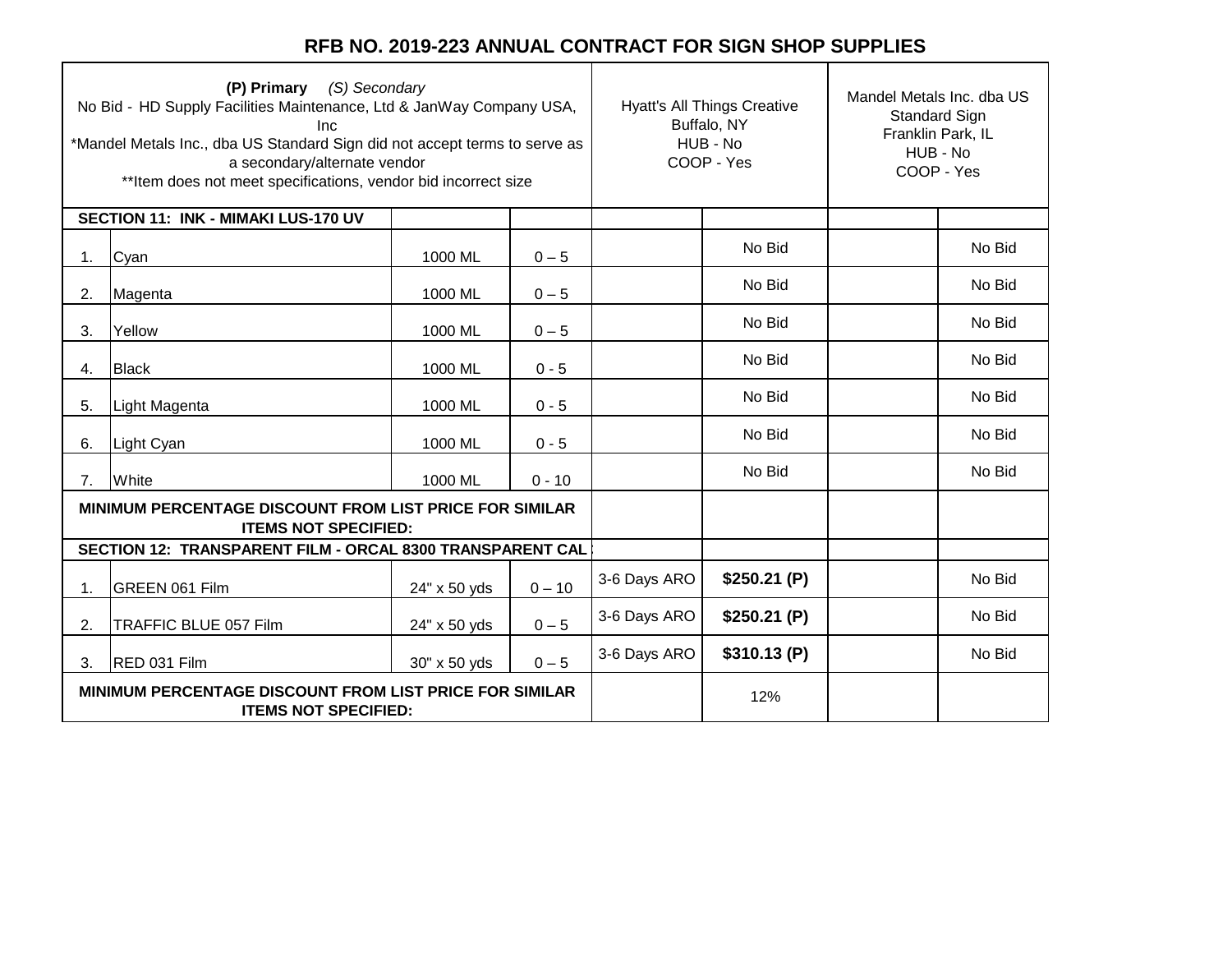| (P) Primary (S) Secondary<br>No Bid - HD Supply Facilities Maintenance, Ltd & JanWay Company USA,<br>Inc<br>*Mandel Metals Inc., dba US Standard Sign did not accept terms to serve as<br>a secondary/alternate vendor<br>** Item does not meet specifications, vendor bid incorrect size |                                                                                        |              | Osburn Associates, Inc.<br>Logan, OH<br>HUB - No<br>COOP - Yes |  | Reece Supply Company<br>Irving, TX<br>HUB - No<br>COOP - Yes |         |             |
|-------------------------------------------------------------------------------------------------------------------------------------------------------------------------------------------------------------------------------------------------------------------------------------------|----------------------------------------------------------------------------------------|--------------|----------------------------------------------------------------|--|--------------------------------------------------------------|---------|-------------|
|                                                                                                                                                                                                                                                                                           | SECTION 11: INK - MIMAKI LUS-170 UV                                                    |              |                                                                |  |                                                              |         |             |
| 1.                                                                                                                                                                                                                                                                                        | Cyan                                                                                   | 1000 ML      | $0 - 5$                                                        |  | No Bid                                                       | 2 Weeks | \$134.52(P) |
| 2.                                                                                                                                                                                                                                                                                        | Magenta                                                                                | 1000 ML      | $0 - 5$                                                        |  | No Bid                                                       | 2 Weeks | \$134.52(P) |
| 3.                                                                                                                                                                                                                                                                                        | Yellow                                                                                 | 1000 ML      | $0 - 5$                                                        |  | No Bid                                                       | 2 Weeks | \$134.52(P) |
| 4.                                                                                                                                                                                                                                                                                        | <b>Black</b>                                                                           | 1000 ML      | $0 - 5$                                                        |  | No Bid                                                       | 2 Weeks | \$134.52(P) |
| 5.                                                                                                                                                                                                                                                                                        | Light Magenta                                                                          | 1000 ML      | $0 - 5$                                                        |  | No Bid                                                       | 2 Weeks | \$134.52(P) |
| 6.                                                                                                                                                                                                                                                                                        | Light Cyan                                                                             | 1000 ML      | $0 - 5$                                                        |  | No Bid                                                       | 2 Weeks | \$134.52(P) |
| 7.                                                                                                                                                                                                                                                                                        | White                                                                                  | 1000 ML      | $0 - 10$                                                       |  | No Bid                                                       | 2 Weeks | \$134.52(P) |
|                                                                                                                                                                                                                                                                                           | MINIMUM PERCENTAGE DISCOUNT FROM LIST PRICE FOR SIMILAR<br><b>ITEMS NOT SPECIFIED:</b> |              |                                                                |  |                                                              |         | 16%         |
|                                                                                                                                                                                                                                                                                           | SECTION 12: TRANSPARENT FILM - ORCAL 8300 TRANSPARENT CAL                              |              |                                                                |  |                                                              |         |             |
| 1.                                                                                                                                                                                                                                                                                        | GREEN 061 Film                                                                         | 24" x 50 yds | $0 - 10$                                                       |  | No Bid                                                       |         | No Bid      |
| 2.                                                                                                                                                                                                                                                                                        | TRAFFIC BLUE 057 Film                                                                  | 24" x 50 yds | $0 - 5$                                                        |  | No Bid                                                       |         | No Bid      |
| 3.                                                                                                                                                                                                                                                                                        | RED 031 Film                                                                           | 30" x 50 yds | $0 - 5$                                                        |  | No Bid                                                       |         | No Bid      |
|                                                                                                                                                                                                                                                                                           | MINIMUM PERCENTAGE DISCOUNT FROM LIST PRICE FOR SIMILAR<br><b>ITEMS NOT SPECIFIED:</b> |              |                                                                |  |                                                              |         |             |